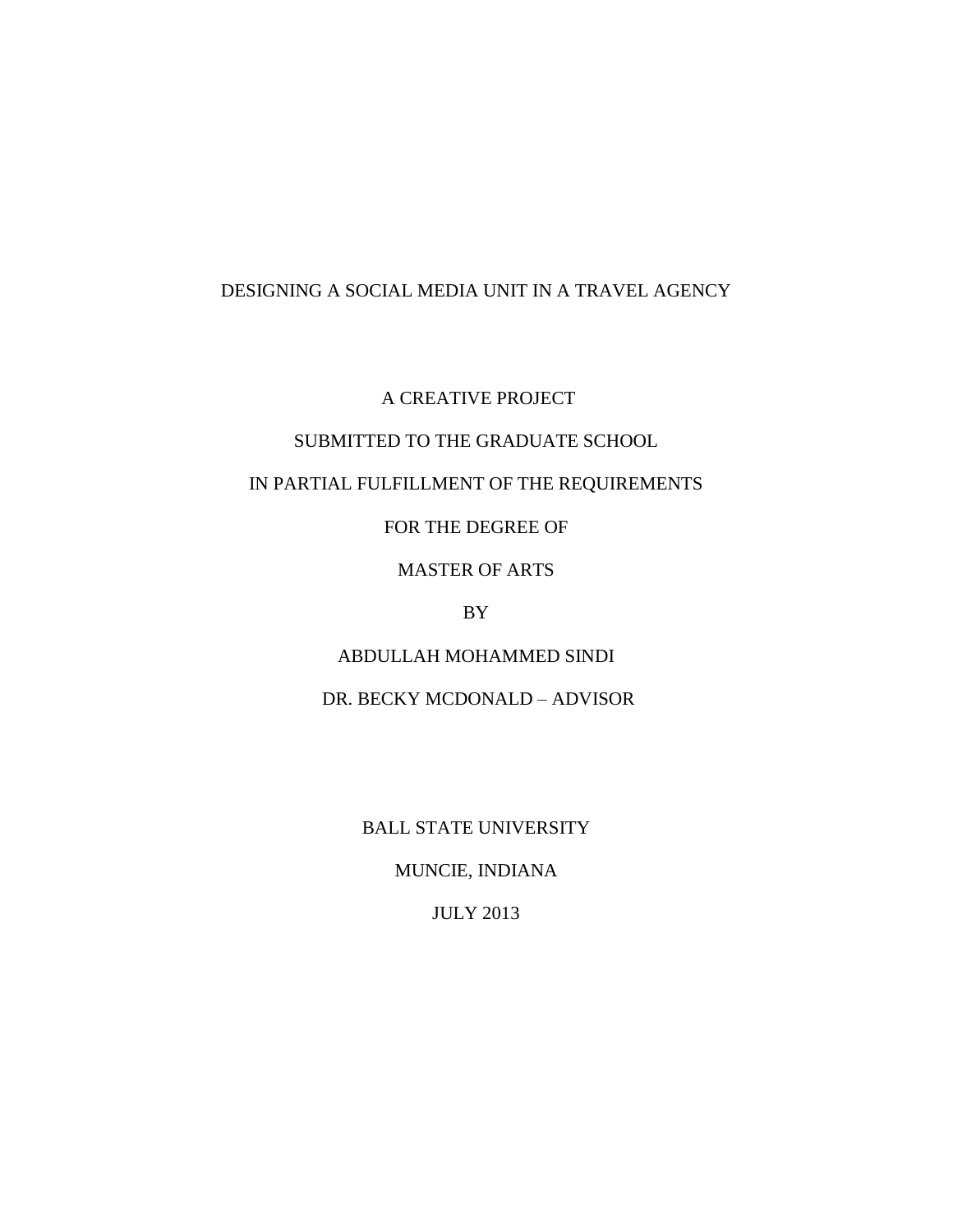# TABLE OF CONTENTS

| V. Summary/Conclusions/Implications for Future Research 44 |  |
|------------------------------------------------------------|--|
|                                                            |  |
|                                                            |  |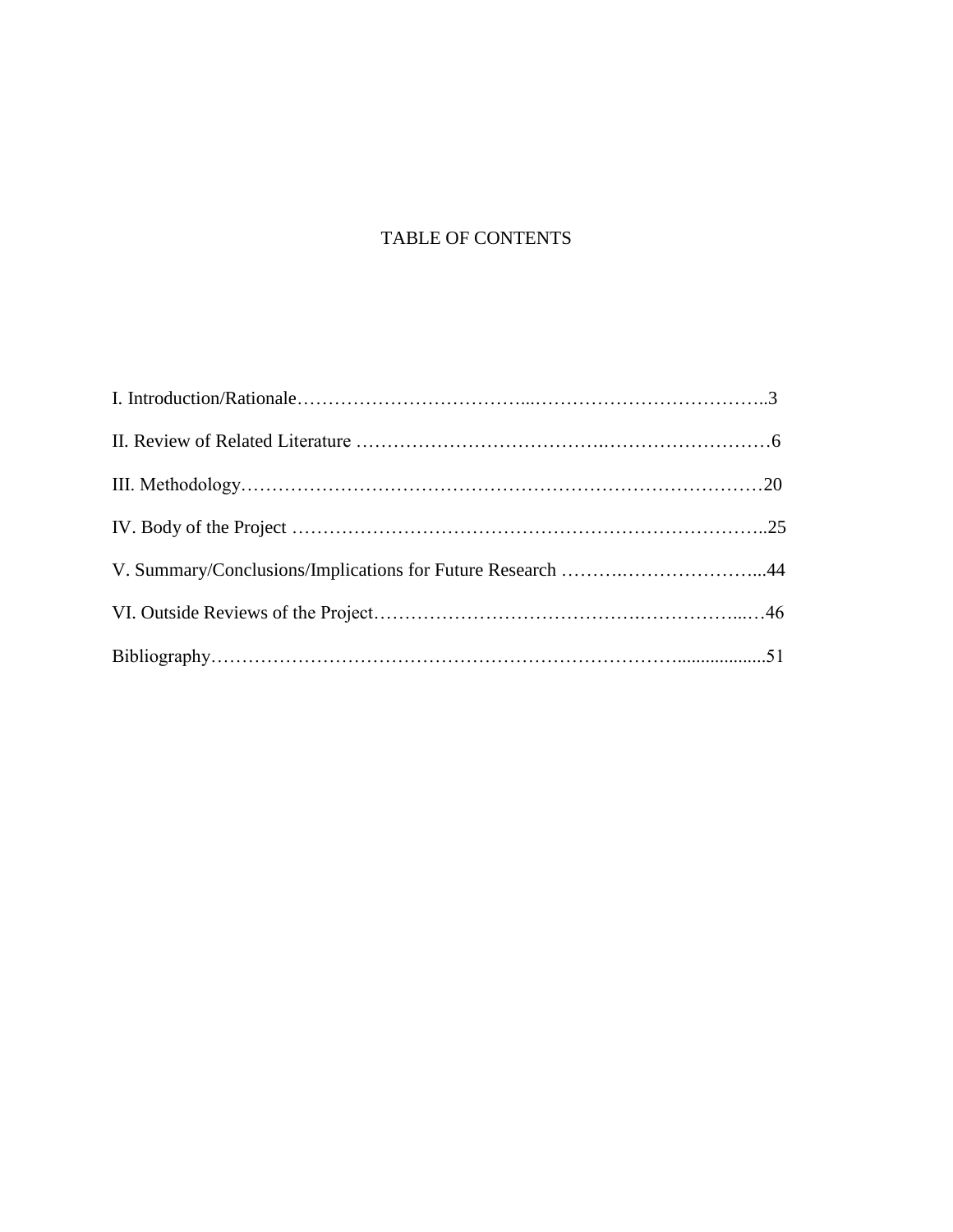#### CHAPTER I

### INTRODUCTION/RATIONALE

Public relations researchers have not focused enough on the necessity of understanding the role of public relations in the tourism industry. According to Huertas (2008), most tourism studies have focused on marketing, advertising and travelers' behavior but without much attention to the public relations' role in this industry. Huertas (2008) said, public relations helps build a brand, get into the news and show the society what the agency means to this industry.

 On the practical level, many tourist companies/agencies are aware of the role of public relations in their business. From a quick look at some of the travel agencies' websites it seems that they are giving attention to media relations, meetings with the media, bloggers, travel analysts, customers and investors.

According to L'Etang, Falkheimer, and Lugo (2007), in today's travel and tourism industry public relations plays an important role in both tactical and strategic activities and in many cases is integrated with marketing activities. The tourism industry has many supporting sectors such as hotels, restaurants, transportation service, and tourist attractions. All those sectors has its own key audiences, public relations activities and messages.

L'Etang, Falkheimer, and Lugo (2007), said it is important to create a positive perception about a holiday destination in the visitor's mind because success in the field of travel and tourism depends on it so much. Hotels, restaurants, destinations, attractions and transportation all need effective public relations to be successful and popular among tourists. The public relations department creates favorable impressions of each and every one of those and consequently can create more business for the agency. Designing messages, presenting companies, planning and conducting public relations campaigns are major tasks used to gain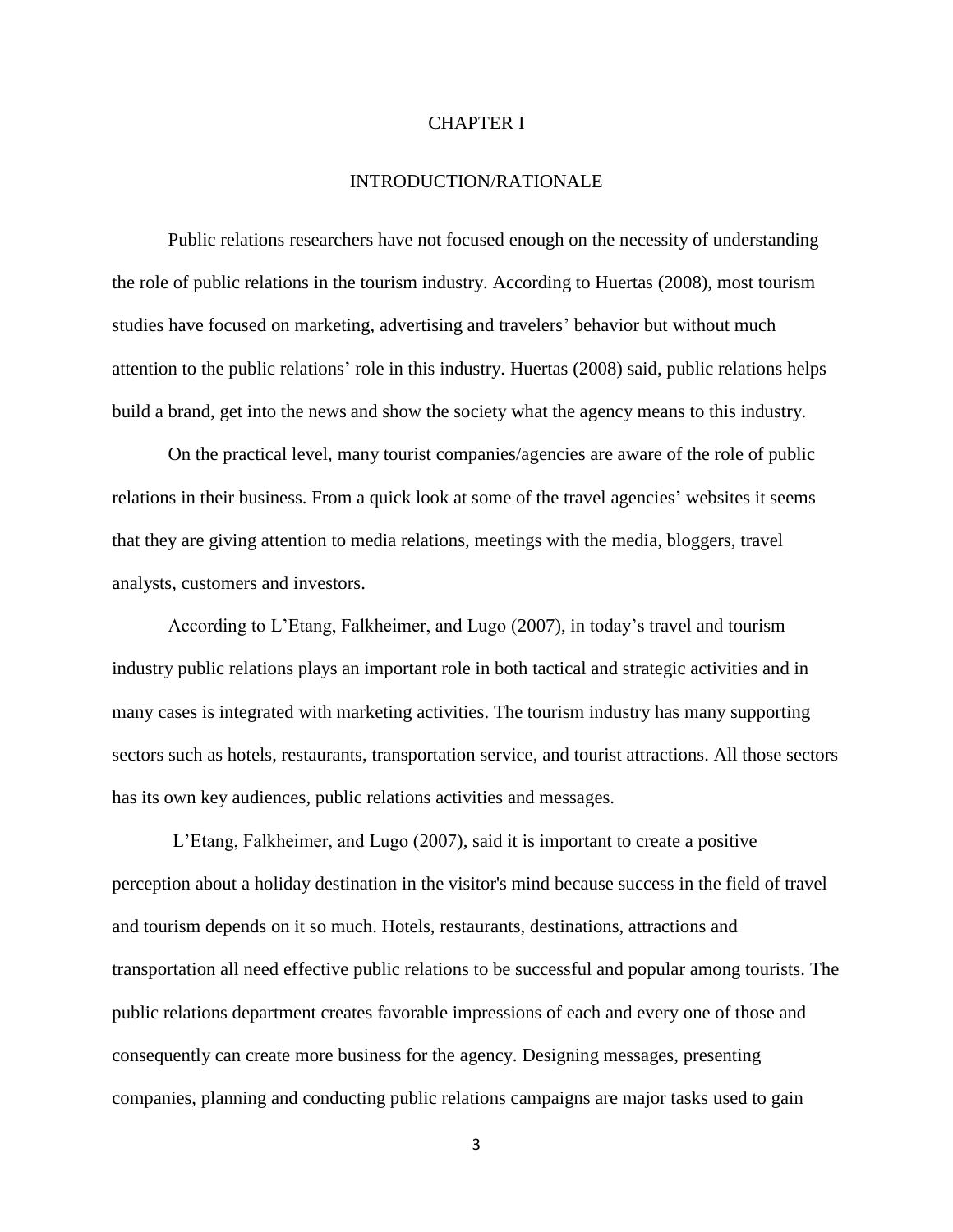public attention in tourism. Another major task for public relations activities is media relations (newspapers, radio, television, Internet), for clients, partners and competitors and government.

As a result of the public relations efforts in order to reach a large number of audiences, public relations today is taking advantage of the social media platforms. According to Jana (2011), social media is one of the fastest growing and most powerful forces in the travel field today. These social media platforms make it easier to communicate with potential clients. In addition, social media helps with policies such as immediate reservations by offering one to one conversations. It is also a new way to involve people in the agency's activities by sharing experiences. Many guests start with random Internet research before they plan a holiday. Social media should be there for them when they start. Travelers want direct answers about hotels and attractions. Engaging with customers before, during and after their trip through a social media platform gives the travel agencies the ability to continually improve their service and also enable two-way communication. Personal recommendations are worth much more than any advertisement, social media offers a large space for personal recommendations.

Therefore, the significance of this project derives from the need to have a variety of ways to reach people in the tourism industry. Furthermore, having more academic research about the role of public relations in the tourism industry could increase the possibility of establishing a theoretical framework. In addition, the role of public relations in tourism deserves to be studied more in the academic field in order for the travel agencies/companies to pay attention to the importance of utilizing public relations applications which provide a communication benefit for them. On the other hand, social media is used extensively in the travel industry, however, it is used in limited extent and in administratively disorganized way. The researcher in this project studied samples of travel based organizations and depending on the description of their practices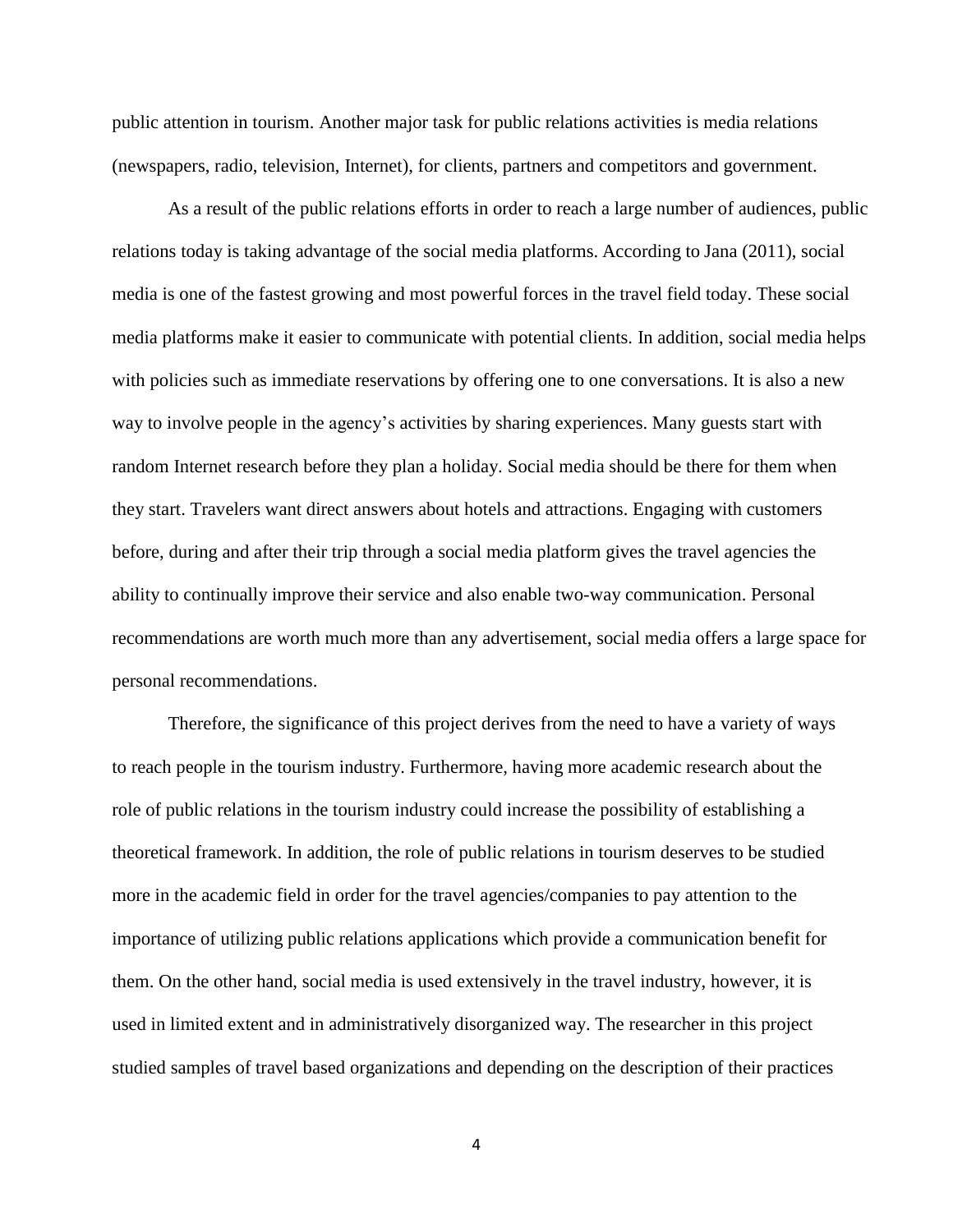of social media he adapt each factor into the designed unit in a way that present a holistic concepts of what a social media unit needs to function in a travel agency.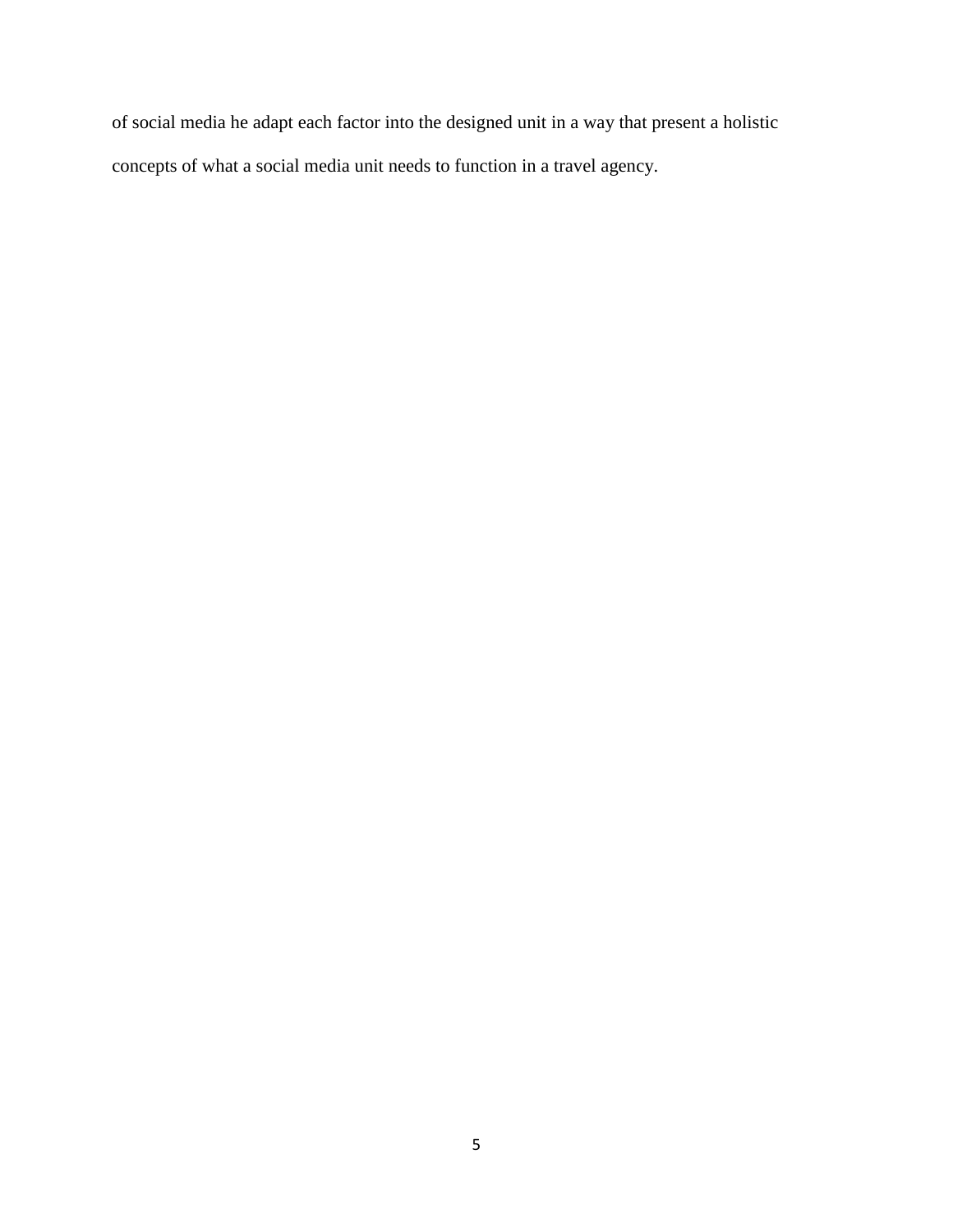#### CHAPTER II

### REVIEW OF RELATED LITERATURE

#### **The Role of Public Relations in Tourism:**

According to Sallot (2005), the necessity of public relations research in the tourism industry is growing due to the fact that tourism is considered one of the top three engines of the world's economy. According to the United Nations–affiliated World Tourism Organization (WTO), nearly 715 million global tourist arrivals were recorded in 2002. By comparison with 2001 there was a growth of 22 million tourist arrivals. And for the first time international tourist arrivals crossed the 700 million mark.

Sallot (2005), said the tourism industry has many travel suppliers such as hotels, resorts, cruise lines, airlines, trains, car rental agencies, taxis, attractions, restaurants, and other important travel suppliers. At the other end of this traveling process stands the public\ travelers. The public relations department could be a bridge on behalf of any of the travel suppliers though their travel agencies by building relationships with the travel buyers\consumers, creating awareness, publishing information, attracting brand favorability and loyalty for the travel services.

Public relations can assist in building a strong relationship with the travel industry press. Newspapers, such as *Travel Weekly* and magazines such as *Travel Agent* must be supplied on a regular basis with material about travel agencies due to their broad popularity among travel customers. In addition, public relations practitioners often use the travel sections of popular newspapers such as *The New York Times* to disseminate a travel agency's messages taking advantage of the credibility and popularity of those newspapers. (Sallot, 2005)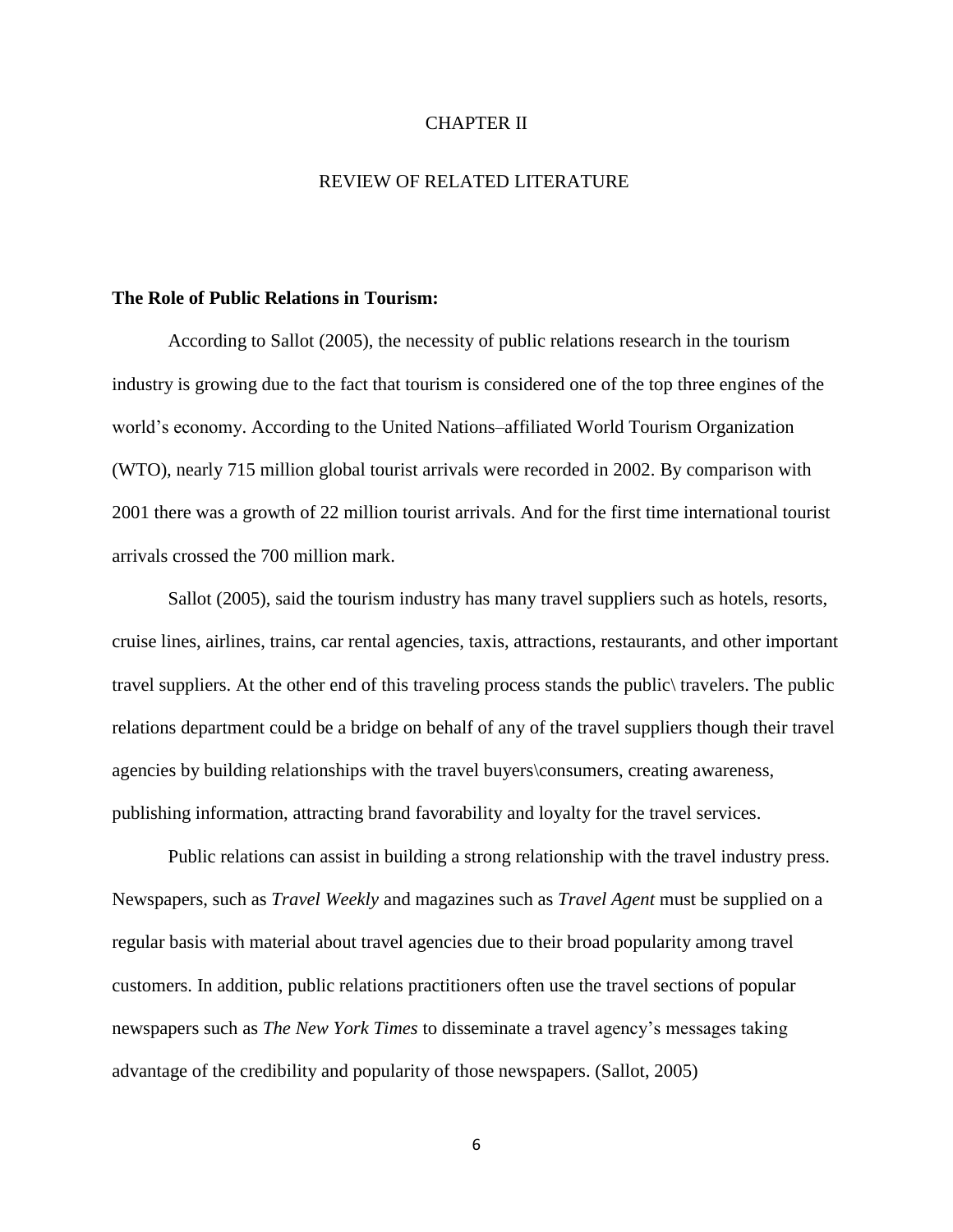According to Sallot (2005), one of the typical practices that public relations practitioners use in the travel industry to conduct media relations is providing a trip for journalists individually or in groups to examine the travel agency's services at free or reduced prices. But, recently this practice have been limited by many media outlets by preventing journalists from accepting free travel. However, some independent travel writers still accept those trips. Many public relations practitioners join the Society of American Travel Writers (SATW) to be aware of the guiding principles that govern the media relations in order to take full advantage of their media relations practices without being unethical.

In addition to media relations the public relations practitioner could direct communication by targeting publics directly using newsletters, brochures, the Internet and social media. Interpersonal and group communication approaches also are effective, such as exhibitions and special events. Special events usually are planned to illustrate a new travel product/ service in conjunction with an event. (Sallot, 2005)

The public relations practitioner could also play a role by being an activist in issues that affect tourism/travel, such as working with governments to influence regulation that helps growing tourism activities, conserving natural resources that impact tourism in a certain city, and informing the citizens of the society about the benefits of tourism revenues on them. (Sallot, 2005)

Managing communications during crisis is also an important role for public relations in the travel and tourism industry. Crisis in the tourism industry includes airplane accidents, terrorist attacks, the spread of viral diseases and any other crises that could negatively affect the tourism industry. (Sallot, 2005)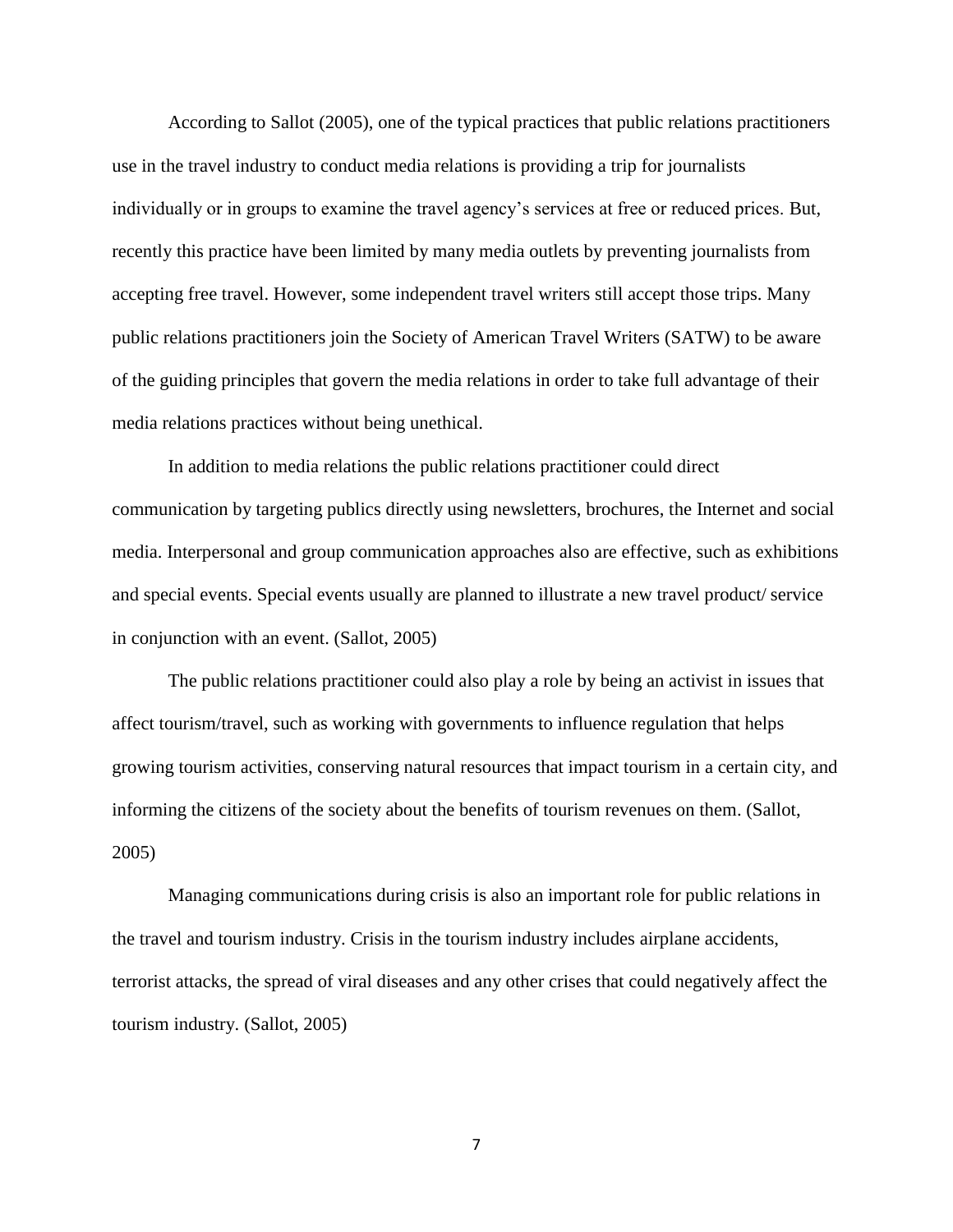According to Huertas (2008), it is clear that public relations is important in the promotions function of a tourism organization. However, there is a gap between theory and practice in tourism public relations. The theories, models and concepts of public relations have not been studied in tourism rather marketing has dominated. On the other hand, public relations activities are applied frequently in the practice of tourism. Public relations ought to be the dominant activity in promoting and communicating with stakeholders in the tourism industry.

Huertas (2008), said that tourism organizations, especially tourism offices – the small tourism businesses- use graphic materials and promotional products. Among the most important products that have been used are publications of all kinds, including hotel guides, restaurant locations, sightseeing and beach locations, catalogues of different services, maps and street guides. According to Huertas (2008), tourism offices design a large number of such materials aiming basically two major objectives: first, to inform potential target audience about an attraction; second, to orient tourists to the attraction. In contrast, hotel groups and big travel agencies design a different kind of published material which focuses only on the products and services they are offering.

Huertas (2008), stated that one of the most important public relations activities used in tourism is sponsoring events. Sponsoring is used in the public sector and private sector. The most common sponsored events are sport, culture and heritage. Sponsorship of events usually includes regattas, rallies and different kinds of sporting events.

Organization of events is another action specific to public relations and common in the tourism industry. It includes international music and cinema festivals, gastronomic competitions, conventions, traditional and folklore celebrations, etc. Those actions could promote tourism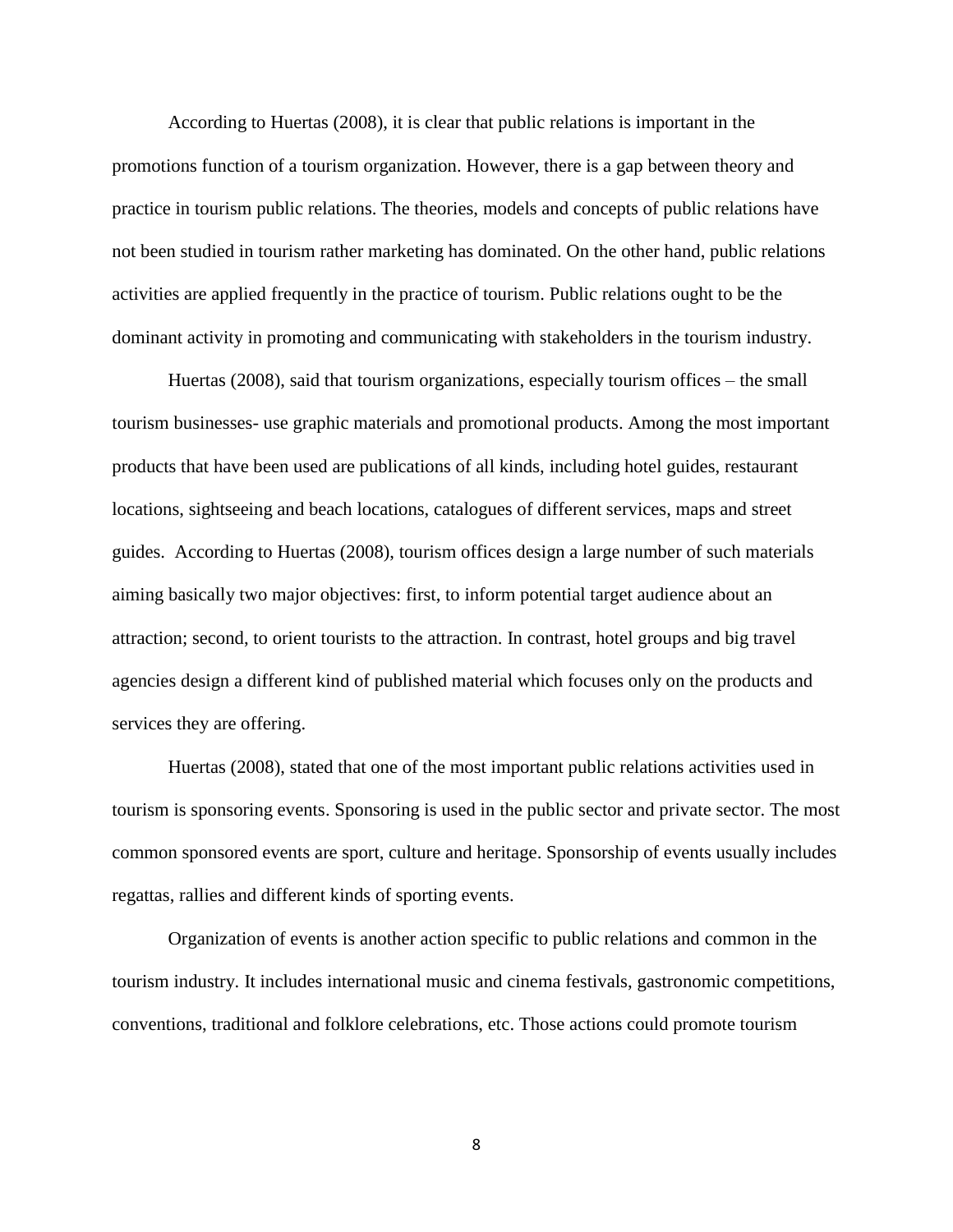activities in themselves, draw media attention and also foment the creation of a certain image.

(Huertas, 2008)

One of the examples for the role of organizing of events in tourism, was when "The Goodwill Games were a tool of diplomatic public relations strategy during the Cold War. After the 1979 invasion of Afghanistan by the Soviet Union, the USA and other Western countries boycotted the 1980 Olympics in Moscow. The boycott was reciprocated by the Soviet Bloc at the 1984 Los Angeles Games. The Goodwill Games were conceived of by the founder of CNN, Ted Turner and were located in Moscow in 1986. The Games featured 182 events and 3,000 athletes and attracted thousands of US and Western European tourists, visitors and journalists who were granted access to the Soviet Union. Some that they were highly significant in easing tensions and creating a public opinion climate in both countries that later facilitated the non-proliferation treaty between the USSR and the US." (L'Etang, Falkheimer, & Lugo, 2007, p. 74)

Huertas (2008), concluded that it was clear that there is a movement to develop a theoretical framework for public relations in tourism regardless of the history of having a certain disassociation between the theorists of public relations and professionals. According to Huertas (2008), developing a theoretical framework for public relations is needed to gain several objectives: to build relationships with the public, to exchange the experiences of former tourists and to discover the opinions about the whole tourism procedure. It is also important to focus on two-way communication, responsibility and mutual understanding. Furthermore, there are major public relations activities which have not been fully developed in tourism companies and institutions. These activities are research, image audits, crisis planning and management, the application of actions of social responsibility and all activities related to the outside environment and community benefits.

According to Wiggins (2011), Public relations practitioners very much understand the importance of public relations in the field of tourism. Top tourism professionals use public relations as an important part of their marketing mix to increase their brand, sales and arrivals. There are three keys that public relations practitioners focus on in the travel agencies. First,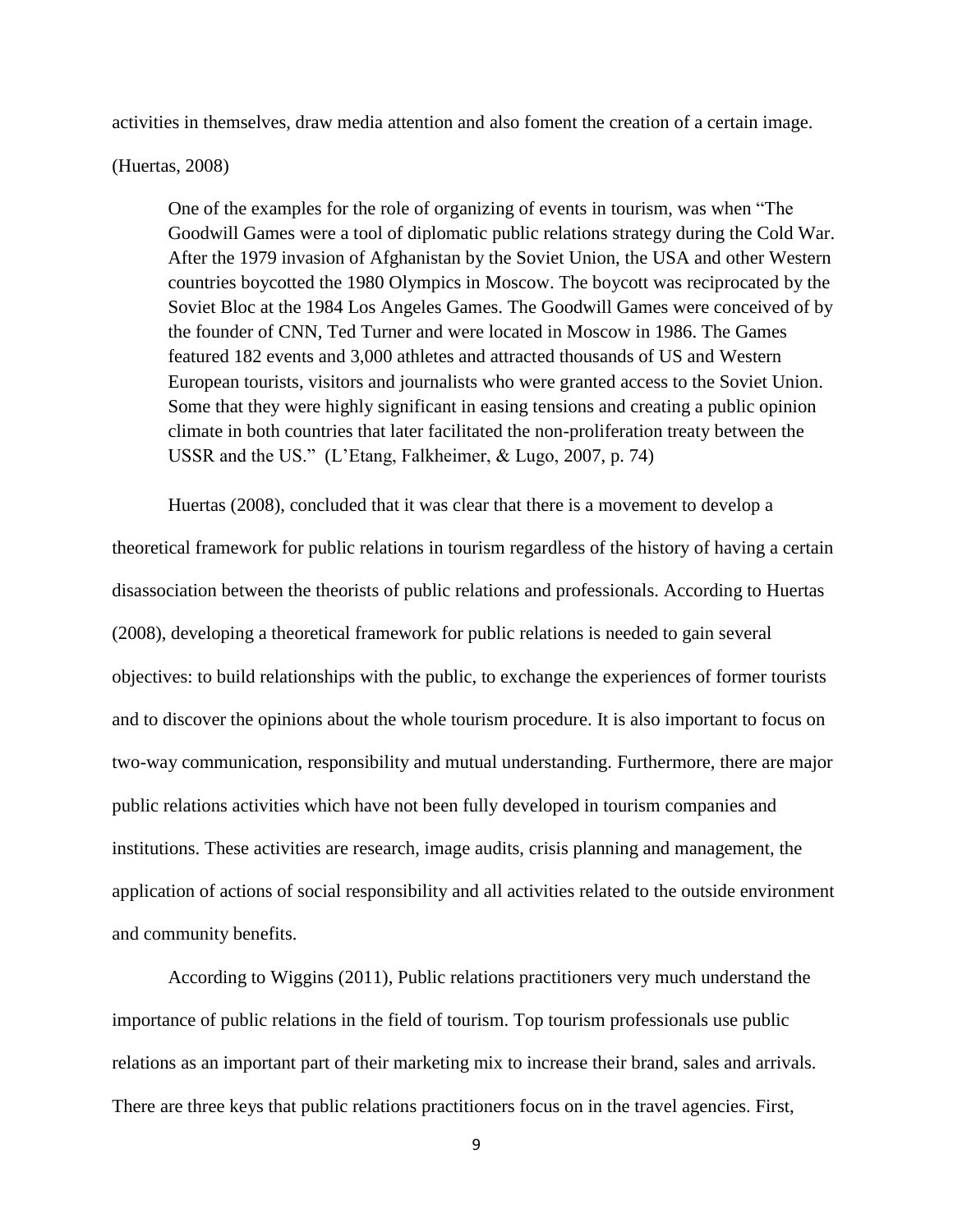develop an audience for the agency by having media contacts and a database that contains the audience the agency aims to attract. Second, be ready with press releases and strategies to pitch the media. Third, follow up with media constantly.

Wiggins (2011), said 90% of all successful travel and hospitality sellers, suppliers, and hotels integrate public relations into their ongoing marketing, advertising and branding. He said, when a travel agency get a strong mention or endorsement in print, broadcast or even online in a blog, the agency's inquiries, booking and arrivals will go up.

Brooks (2004), said that tourism needs both media coverage and advertising, but, media coverage is more important than advertising. Advertising is how to maintain the position, but, public relations is about how to build the brand. A solid public relations campaign has potential benefits: the tourism agency/company can build its brand, improve its image, increase credibility and provide a greater return on investment than advertising alone.

#### **The Importance of Social Media Participation in Public Relations:**

It is important to define exactly what social media is. According to Kietzmann, Hermkens, McCarthy, and Silvestre (2011), social media is shared online platforms on which people can build their own content. Social media websites include sites like Flickr, Facebook, Twitter, Blogs and Myspace.

Another definition of social media according to the Chartered Institute of Public Relations (2011), is that social media is the term that generally used to refer to Internet and mobile-based channels and tools which enable members to communicate with one other and express views and ideas. Social media includes the formation of the network platform and motivating the members to participate.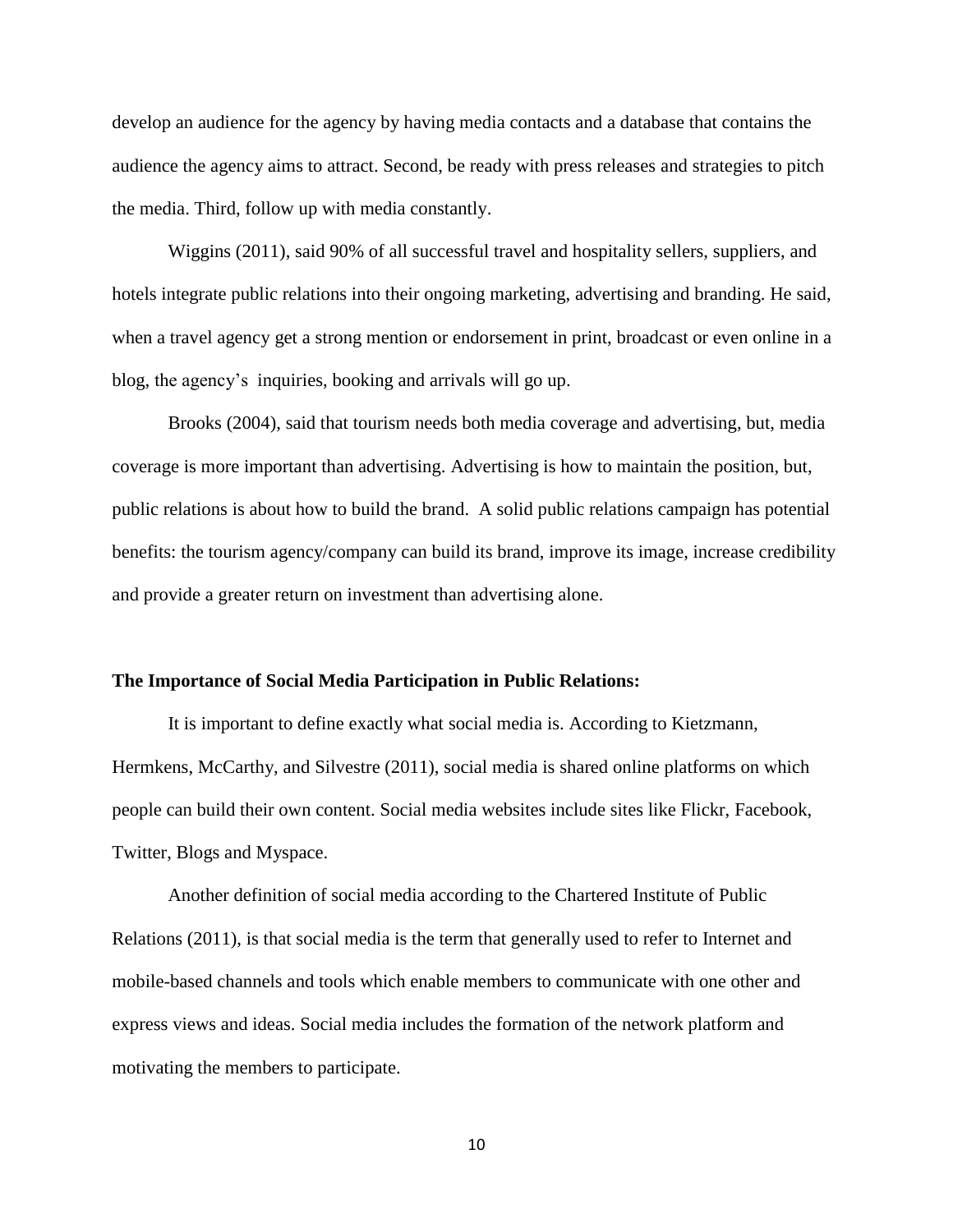According to Boyd and Ellison (2007), "social networking is web-based services that allow individuals to (1) construct a public or semi-public profile within a bounded system, (2) articulate a list of other users with whom they share a connection, and (3) view and traverse their list of connections and those made by others within the system. The nature and nomenclature of these connections may vary from site to site. What makes social network sites unique is not that they allow individuals to meet strangers, but rather that they enable users to articulate and make visible their social networks." (p.211)

According to Seiple (2010), social media created an easy way for businesses to reach their publics. Social media is very well serving the public relations' effectiveness. People now have a platform to exchange their opinions about the company's products and services. Therefore, not giving social media the importance that is deserved will lead the company to miss a great opportunity to extend the reach of its message. According to McLennan and Howell (2010), social media is a great way to show customers that the organization seeks to develop relationships with them, not to influence their decision to buy a product. Therefore, the organization should use social media as a way to let customers feel that their opinions are appreciated and the organization is welling to serve them whither they buy or not.

According to Matthews (2010), social media supports the two-way symmetrical model of public relations. He says, one-way communication cannot survive in the social media world. Social media encourages having a dialogue that focuses on the public. Therefore, it is an opportunity for public relations to directly impact its publics online.

Wright and Hinson (2012), studied how social media are being implemented in public relations practice. Research subjects were selected via a random sample of PRSA members who received e-mailed invitations to participate. The results of the survey indicated that each year social media is increasing in terms of use in public relations practice. In 2012, 35 % of the studied sample spend at least 25 % of their workday with social media and 15 % spend half of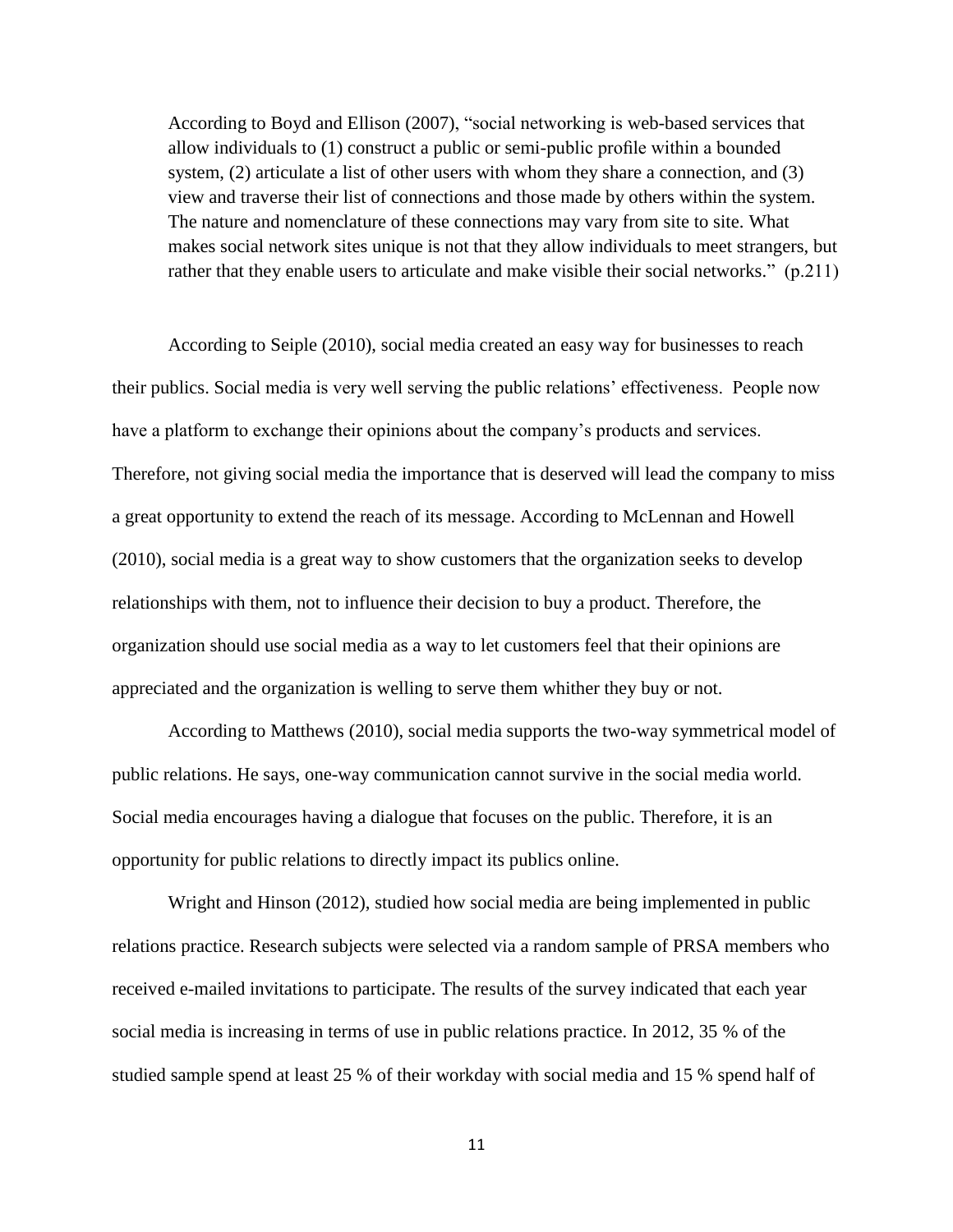their working with social media. Public relations is still the organizational function responsible for handling the social media activity in the organization according to the study's results. According to the study Facebook and LinkedIn were the most used tools in the 2012 sample. After that comes – in the following order- Twitter, YouTube, blogs, and electronic forums.

#### **The Role of Social Media in Public Relations:**

According to Eyrich, Padman, and Sweetser (2008), social media has become a strategic tool in public relations. Many public relations practitioners are developing skills on online communication technology. Recent research suggests that public relations professionals are now even more active in adopting online tools. According to Eyrich, Padman, and Sweetser (2008), the majority of public relations professionals believe that using communication technology gave them the capacity to reach a large audience in an easy way. Social media provides an opportunity to reinforce media relations by following up with the public before and after the traditional media efforts. Therefore, using social media does not only allow public relations practitioners to reach out the public and involve them in discussions; it is a strategic tool that helps other public relations activities such as planning campaigns and evaluation of outcomes.

Social media can be a useful tool for delivering press releases. However, with using social media the press release should be aimed at customers, not gatekeepers. In the few coming years public relations will become aiming primarily at the publics. The organizations are capable of targeting the client directly now without much need for a provider in the middle of the procedure. So, that highlights the importance of using a direct tool to reach them without any multiple filters that the traditional media have. (Fernando, 2011)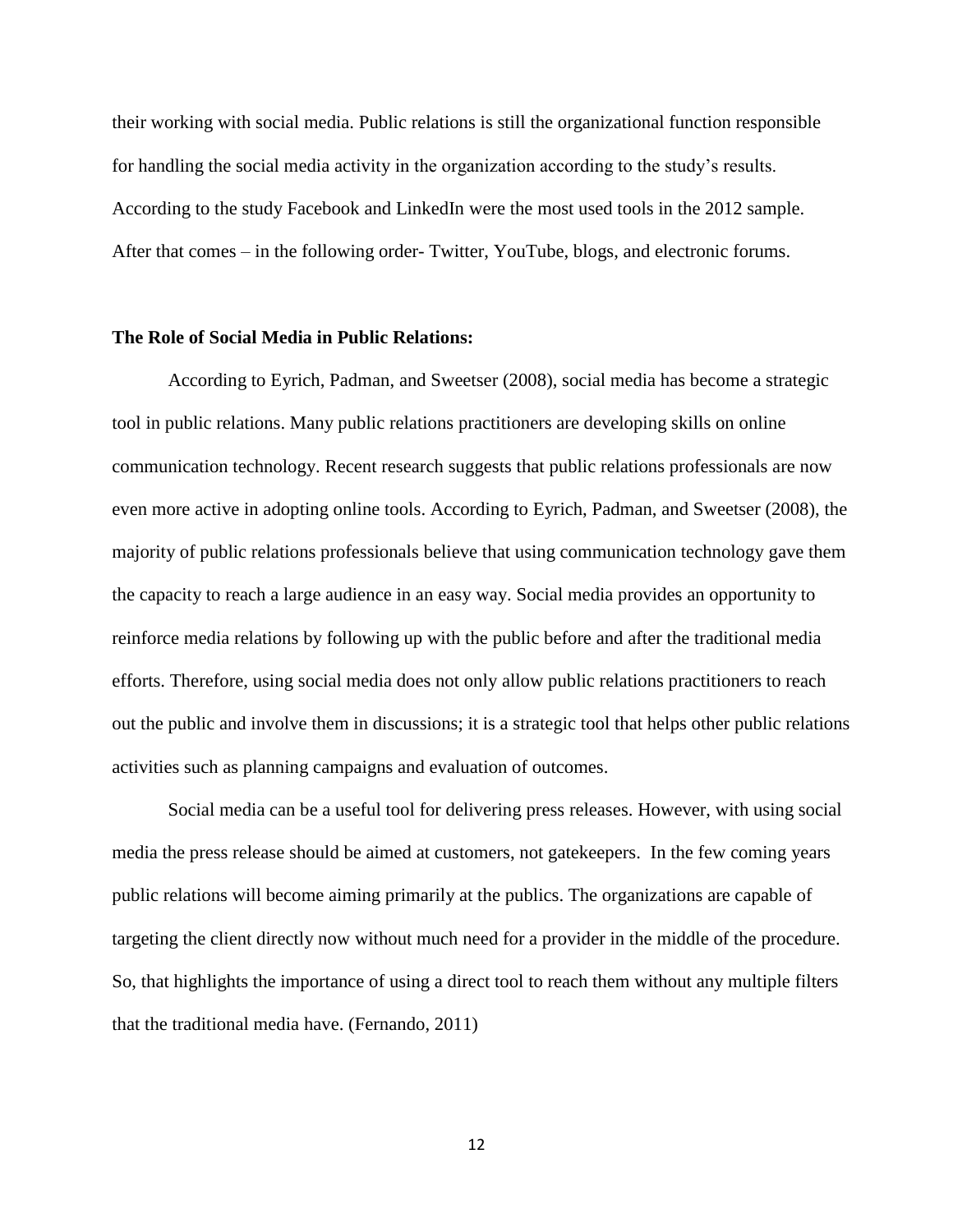The social media press release is one of the newer tactics in public relations. This growth came as result of the growth of social media use by the people.

"What exactly is a social media release? It has its roots in a February 2006 blog post by Financial Times correspondent Tom Foremski ("Die! Press Release! Die! Die! Die!"; find it here: http://bit.ly/cwiabc03). Foremski railed against traditional press releases, calling for PR people to "deconstruct" the information in the release and place it "into special sections," tagging the different elements so that a publisher could then "preassemble" the story. That challenge was taken up by Todd Defren of shift Communications, who created a template for the social media press release." (Fernando, 2011, p. 12).

The researcher concluded that public relations practitioners today are more aware of the importance of its place in the social media word. It might not be yet recognized in the academic field but it is certainly practiced in the everyday work. In addition, it depends on the public relations' practitioner capabilities and how he/she knows to use social media in his/her job. It is also related to the how much the public relations practitioner is convinced about the importance of using social media and the extent of satisfaction with the traditional methods in the public relations practice.

# **Practical Social Media Practices in Public Relations:**

1. Develop relationships with social media leaders. In the past the company had to go to the traditional media to disseminate its message. With social media the company can communicate online with journalists, reporters, bloggers, and opinion leaders who cover issues in business and develop relationships with them. The company can develop relationships using a variety of social media tools, however, Twitter, Facebook and YouTube are the most influential tools in this regard: (Seiple, 2010)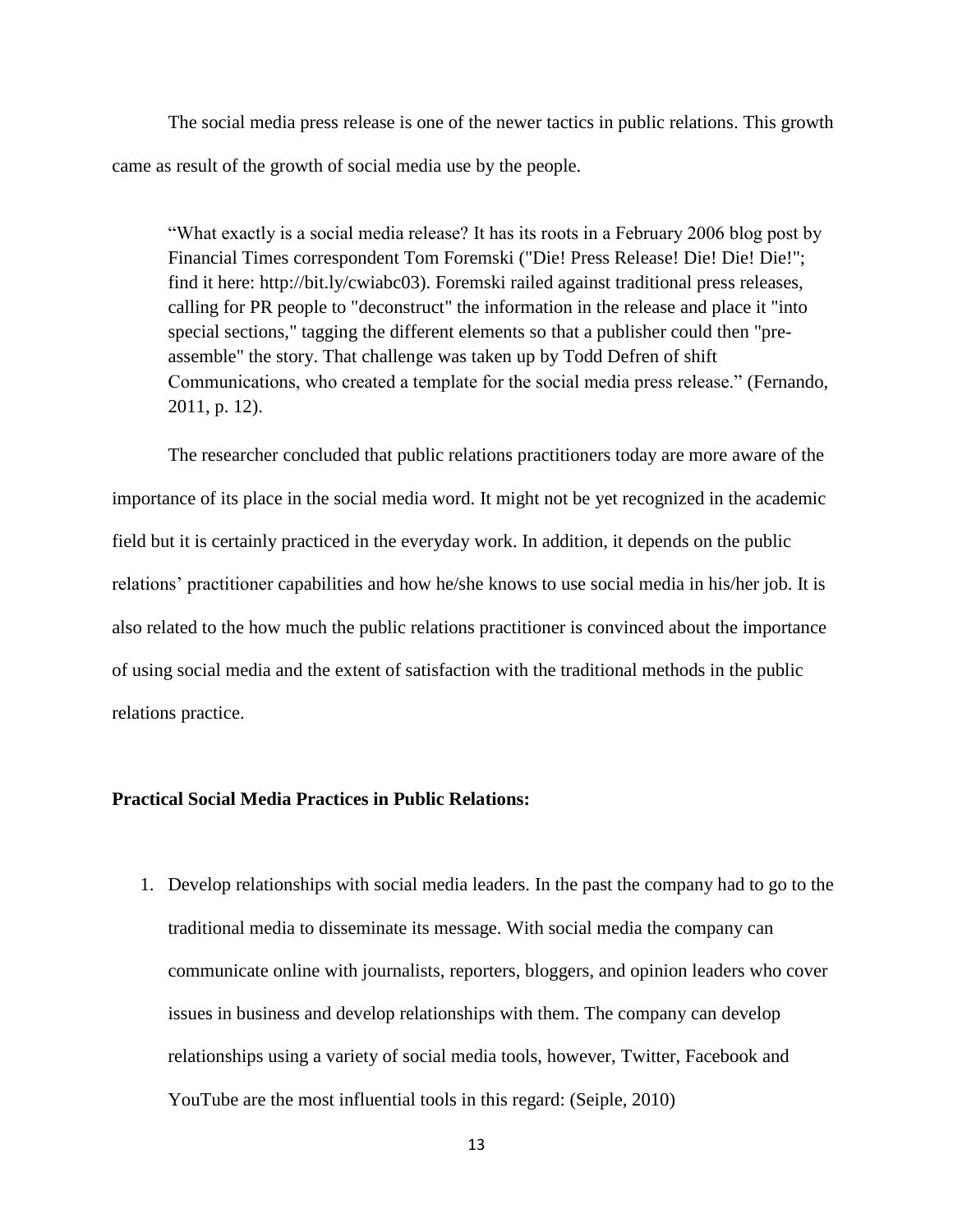- Twitter is an excellent tool to present a company to journalists, reporters, bloggers, and opinion leaders. The public relations practitioner should identify journalists who cover stories about the company then follow them on Twitter. The goal is to develop a relationships not sell products. Therefore, the public relations practitioner could tweet to a journalist mentioning that he/she liked an article that he/she wrote or asking about his/her opinion about a specific topic related to the industry. It will be a great opportunity to be involved with the journalist when they are looking for more information about subjects which the public relations practitioner could help with. (Seiple, 2010)
- Facebook plays a significant role in maintaining relationships with the media. However, due the fact that Facebook is somehow personal, it is important not to start with Facebook to build professional relationships. Also, it is important not to "friend" any journalist, the relationship should be grown in first place before it is taken to a personal level. (Seiple, 2010)
- According to Siegchrist (2012), YouTube is creating stars day after day. The public relations practitioner should look for videos on issues that relate to the company's business and comment on them. Creating a YouTube channel is one of the useful actions that gives the company a place to introduce its self. The channel's content should be very well organized so it is easy to follow. In addition, updating the channel frequently with new videos will give the subscribers the motivation to return regularly to the channel, and step by step the follows will note the channel as a star.

 2. Analyzing the company's social media performance. The public relations department in any company could use social media as an analyzing tool. The department can track the mentions of the company during a specific period of time. Then, calculate the proportion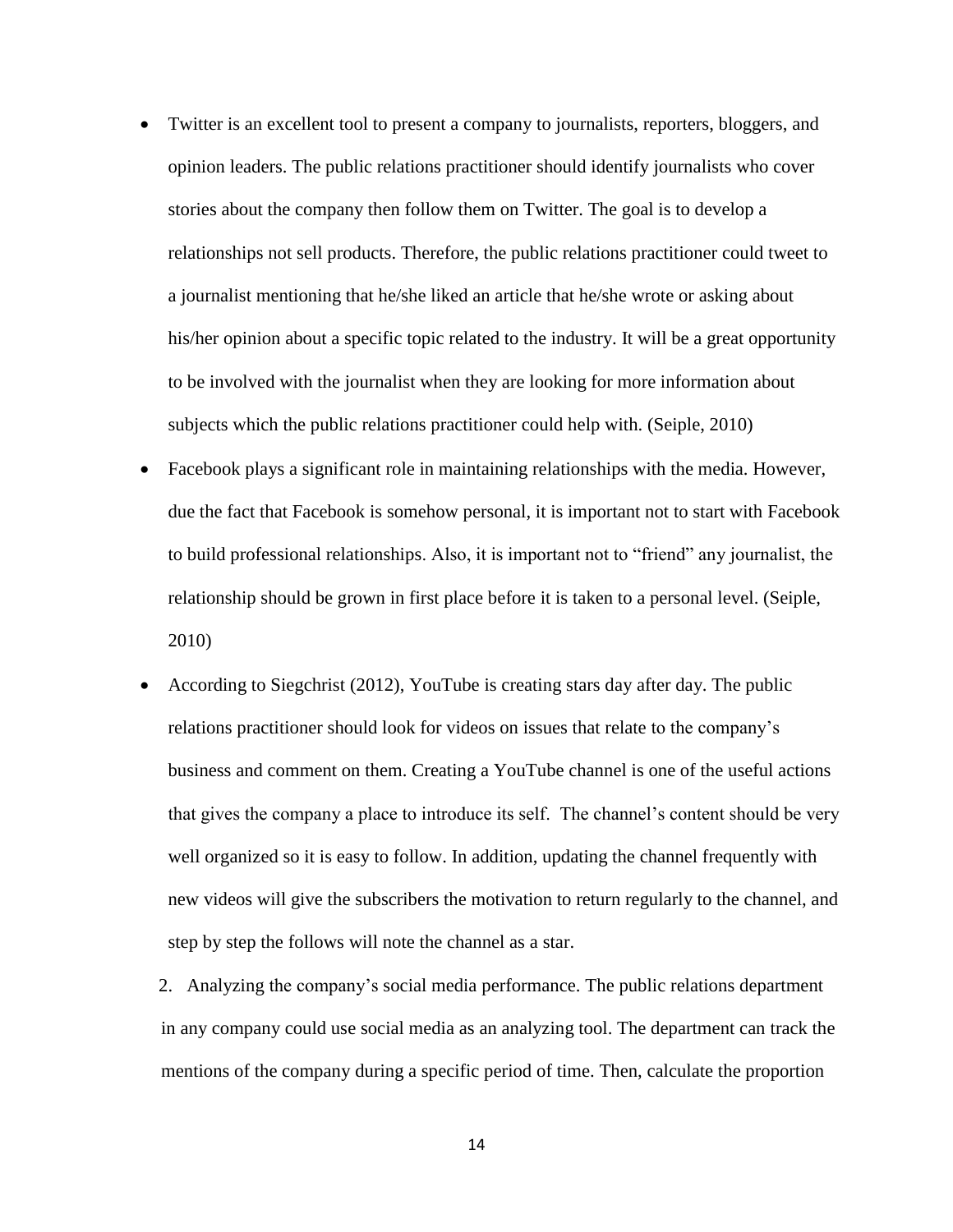of positive to negative comments. Questions include: what platform are the most mentions? Why are the mentions more positive or negative on this platform than others? Those questions and other similar questions are the ones that the public relations department should focus on to analyze its performance on social media. (Falkowl, 2011)

 3. Pitching the traditional media. Pitching is one of the most common activities that could be applied through social media. However, there are some key points to be considered when pitching journalists to be able to have great coverage:

- The public relations practitioner must target the right person. One of the worst things that bother journalists is receiving pitches about things that doesn't link to what they write about. The most critical tasks before pitching include: studying the style of journalists, knowing the favorable topics and showing that the public relations practitioner did the research. (Seiple, 2010)
- The pitch should be short, nicely written, convincing, and goes directly to the point. Journalists usually do not have the time to read long pitches. (Seiple, 2010)
- The pitch must be newsworthy and written from a different angle that will distinguish it from other pitches. In addition, it should state what this pitch will benefit the journalists' readers and why it will attract them. (Seiple, 2010)
- 4. According to Seiple (2010), managing the company's blog is a significant public relations practice to create awareness and generate media attention. Some important keys to consider when managing the company's blog:
- The content should be updated by focusing on the achievements.
- Provide information about the company's informal events such as, "a holiday party, or a softball tournament".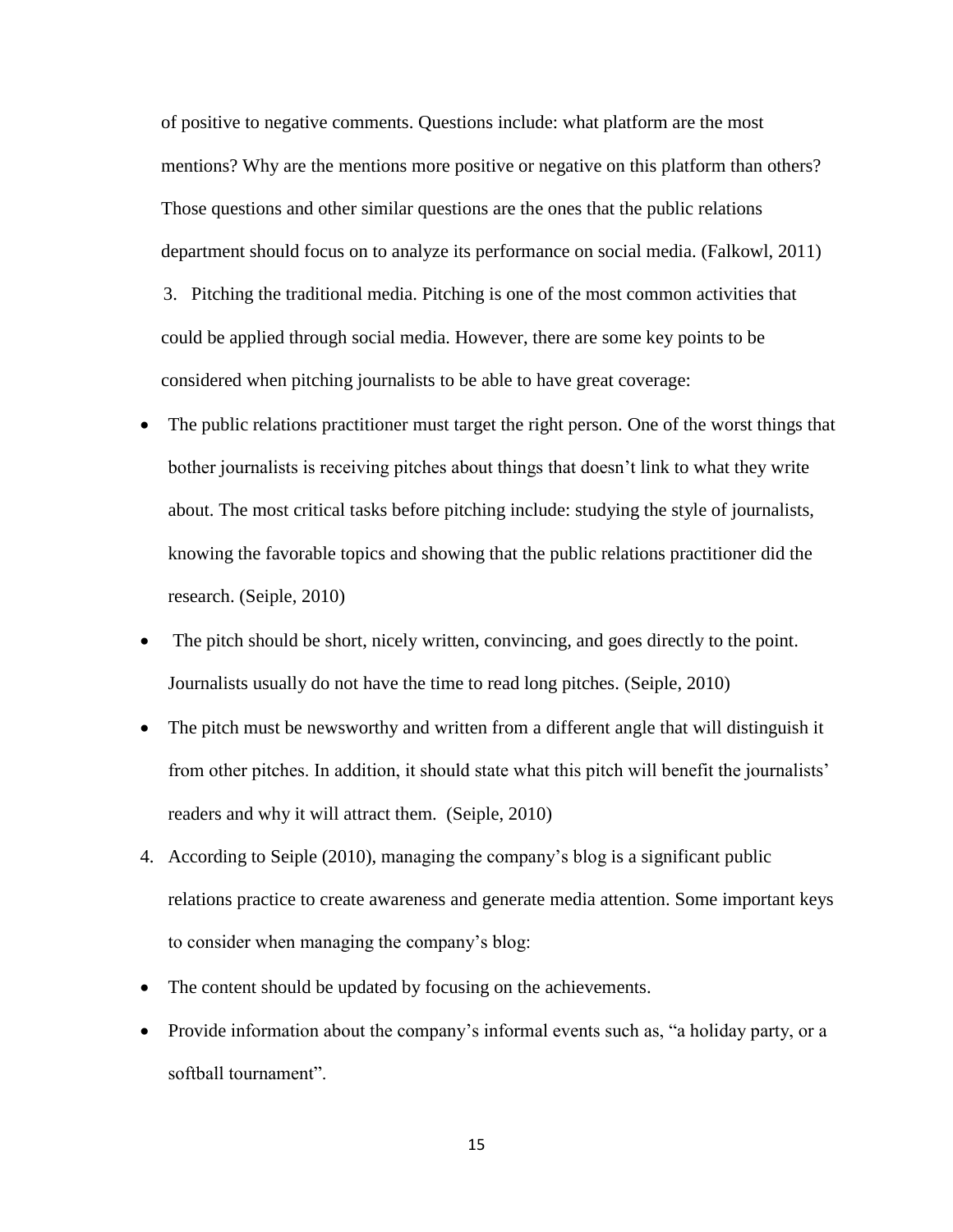- The reader of the blog should have an easy way to share the content of the blog so it could be spread on other social media sites like Twitter and Facebook. (Seiple, 2010)
- 5. Employee misrepresentation of the company is one of the major fears when allowing employees to participate in social media. However, having respected happy employees will lead to having good representatives for the company. Therefore, to have happy employees there are a few things that could be done using social media to facilitate this: (Seiple, 2010)
- Don't restrict social media because applying harsh social media rules with employees will lead to an angry work environment. The social media policy should not be more than reminding the employees that they should not release confidential information on any social media platform. Every employee in the company has his/her own social media account, so, it is important that they are happy and say good things about the company. In other words, they have their own publics and they promote the company to them. (Seiple, 2010)
- Create an internal platform for employees so they will have a common ground to communicate and build relationships with each other. Generating new ideas and getting feedback from employees are the two main goals for creating this internal platform. (Seiple, 2010)
- Transparency between top management and employees is significant to create a happy work environment. It is important that the employees are involved in the main issues related to the company. The internal platform can be used to exchange ideas between different management levels in the company. (Seiple, 2010)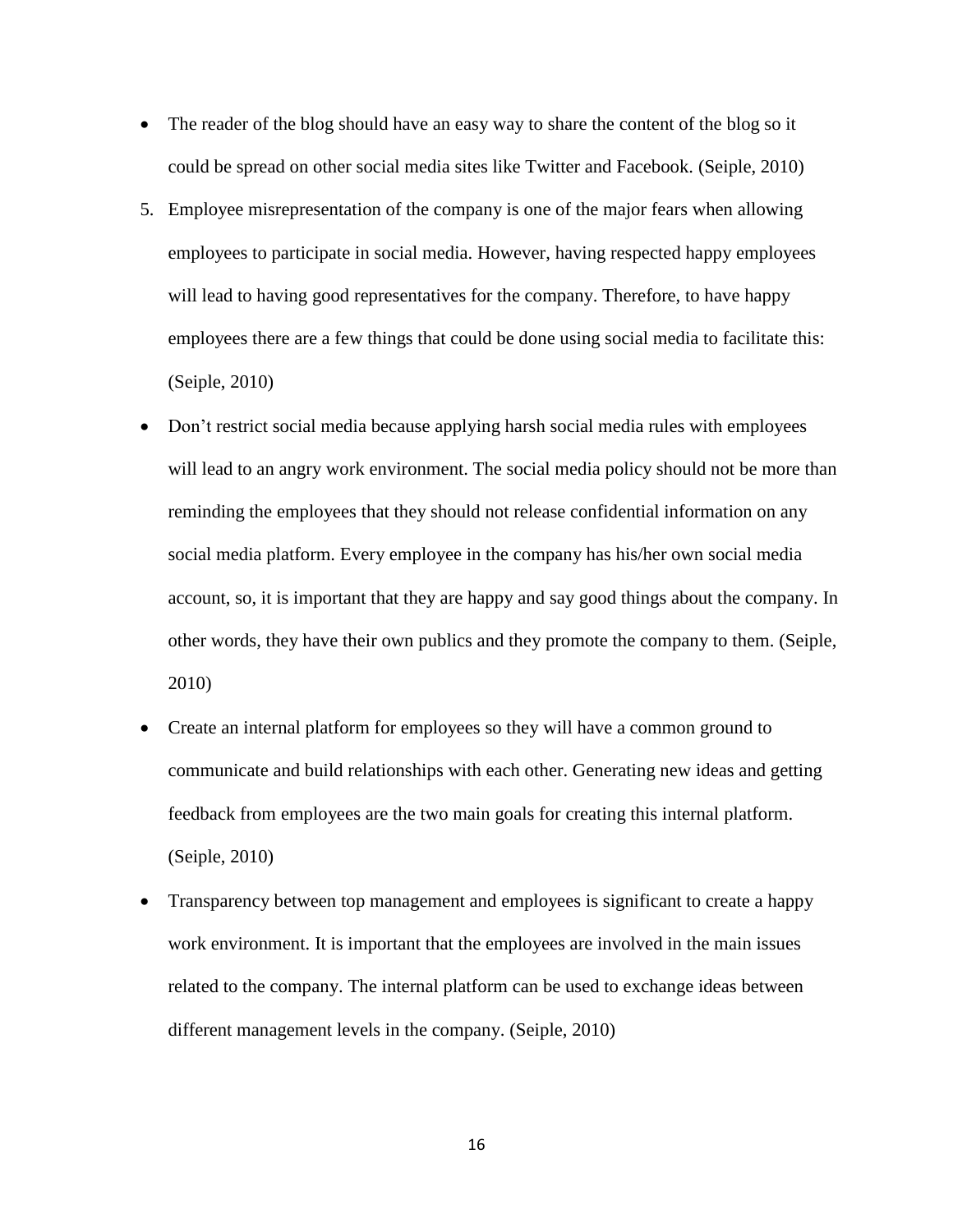### **Current Social Media Practice in Tourism:**

Social media platforms are an easy way to contact with publics. In tourism, many customers begin researching the Internet before they decide to book or even chose destinations. Customers look for fast information and direct answers about their accommodations and destinations. It is important for tourism agencies to be involved with customers at all time. The thing that will give the agency the ability to develop its services, have new clients and maintain the current clients. (Jana, 2011)

Websites in general are important to build up relations with customers. In addition, websites are more significant when of dealing with multicultural audiences. Tourism websites give the public relations professionals the ability to draw a general image of the agency/company according to each culture. It is important to note that delivering messages to website visitors from their own cultural perspectives is an advantage. (Kang & Mastin, 2008)

Social media has significant effects on the popularity of the tourism websites. Therefore, the adoption of social media tools is considered to be so important for improving the capability of tourism websites. Social media is increasing the number of visitors to the websites significantly. (Milano, Baggio & Piattelli, 2011).

"It is clear that Internet information search and travel booking and social networking are pervasive factors. Travellers were asked about the sources of information on their trips to Australia. 75 percent indicated that family and friends provided information. 46 percent obtained information from websites. 51 percent of respondents indicated that they used social networks with family, friends, and others to plan their trips. 78 percent of these respondents used Facebook. 56 percent of travellers indicated that they would share emails, blogs and pictures online. 95 percent of those that used Facebook accessed this website at least once per week." (Sood, Kattiyapornpong & Miller, 2011 p. 6).

According to Jana (2011), different tourism agencies use different kinds of social media tools. Some agencies have blogs for the hotels that they work with. Blog can be used to inform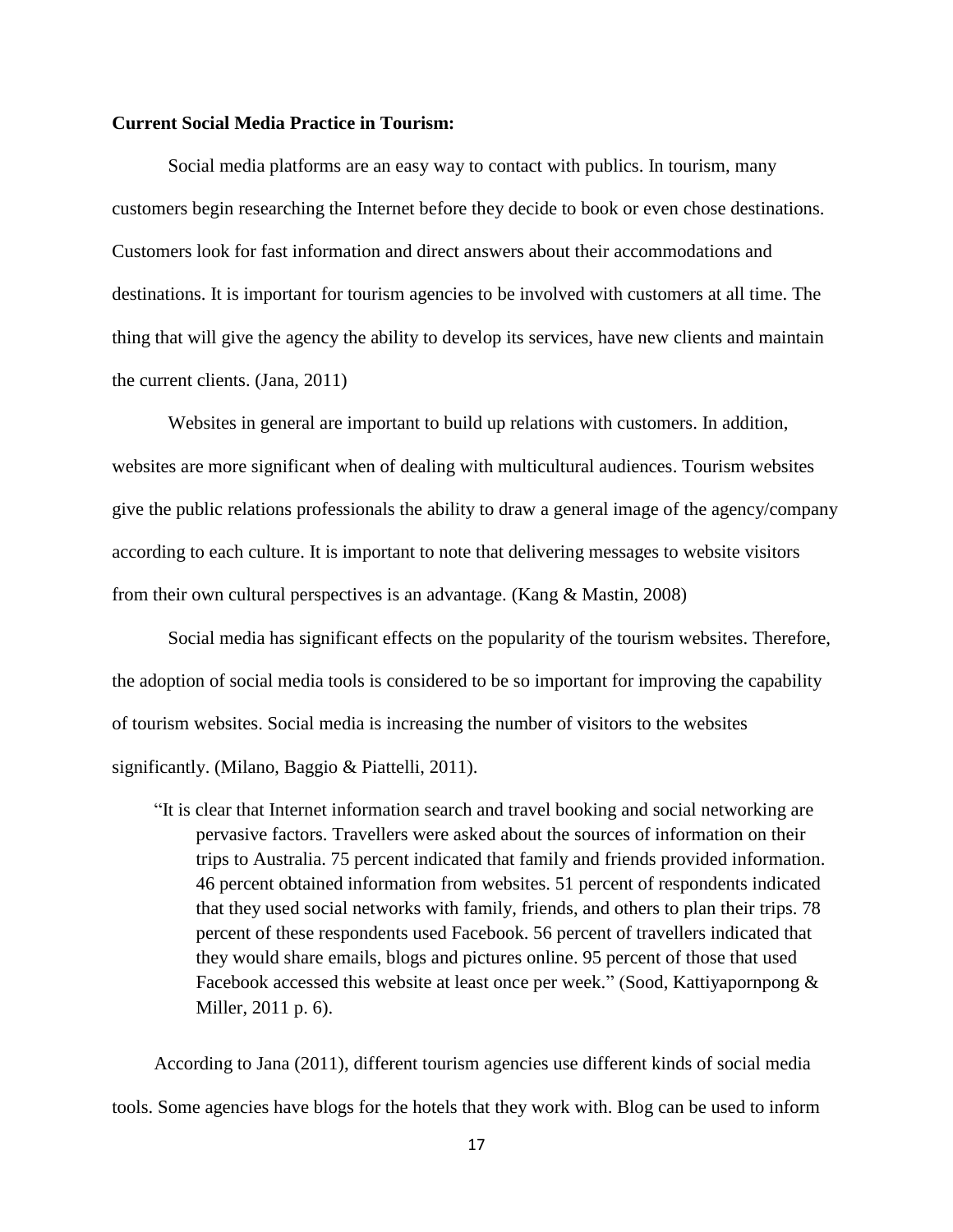customers about special offers, news about new staff, allows guests to renew rooms and post pictures of the hotel. Also, guests can write about what is going on in the hotel such as new events, new bars, restaurants or clubs. This will help attract people to the hotel. Another way to use social media is being active on Facebook and Flickr. Those two platforms are useful to engage customers with the agency's activities and motivate customers to give their own feedback, share pictures of their travel and talk about their last experience with the agency. This will be better than having a paid advertisement. In addition, Twitter is one of the most used tools in the tourism industry. Twitter could be used as a quick answering tool along with the normal communication tools such as phone, e-mail and fax. However, Twitter is helpful when publishing the agency's news to interested clients.

According to Bennett (2012), word of mouth is a major factor in spreading opinions in the business of travel and tourism. Therefore, the opinions on social media platforms are critical to help growing the agency's business. According to the World Travel and Tourism Council 92% of customers trust platforms that enable recommendations from members. 52 % said that their plans were changed depending on comments on social media. And also, 52 % said that photos shared on Facebook motivated them to choose the place that they saw on the photos.

According to a study that was conducted by the World Travel Market Industry with 1,000 members of travel based organizations, 22 % of the agencies in the travel industry today are using social media in their businesses, and nearly 50 % of the agencies in the travel industry will be using social media by 2016. Moreover, 20 % of the sample said that they decreased spending on the Internet search engines like Yahoo and Google and they are using social media more now. Social media topped the list as the most used marketing channel in travel for today and for 2016. 15 % of the sample said that social media will be less used in 2016 in the travel industry.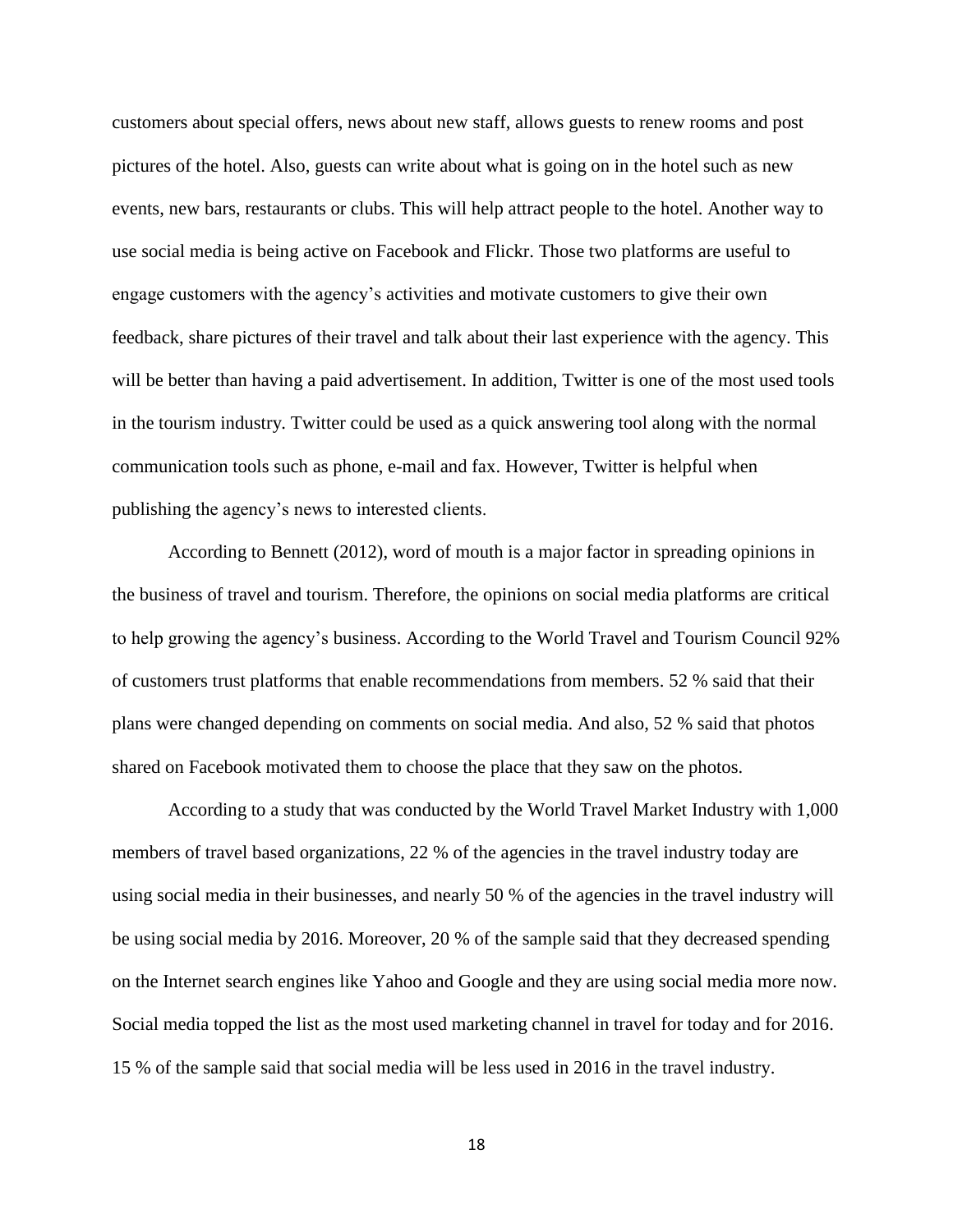Basically, travel based organizations used to focus on using search engines as a communication and marketing strategy, however, the findings of this study show that social media is taking this role and it will be even more used as the time goes on. (World Travel Market Industry Report, 2011)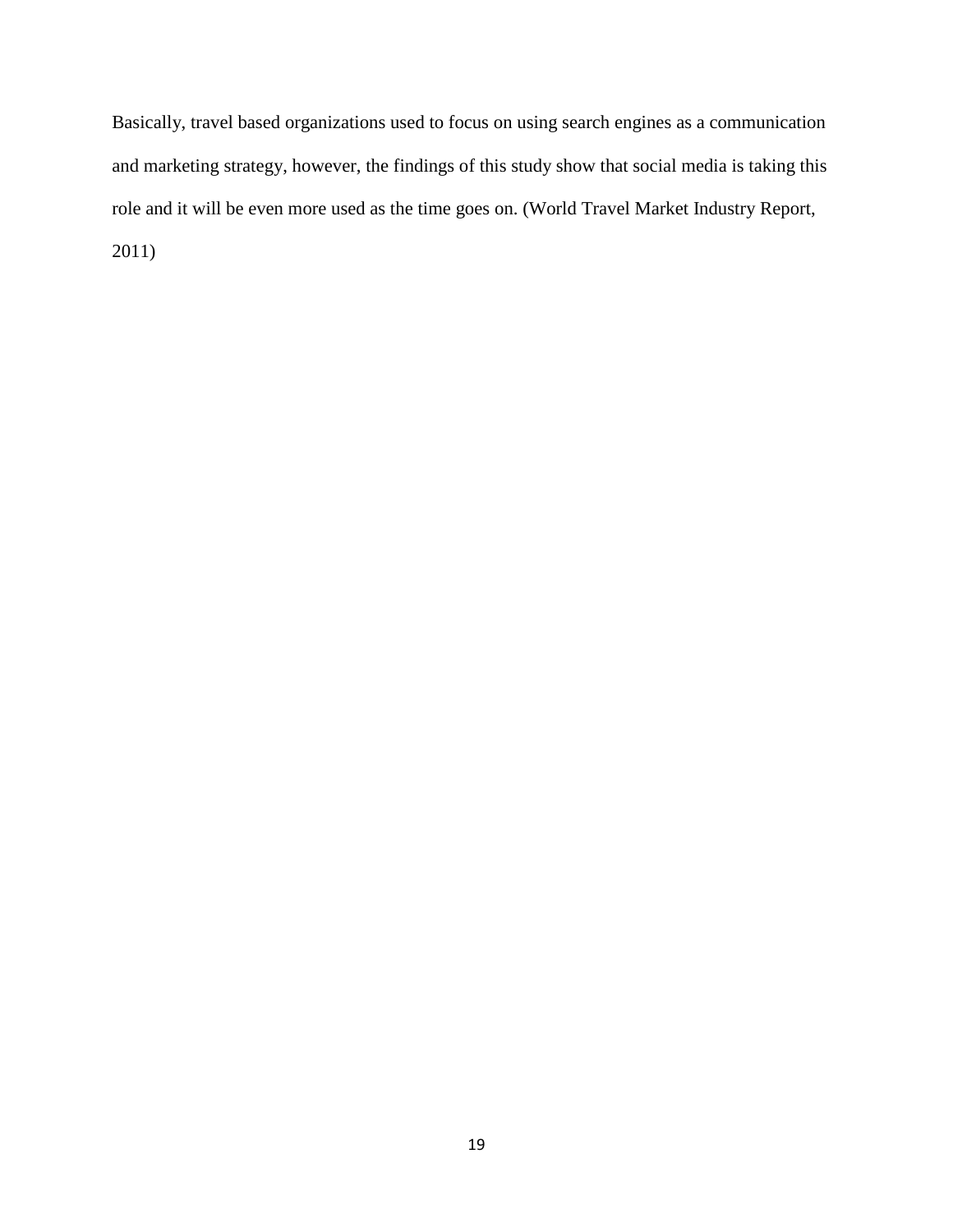#### CHAPTER III

# METHODOLOGY

#### *Examine*

This creative research project focused on designing a social media unit in a travel agency. Therefore, the approach was four mini case studies from tourism/travel organizations to analyze the ways that the social media tools were used in those organizations. In addition, analyzing the practices of social media in those tourism /travel organizations provided guidelines about a good social media unit in a tourism / travel agency. The cases were both descriptive and explanatory. The discussion section was a description of the social media usage in those cases to reach a holistic understanding about the different ways that the social media tools were used. However, the conclusion section explained the cases by highlighting the connections between the public relations activities and social media in order to find the primary functions from the social media usage in the overall communication system for the travel agency. The selected organizations were all tourism based organizations, however, they were in slightly different forms to give a variety of concepts to the issue. The organizations were: KAL Tours of South Korea, the Louisiana Office of Tourism of the United States, Spaceships New Zealand Ltd. of New Zealand and Grand Geneva Resort of United States.

#### *Discussion*

The first case was about KAL Tours, a secondary company that belongs to KAL (Korean Airlines). In KAL Tours the application of social media tools were chosen depending on an extensive research on the target publics. So, the social media tools were not chosen first. In addition, the social media tools in KAL Tours were used as an important income generator by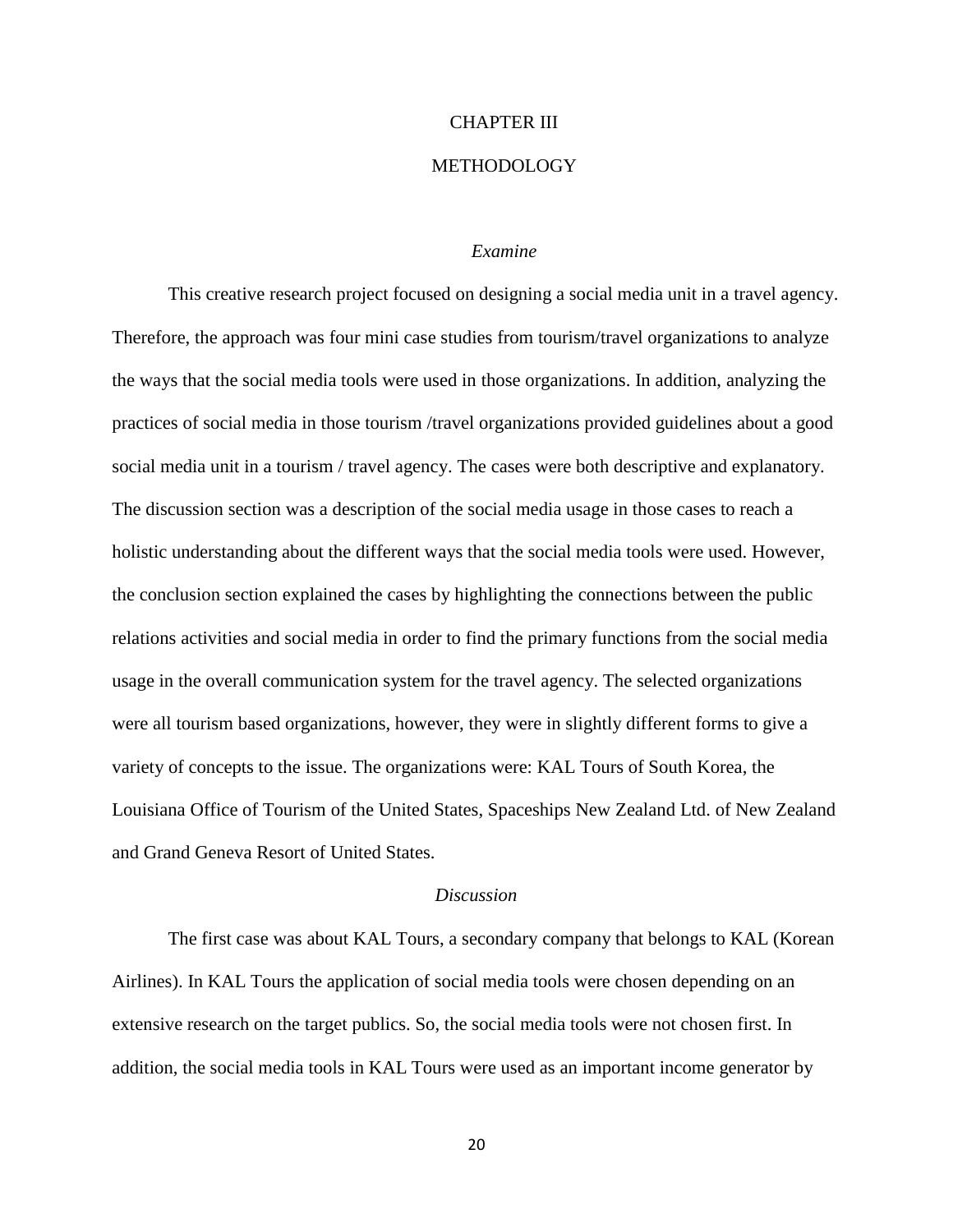applying social media marketing efforts. Information about KAL Tours travel services were provided two times a day using the company's Twitter or Facebook platform. The travel services that come close to deadlines were usually sold at reduced prices through social media sites. In order to develop relationship with customers, KAL Tours answered the customers' questions through social media and email. Furthermore, rewards were offered during or after the trip for customers who purchased travel services through social media. The thing that increased repurchase via social media. (Park & Oh, 2012)

The second case study was about the Louisiana Office of Tourism which is the state's official tourism organization. The Louisiana Office of Tourism used mainly Facebook and Twitter as social media tools to promote Louisiana tourism. According to the Destination Analysts (2010), report which illustrated the social media activates of the Louisiana Office of Tourism said that the two most wanted kinds of information were "things to see and do" and "travel discounts". The most significant concern that the Louisiana uses of social media said they worried about was the credibility of the posts and content generated in Facebook and Twitter. Social media sources should clearly tie the Louisiana Office of Tourism to reliable outside sources. Users do not want to doubts about who is responding to them. The report also said that the content should fit nicely with the Louisiana Office of Tourism communications strategy. In other words, posting content is not meant to satisfy the manager's benefits, it meant to be consistent with the whole communications strategy of the Louisiana Office of Tourism.

The third case was about Spaceships New Zealand, Ltd. which is a New Zealand travel agency. Spaceships New Zealand, Ltd. blogs is not broadly used to post information about the agency to influence costumers' decisions. It was used to post additional details and interesting points about actives that could be done during the trip. Facebook at Spaceships New Zealand was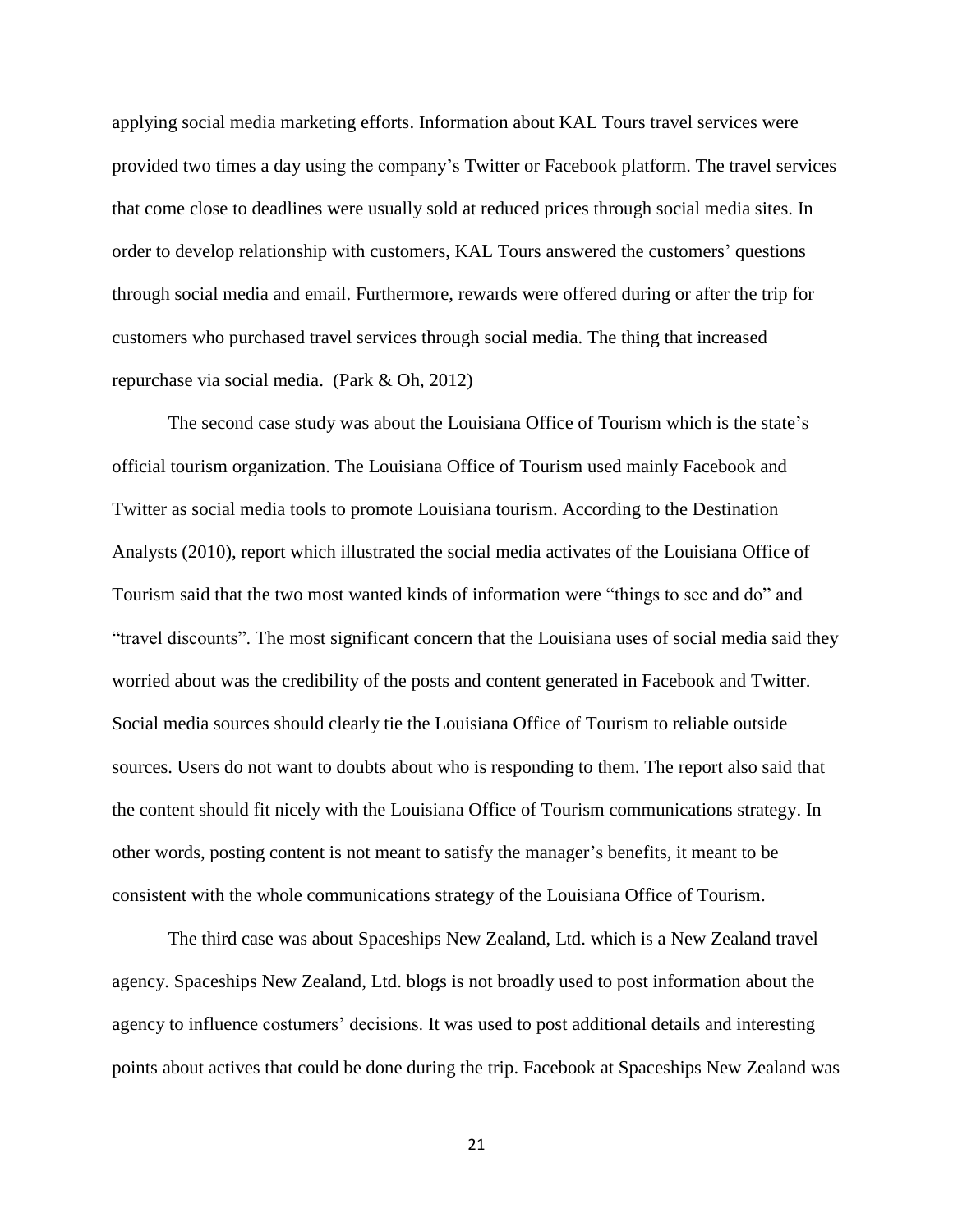used mostly by customers to post comments when they were in the planning stage of their trip such as their expectations, their enthusiasm, and description of their plans. Spaceships New Zealand provides through Facebook links to important sites such as the official destination websites, ratings websites, and travel guides forums to enable the costumers to socialize before the trip, the thing the made the customers feel happy about their decision. The pre-experiences posts were so helpful for Spaceships New Zealand to know the costumers plans and be prepared for them. (Jenkin, 2010)

The fourth case was about Grand Geneva Resort which is a four-star leisure resort located in Lake Geneva, Wisconsin. Many tourism based businesses were struggling from the drooping economy. The Grand Geneva Resort was searching for methods to develop its business by communicating with customers. Grand Geneva Resort hired a social media/public relations company called Comet Branding to develop a strategic social media program. Before hiring Comet Branding, Grand Geneva Resort had planned to donate all the unsold tickets for the snow sports season weekend. Comet Branding developed the Grand Geneva Facebook page enabling the customers to printout free lift ticket vouchers. In addition to that, Comet Branding produced a series of social media videos that were shared on YouTube and Facebook. The result of those social media efforts were the biggest snow sports season weekend in the history of the resort in both profit and guests. The resort reached its revenue goal three months before the end of the season and nearly 75% of attendants were visiting Grand Geneva for the first time. (Somesso, 2010)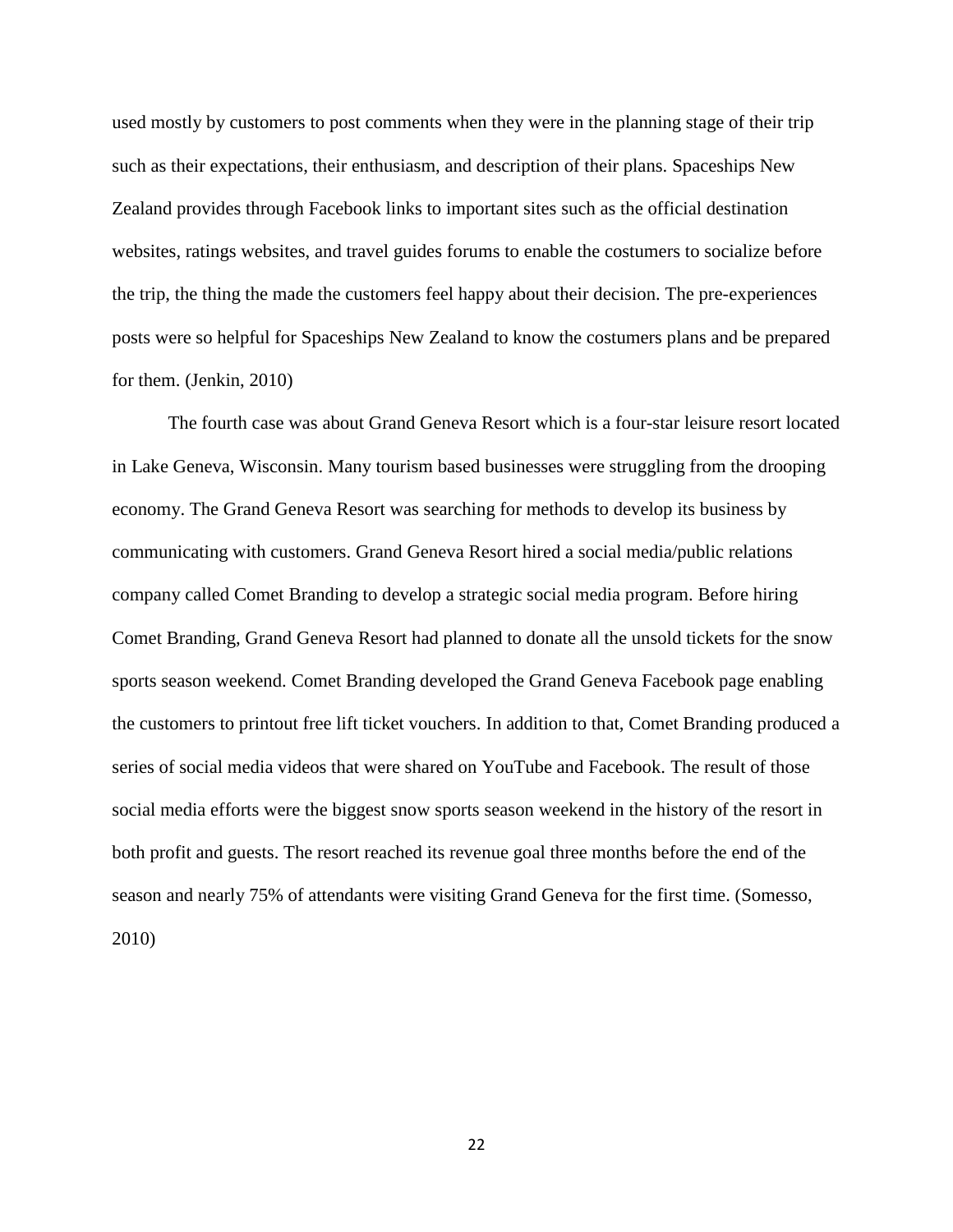#### *Conclusion*

Depending on the description above, there were important points to be concluded. The social media strategy should be compatible with the public relations/communications strategy. Therefore, the social media strategy must serve the whole communications strategy so that the social media content does not represent an odd voice for the travel agency. In other words, social media is a part of the public relations/communications department, not a dependent department that works according to its strategy.

Having a social media research unit is a significant factor to research the targeted audiences. The social media practitioner must identify what the agency needs on each specific step before starting to search for the tool. Furthermore, social media should take advantage of every marketing opportunity to support the agency. Social media activities could be used as a great marking tool. Travel agencies should give social media shoppers special treatment such as rewards and discounts to encourage repeat business via social media.

Blogs are frequently used by travel agencies to post additional interesting information rather than for commercial purposes. Blogs can provide customers with ideas about more activities that could be done during the trip. Furthermore, pre-experience posts are an important source of information for the travel agency, so, those posts should be analyzed.

Social media content must not be only promotional information, it must focus on the publics' needs. Publics need information about what additional things they could do on their visit. Therefore, it is wise to allow the publics to express their needs and give them an appropriate forum to respond. Credibility is a significant factor in social media. It should be clear to the public that the posts are coming from reliable sources. Therefore, it is important that the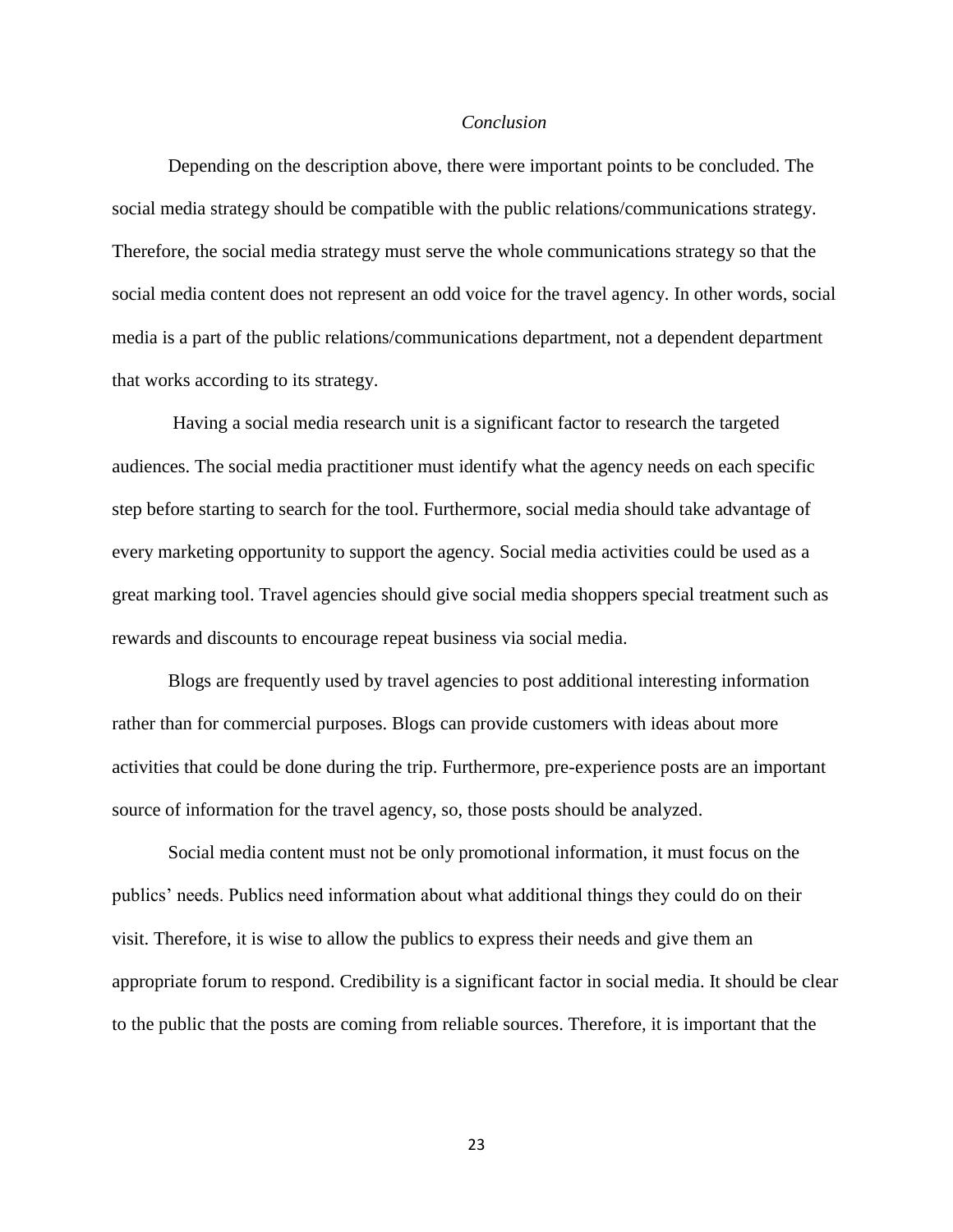travel agency speak with one voice on all the social media platforms to prevent any kind of duplication or contradiction.

All those conclusions were taken into account when designing the social media unit for this creative project. The researcher adapted each factor into the designed unit in a way that present a holistic concepts of what a social media unit needs to function in a travel agency. In addition, the designed social media unit in this project focused on four social media tools which are: Facebook, YouTube, Twitter and Blogs since they were the most used tools according to the research.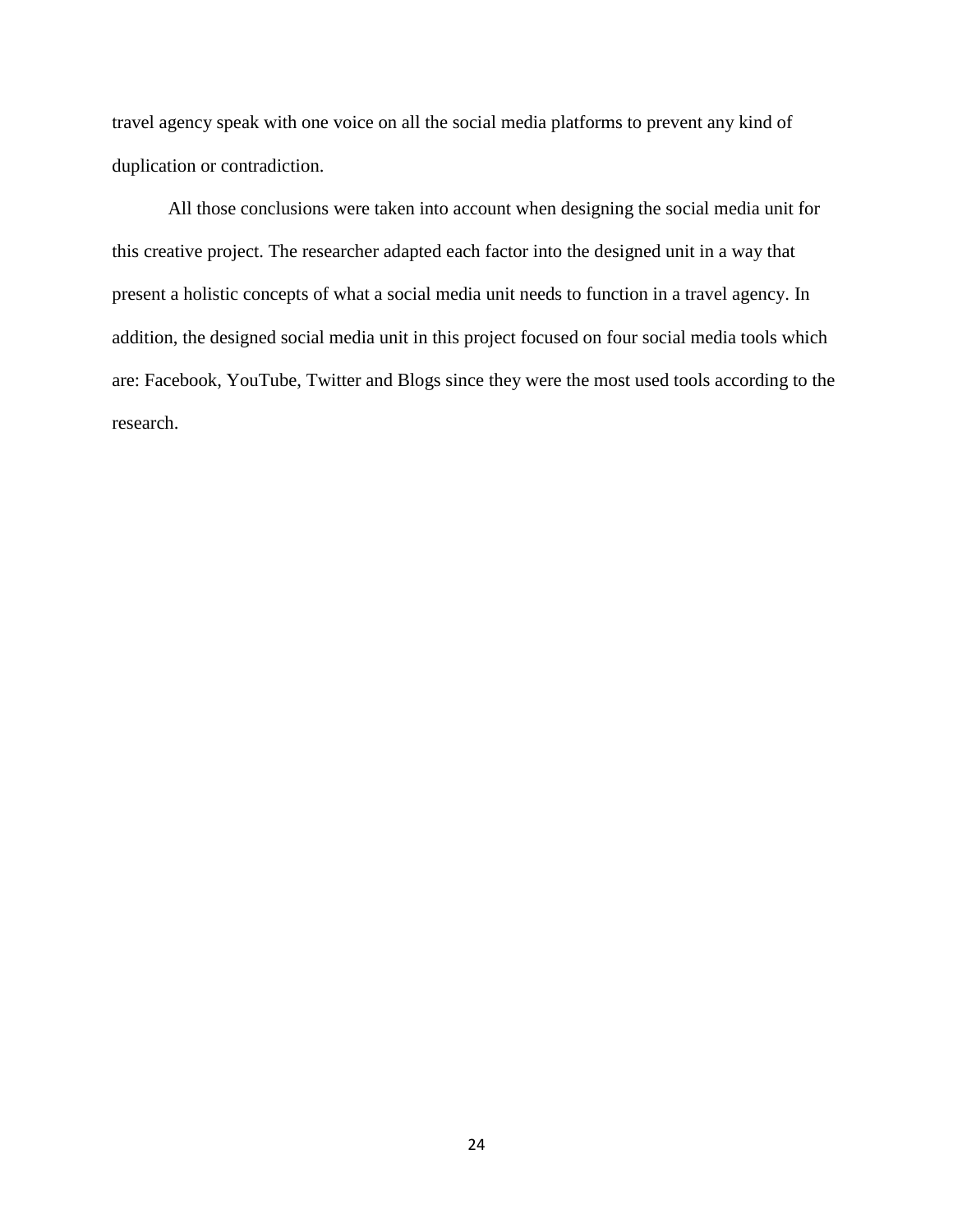### CHAPTER IV

#### BODY OF PROJECT

This chapter focused on designing the social media unit in a travel agency. According to Dand (2010), businesses design their organizational structure depending on what the business needs. Therefore, obviously there is not a universal organizational structure for a social media department. However, to have a good start, the organization must define the goals of the social media function and which specific group is the social media department aligned with, such as marketing or public relations etc. Also, determine clear responsibilities from the beginning to be able to estimate the financial resources that the department needs. Having an organizational chart for the social media department is critical to give the department an official status.

#### **Recommendations for the Social Media Unit's Goals, Objectives and Strategies:**

- The goals:
	- Establish the social media unit as a primary public relations function in the agency.
	- Use the social media unit to create mutually beneficial relationships with customers/publics.
- The objectives:
	- Grow the following on Twitter by having 500 followers within 9-12 months.
	- Grow fan base on Facebook by having 100 likes within 9-12 months.
	- Grow fan base on YouTube by having 100 subscribers to the agency's channel within 9-12 months.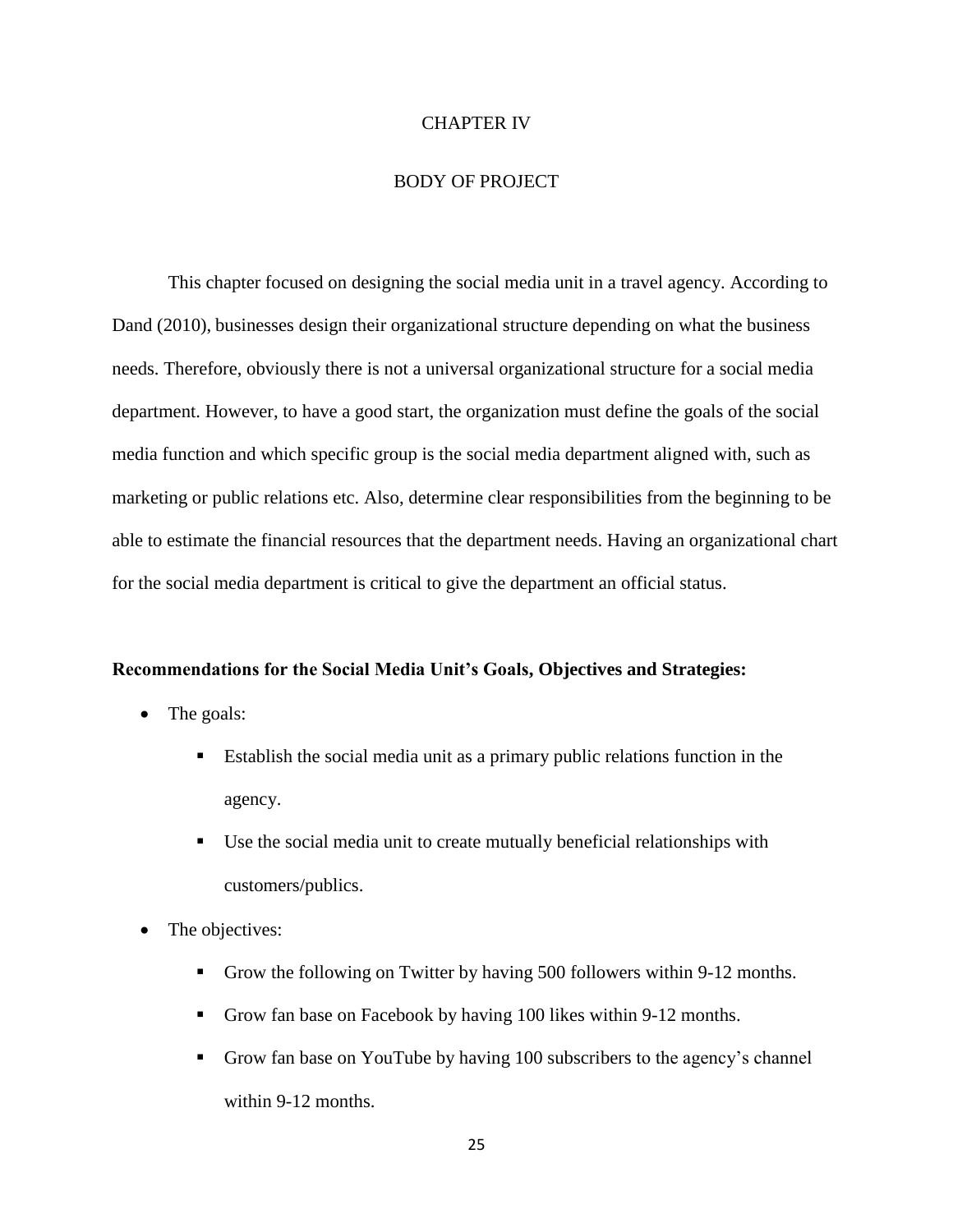- Grow the member base in the blog by having 100 subscribers within 9-12 months.
- The strategies:
	- Design a social media unit that is linked to the public relations department.
	- Assign a specific role for each social media platform in the unit.
	- Clarify the organizational structure of the unit in way that helps the agency's commutations strategy.

#### **Recommendations for the Social Media Unit Structure:**

The researcher designed this project to be applied to a travel agency that has  $100 - 150$ employees total. The social media unit was organized based on the functional structure and the social media unit director reports to the vice president for public relations in the agency. According to Gupta (2009), the functional structure has several advantages:

- 1. The ability to put in one place all the human and informational resources necessary for a single activity. This will elicit the best performance out of the staff.
- 2. To have a solid chain of command. A clear chain of command is important because it creates a reward and punishment system.
- 3. All duties and responsibilities are clearly defined so that there will be no unnecessary replication of work.

Therefore, depending on the reasons stated above, the functional structure is suitable for the recommended social media unit in the travel agency.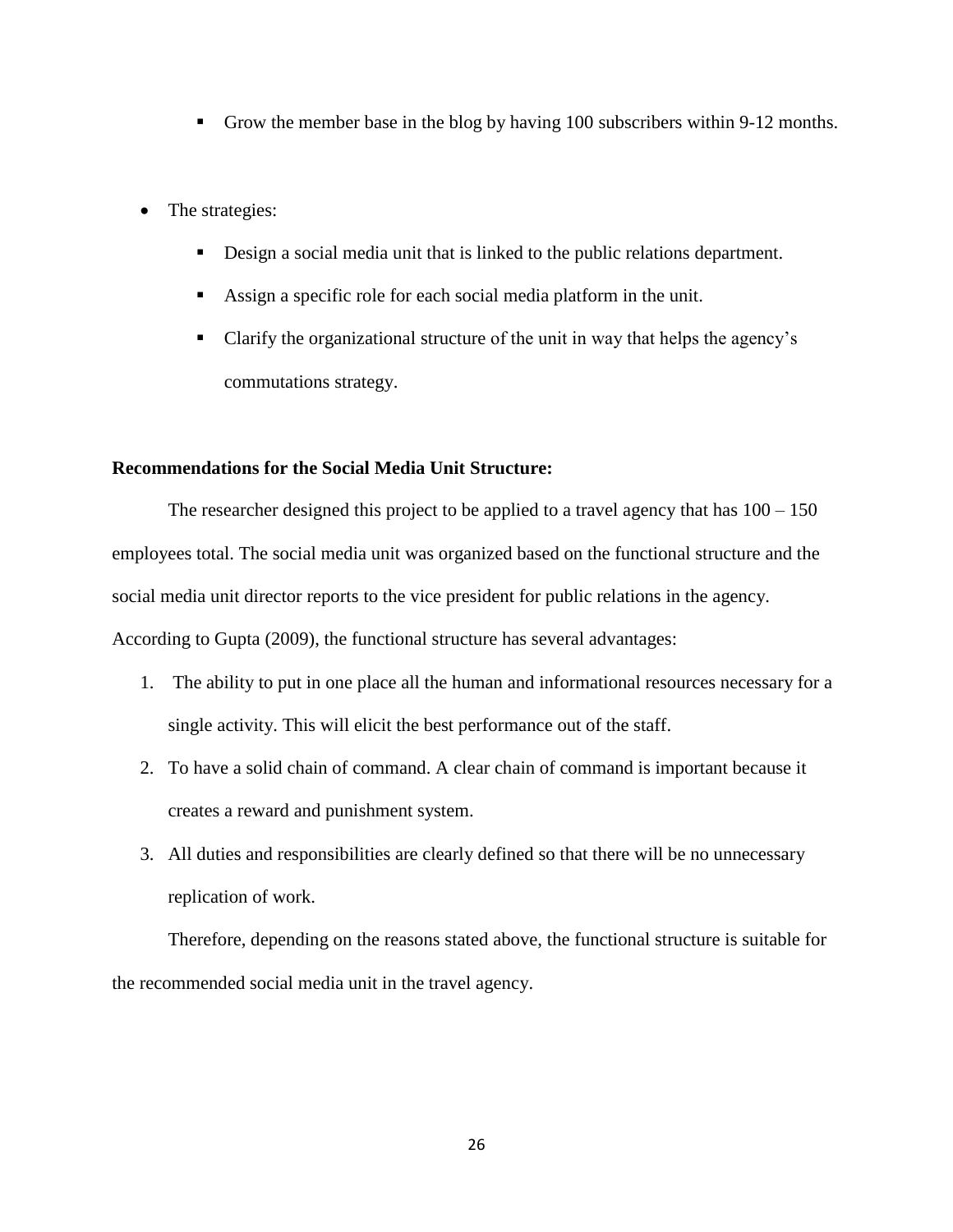#### **The Necessity of Linking the Social Media Unit to the Public Relations Department:**

The social media unit should report to the public relations department According to Goodwin (2013), social media must be linked to public relations for several reasons:

- 1. Managing social media by storytelling and journalism branding. Both are vital roles of the public relations work. Social media will be an important way to disseminate stories. Public relations practitioners ought to be skilled writers and those are the skills that social media platforms need.
- 2. Public relations is a practice of building relationships with publics. Social media offers tools to understand the audience and communicate with them to know their needs in order to build mutually beneficial relationships.
- 3. Public relations practitioners are experts in creating specific messages for targeted publics. By adapting social media the public relations department will continue playing this role but using a more advanced platform that enable to target the audience directly.
- 4. Social media is a suitable platform for crisis management. The public relations department can take a great advantage of social media to state the company's voice into the public's conversation as quick as possible.
- 5. Public relations practitioners must receive feedback to understand the public's views of the agency. The public relations department should conduct surveys and focus groups and use other research methods.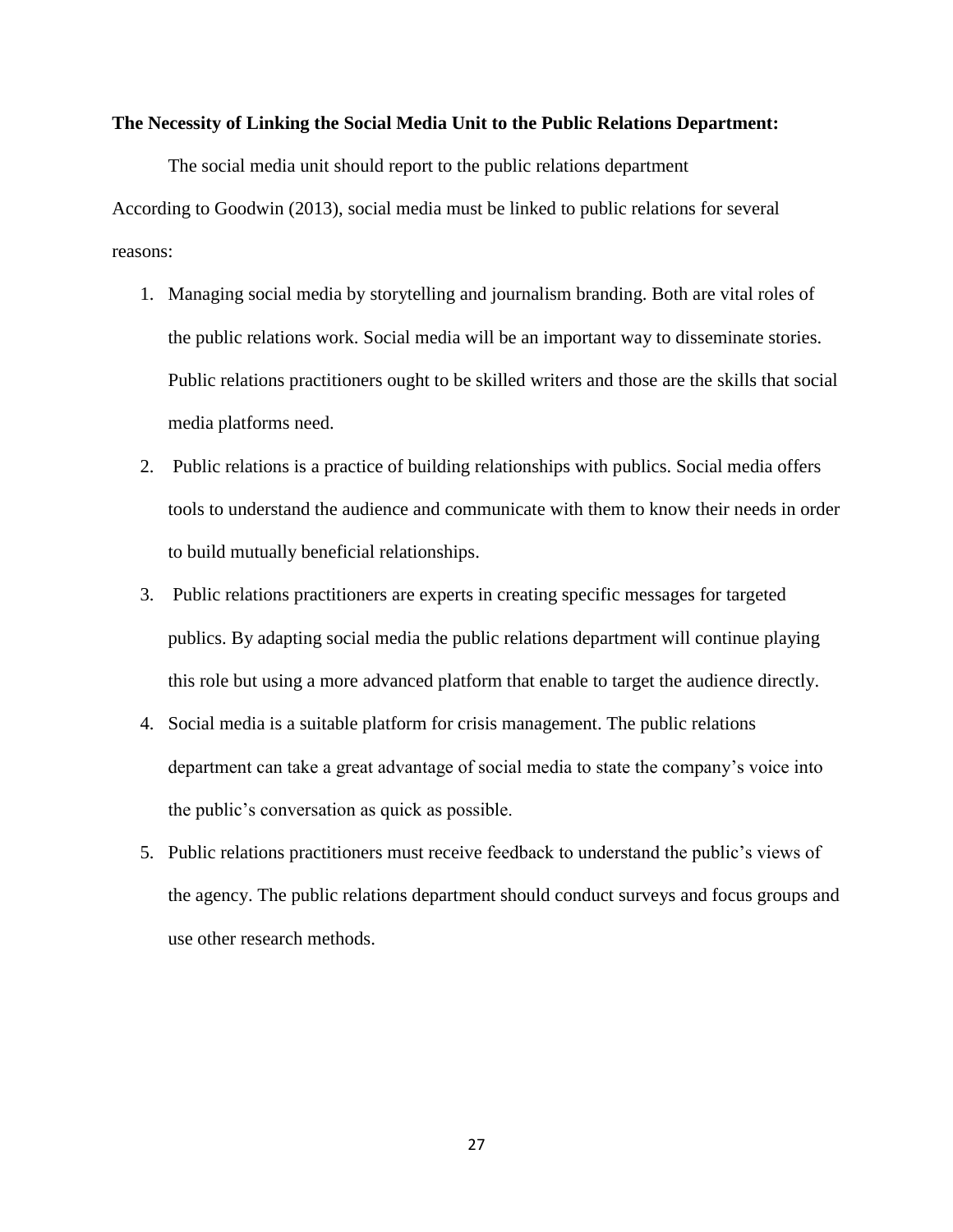In terms of the reporting, the social media director reports directly to the vice president of public relations not to any member lower than that in the public relations department. The researcher took this approach for several reasons:

- Reporting to any executive other than the vice president of public relations would limit the social media unit's effectiveness. In other words, when the social media unit has an urgent situation, it must be free to report directly to the vice president of public relations without having to go through a chain of command.
- Reporting to any other position below the vice president of public relations moves the social media unit a step further away from where the communication strategic decisions are made.
- The vice president of public relations is responsible for shaping the agency's culture, and the social media unit is the best provider of the culture. Having a clear understanding of the agency's culture will allow the social media unit to do its job by promoting and developing programs that support it.

#### **Line authority:**

 Decision making in the social media unit should be centralized. Authority starts from the social media director, who has all the authority. The social media director has five managers. All the managers report to the social media director and take directions from him\her only. Those managers can write to each other but do not take orders from each other. Each manager has two employees under him\her, those employees report only to their direct manager.

The social media unit should be strict about the chain of command. No manager should allow his\her employees to have any kind of order from another manager. Each manager is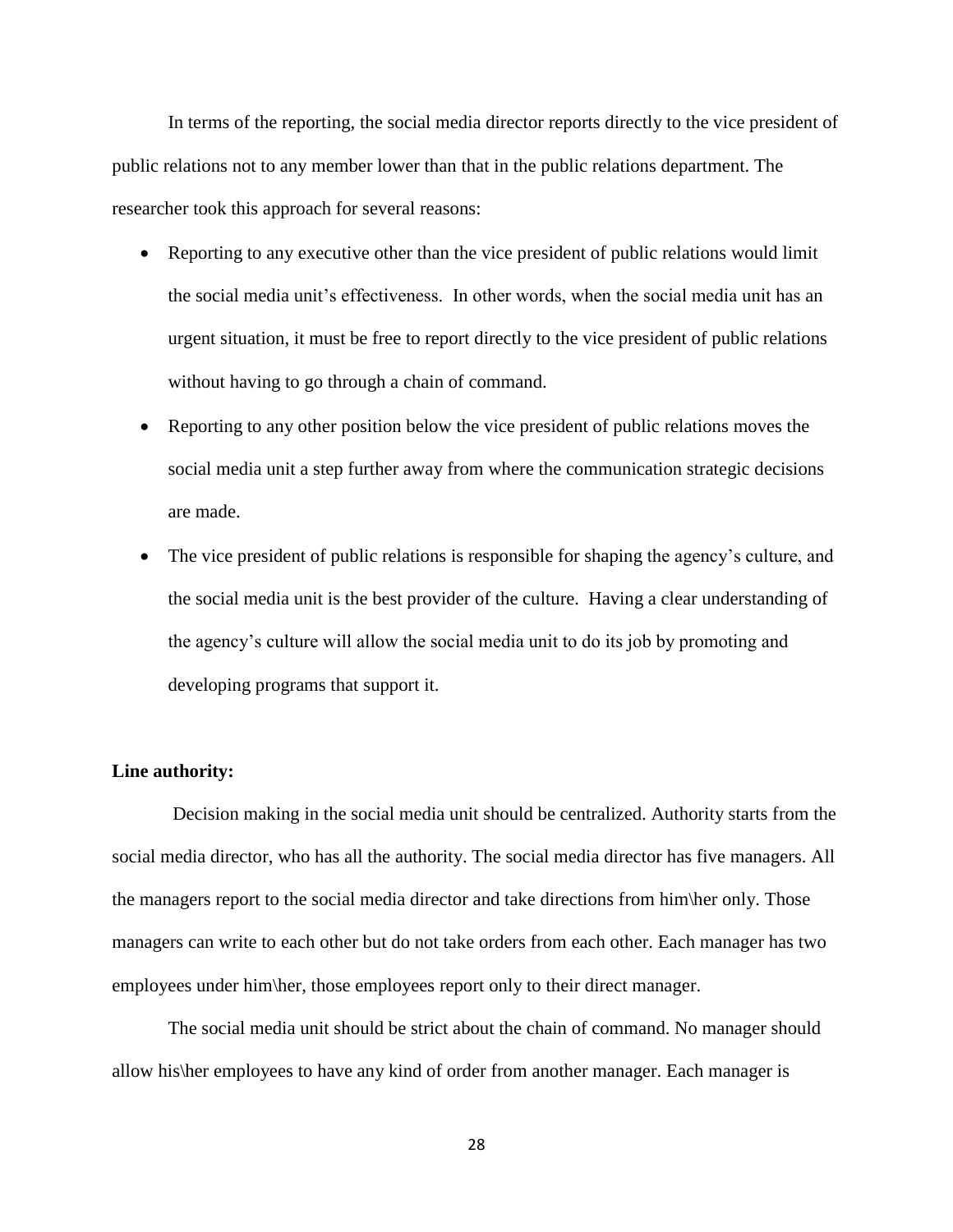responsible for his\her section. The employees in the section carry out the orders of his\her immediate manager, and he\she is not allowed to receive orders from others managers. The manager of each section is responsible for the performance of his\her section or unit that he\she administrates. Whatever goes wrong in the section, the manager is the one responsible for it.

Having a strict structure will benefit the unit in several ways. According to Acharya (2011), a strict structure enables a clear cut definition of authority and responsibility. Therefore, it avoids duplication and overlap between sections and units. Also, a strict structure is easier to operate and facilitates unity of control. Moreover, in the case of this project, the social media unit is in the establishment stage. So, the structure should be strict to ensure the unit's stability.

#### **Staff authority:**

Staff authority goes from the lower level in the unit to up. Each section has a specialization. The staff in this section should take orders and report only to the manager of the section. Staff members from different sections or units will be allowed to meet to discuss some issues and at the end of the meeting each staff will send a separate report to their manager.

#### **The Social Media Tools/Platforms in the Unit:**

The tools that were used in the social media unit are: YouTube, Facebook, Twitter and Blog. The reasons for choosing those tools were: first, the literature showed that they were the most popular and effective tools from a business point of view. Second, the research in the methodology indicated that they were the most used tools in the travel/tourism industry. Third, each one of those tools has a specific role that distinguish it from the others, each tool has a special function that separates it from the others and integrates into the overall strategy of the public relation department in the agency.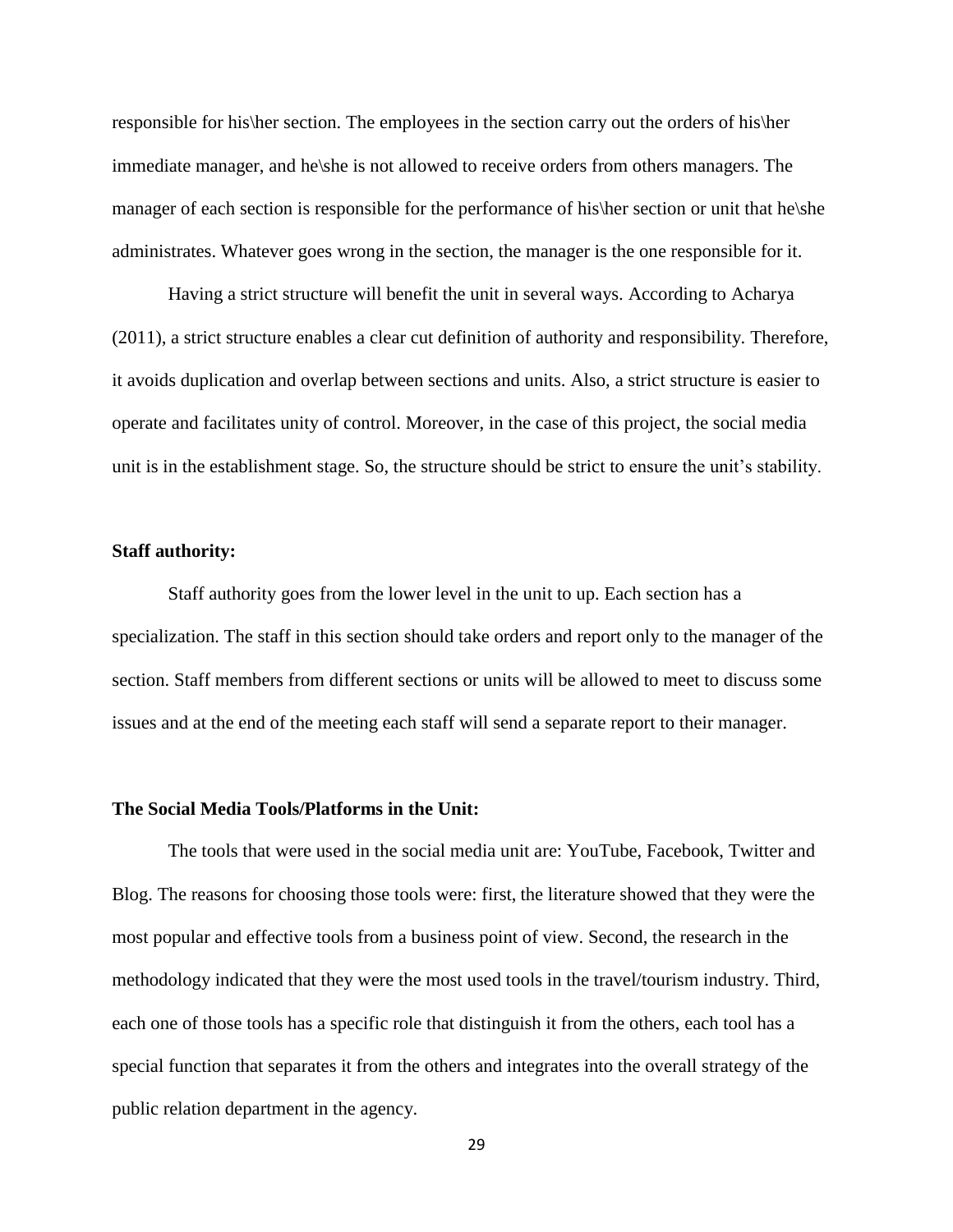# **Hiring Staff:**

The hiring policy focused on hiring the social media director and the manager of the head sections in the unit, and then give those manager the authority to hire their own staff for their sections. The total number of employees in the unit were sixteen employees as follow: one manager for each section and two staff members under each manager.

### **Job Description for the Head Sections Needed:**

### **The Social Media Unit Director:**

The social media director should coordinate the public relations department strategy by increasing the agency's brand awareness and making sure that the agency has a stable image among the publics.

According to Grimes-Viort (2010), the social media director must be responsible for the following:

- **Ensure that the implementation of the social media practices meets the goals, objectives** and strategies of the unit.
- Working with the IT department continuously to make sure all social media tools are working properly and up to date.
- Be in a consistent relationship with the managers of the unit (Research, Facebook, Twitter, You Tube, and Blog).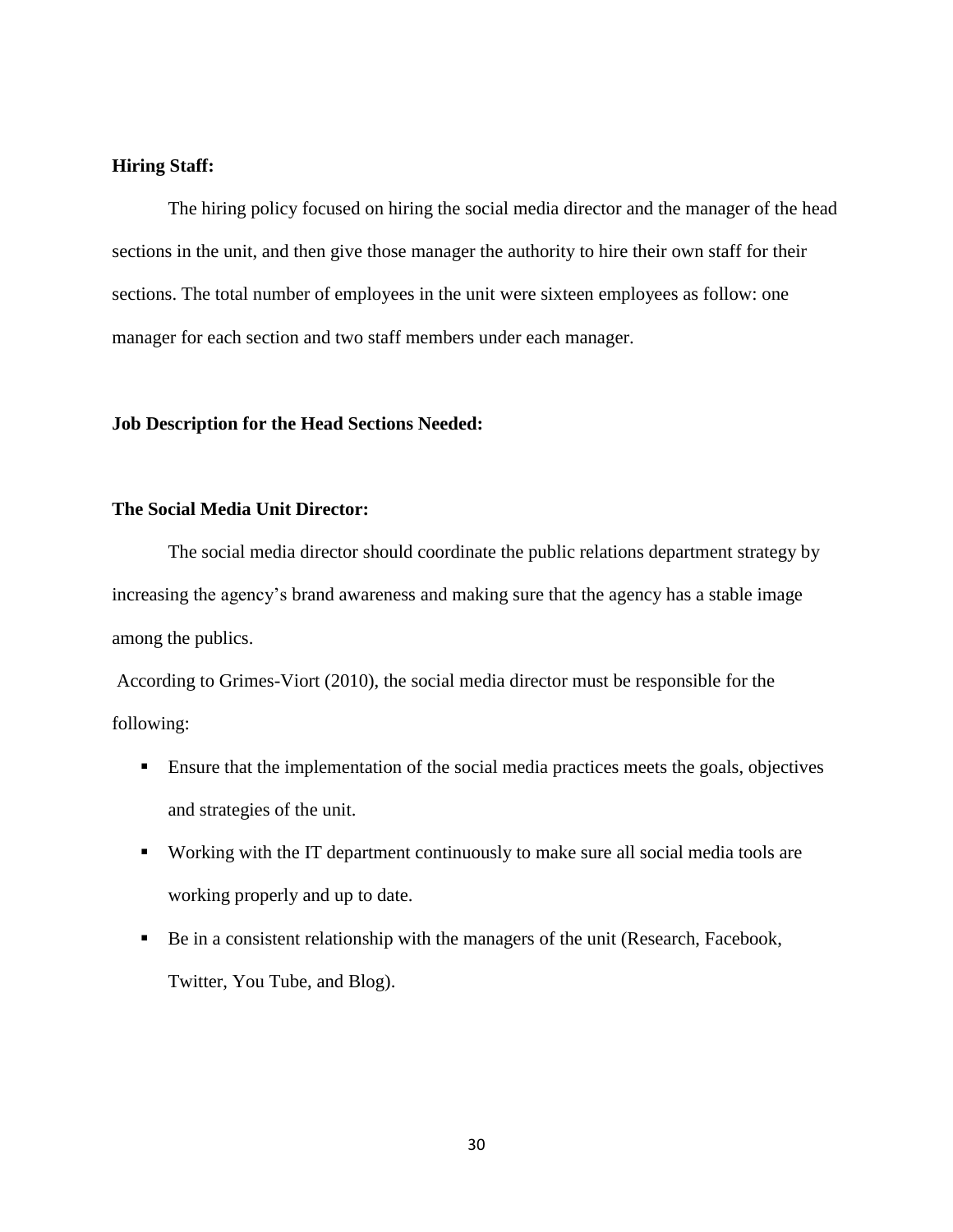#### **The Social Media Research Manager:**

The social media research manager's duties focus on cooperating with each section in the unit to analyze the performance of the platform in each section. He/she is responsible for conducting research that is needed to improve the agency's social media performance by calculating the proportion of positive to negative comments, tracking the mentions of the agency in search engines, determining key publics, measuring effectiveness of each platform.

#### **The Twitter Manager:**

The basic duties of the Twitter manager includes approving the Twitter content and updating the followers list. Make sure that the tweets are meeting the goal of the section which is media and travel industry relations. The Twitter manager also is responsible for developing personal relationships with opinion leader in the travel industry in order to follow them in Twitter.

#### **The Facebook Manager:**

The basic duties for the Facebook manager are approving the Facebook content and making sure all the settings that enable the users to interact are working well. Also, he/she is responsible for responding to negative posts and contacting the customers privately – if neededto talk about the complaints. The Facebook manager is responsible for making the decision to delete the inappropriate posts.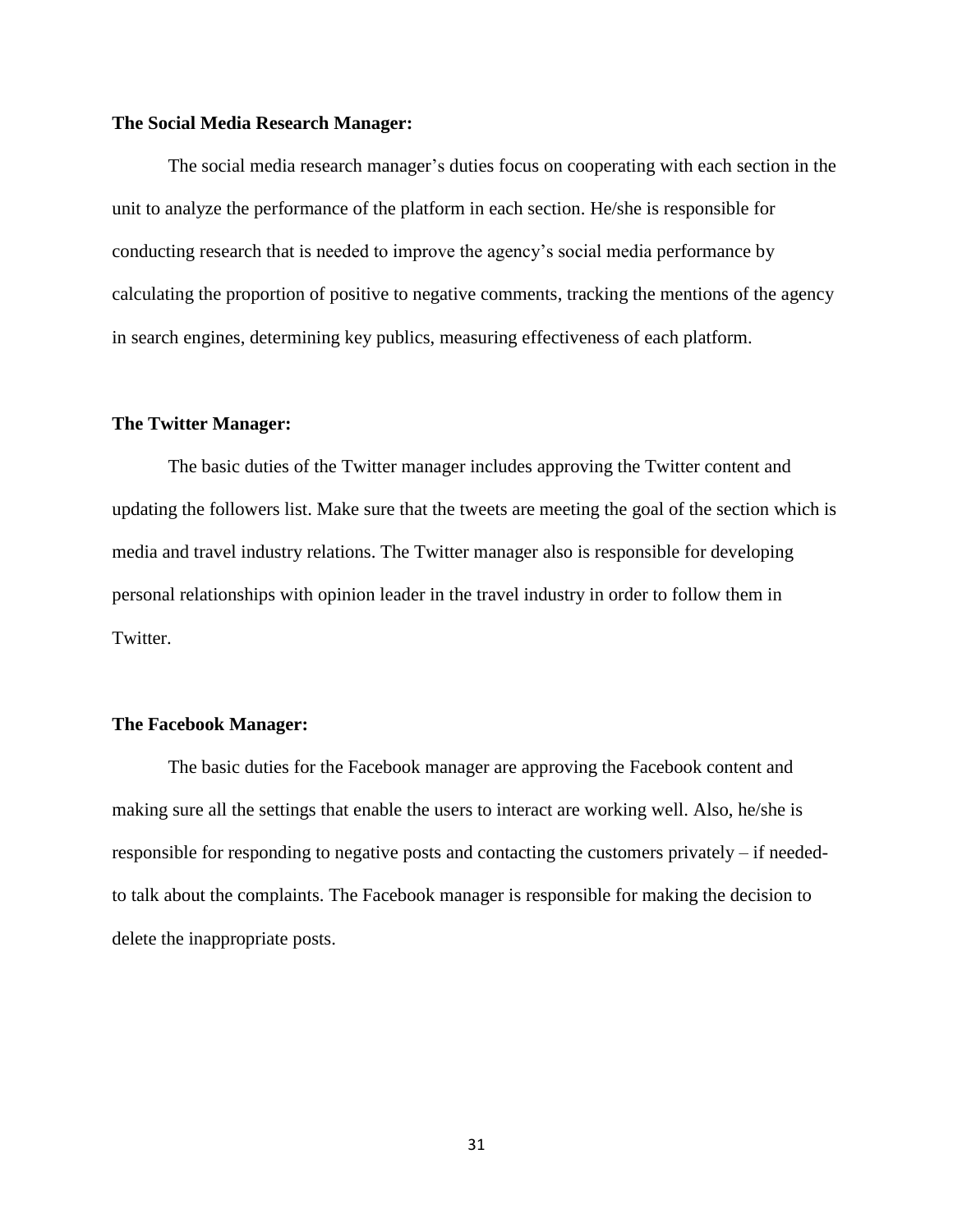# **The YouTube Manager:**

The YouTube manager duties along with the section's staff focus on creating and uploading videos to the agency's channel. He/she should work with the section's team to produce videos as needed. The YouTube manager also is responsible for scheduling the videos uploads.

# **The Blog Manager:**

The blog manager duties include working with the blog's section team to create the content and schedule the blog posts. The blog manager also is responsible for coordinating with other sections to share the content that fits into the blog goals.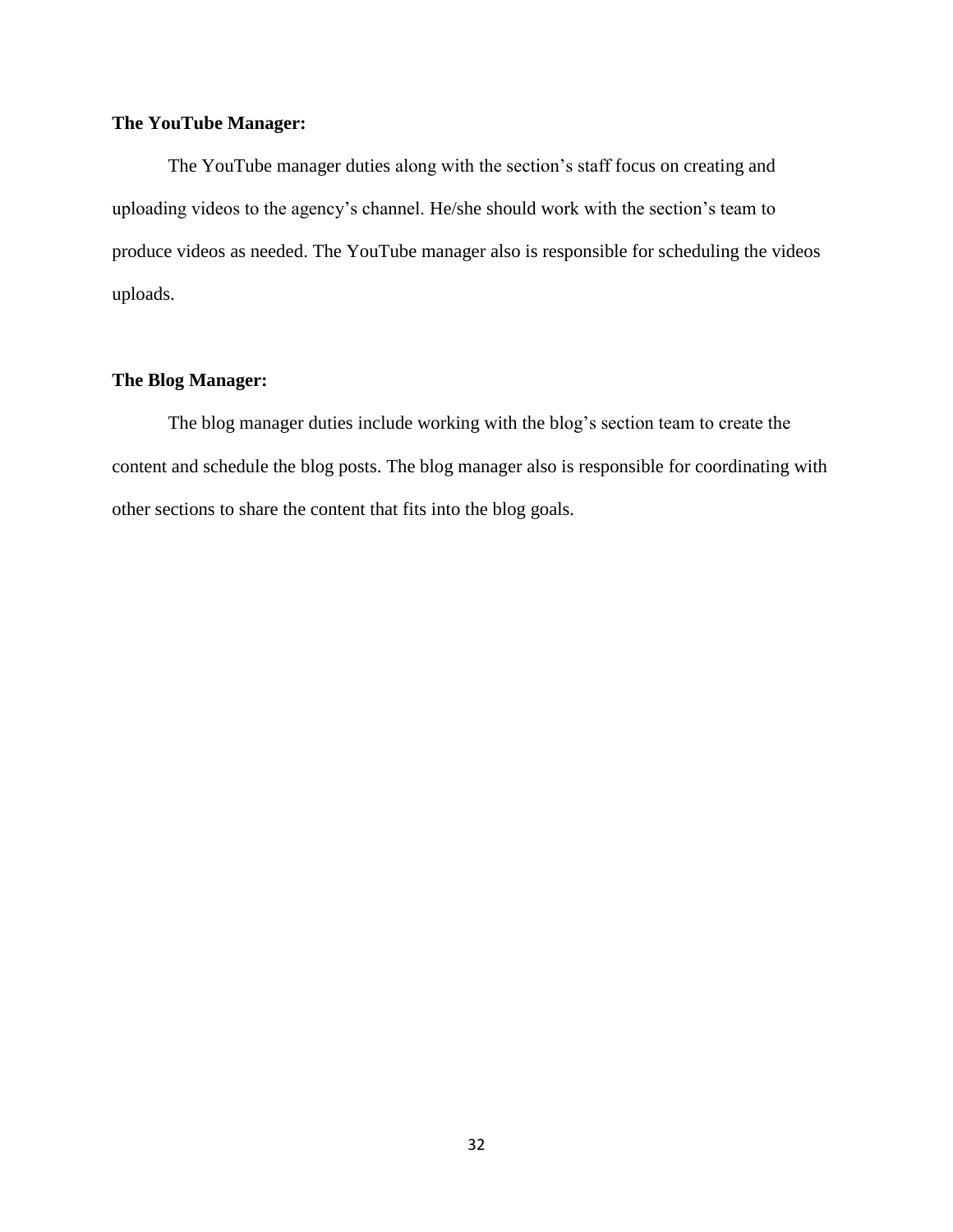

*Figure 1.* The organizational structure for the Social Media Unit.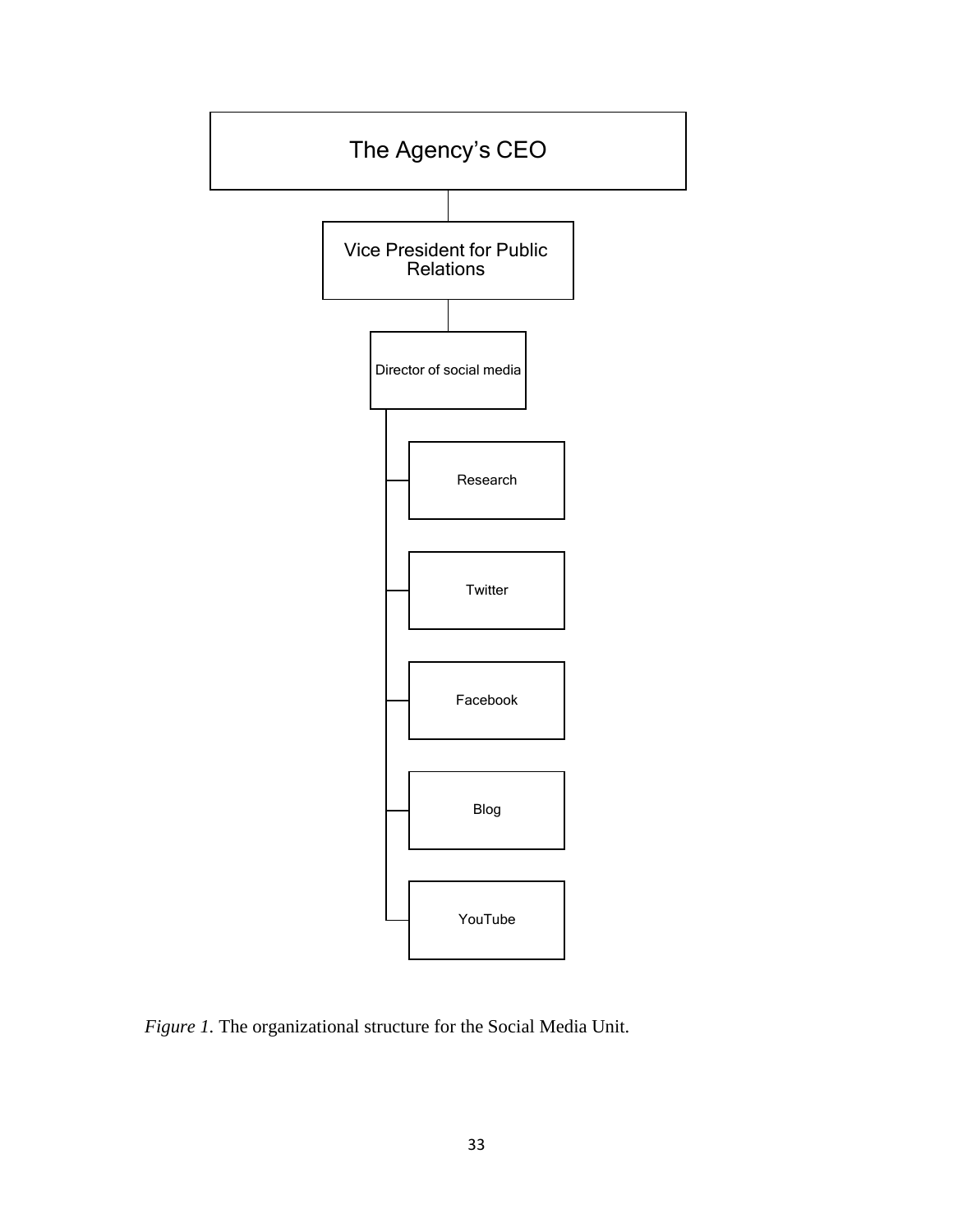# **Functions and Terms of Reference for Each Section:**

# **The Social Media Research Section:**

The social media research section is the cornerstone of the social media unit. The social media research section must study all the data in the agency's social network. The data includes information that the costumers created or shared while using the agency's platforms such as photos, comments, likes/dislikes, subscriptions, etc. The section also should create surveys on each platform page to measure the users' satisfaction.



*Figure 2.* The organizational structure of the social media research section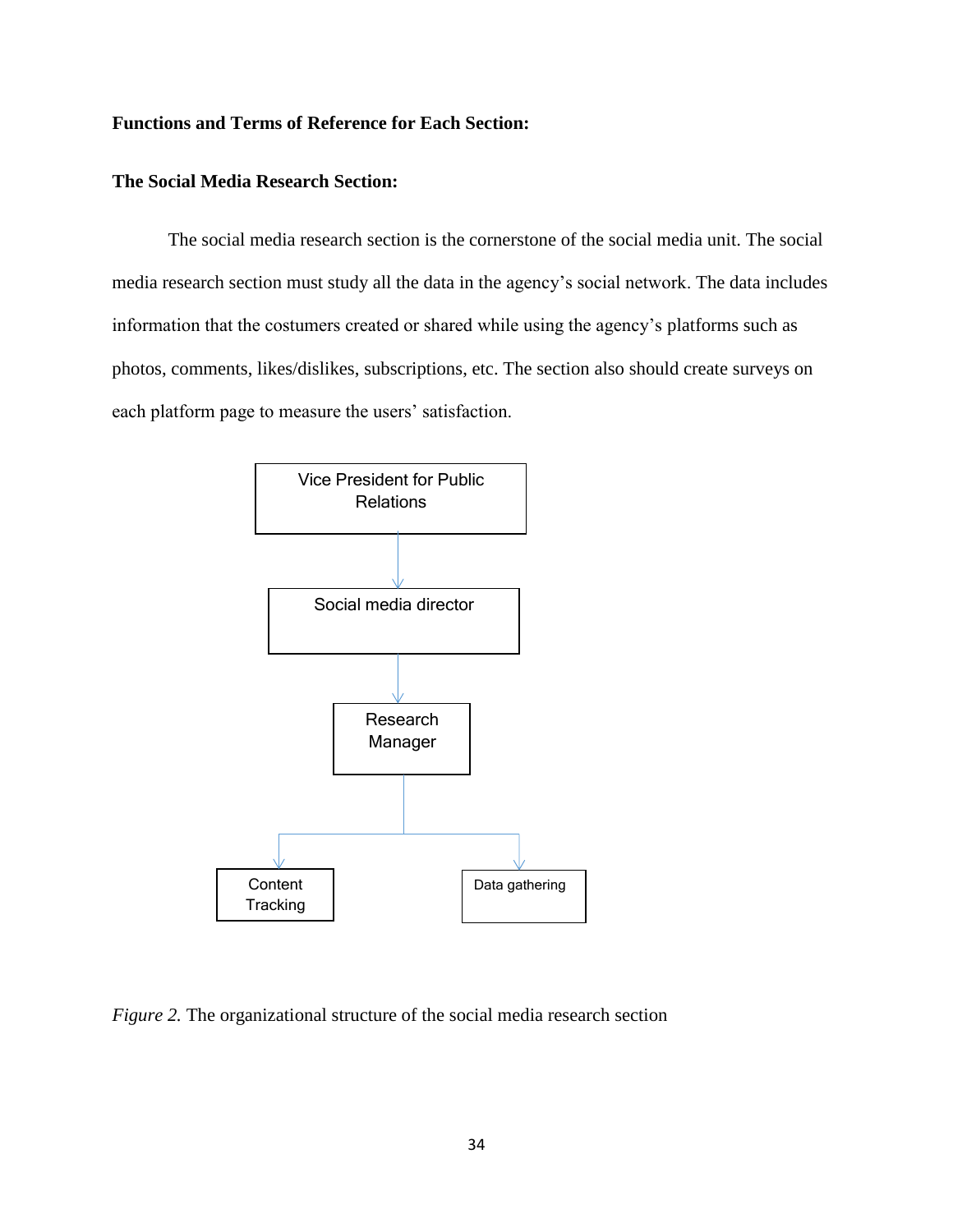### **Recommendations for the Social Media Research Section:**

- The research section should focus on observing and evaluating customers' posts in order to gather primary data that will enable the agency to understand the costumers' needs. (World Research Codes and Guidelines, 2011)
- Develop creative research techniques that help the agency to gather significant data.
- Take full advantage of the technology nature of social media by collecting data online and avoid manual data collection.
- In the case of having a social media campaign, the research section must measure the success by tracking the data using the social media tools to ensure that the objectives were met. It is important to know the goals and objectives in advance to have a meaningful research results. (Gonzalez, 2012)
- Use the customers' personal information to create an electronic database for them in order to use the information as a background in future studies. The database should include the customers' age, last purchase, email address and location.
- Set up surveys on each social media tool to understand the characteristics of the users of the agency's platforms in order to add it to the customers' database and measure the customers' satisfaction.
- The research section must not overlook the online tracking tools such as Google Analytics, Hootsuite and PostRank which can track Facebook and Twitter and provide useful data in this regard. (Gonzalez, 2012)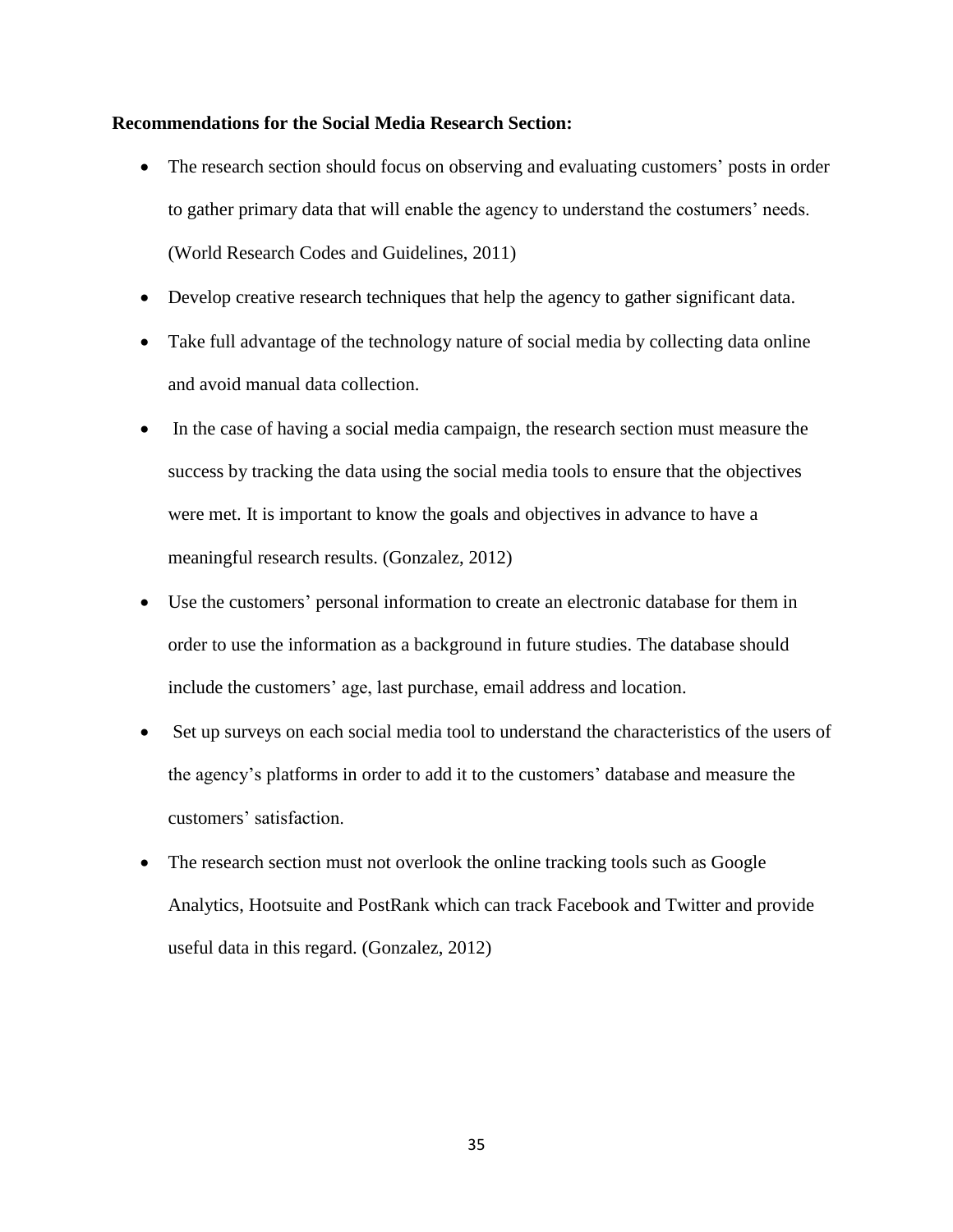# **Twitter section:**

The Twitter section focused on building relationships with journalists, reporters, bloggers, and opinion leaders in the travel industry. Additionally, relationships must be developed with travel suppliers such as hotels /resorts, cruise lines, airlines, car rental agencies, taxis, attractions, restaurants, and other important travel suppliers.



*Figure 3.* The organizational structure for the Twitter section*.*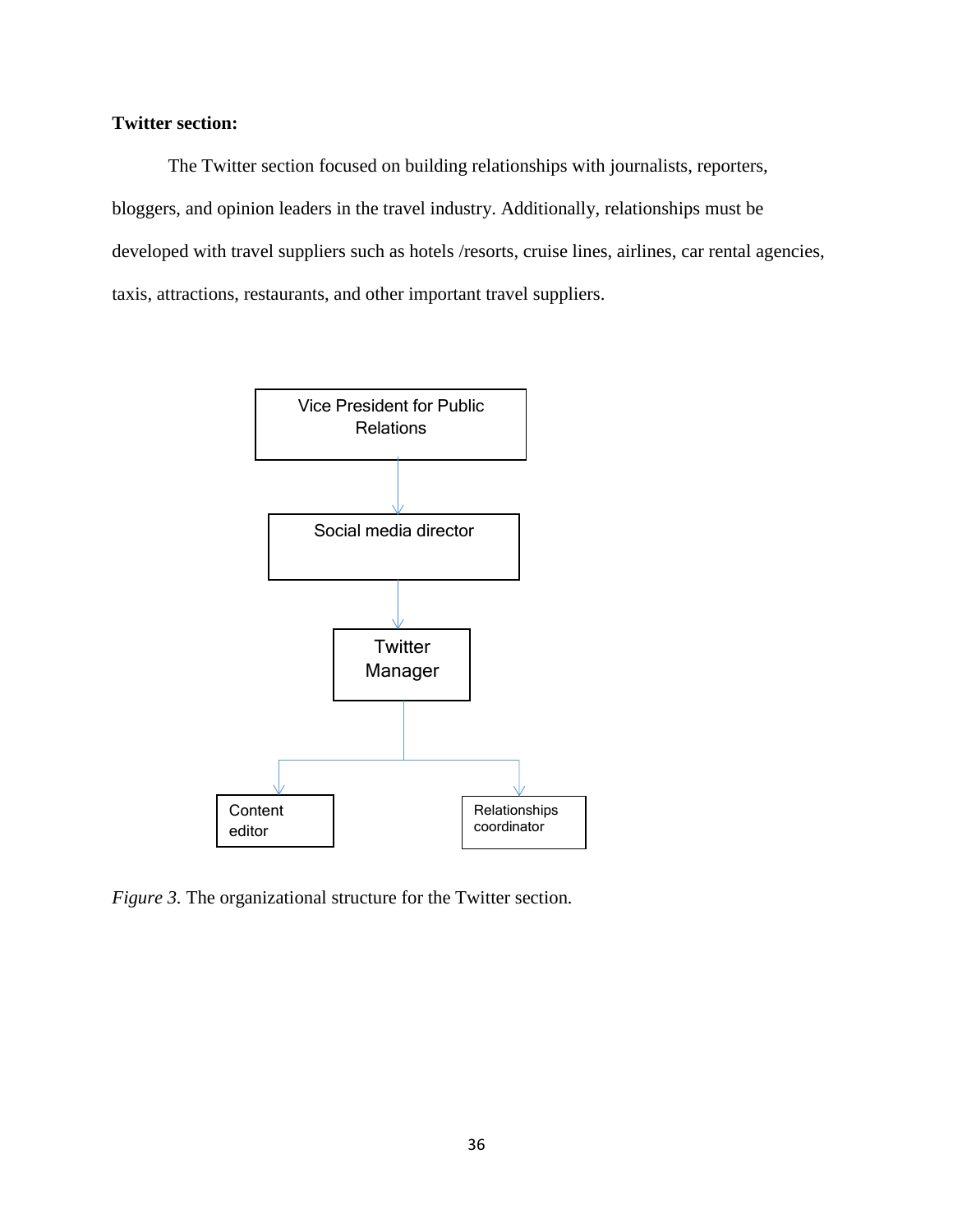#### **Recommendations for Building Relationships in Twitter:**

- The Twitter account must be evaluated on regular basis (Cohn, 2013). The Twitter section should determine the value of each follower in the list. The follower value should be evaluated based on the number of tweets per week. Also, the followers must have a voice in the travel industry and can be consider an opinion leaders.
- Always respond to any kind of feedback. (Cohn, 2013). The person who wrote the feedback should feel that the feedback was appreciated and the agency is willing to build the relationship even if the feedback does not have a significant value. The agency needs the relationship more than the journalist or the opinion leader needs it.
- Encourage discussions on Twitter. (Cohn, 2013). When the agency's Twitter account hosts a discussion and the agency is involved in this discussion, it is a sign that a relationship is going to be built. Discussion about the travel industry in general is a good topic to engage journalists and suppliers.
- Auto responses must be avoided or limited. (Cohn, 2013). People do not appreciate auto messages. Auto responses are significantly weak when building relationships because they imply that the agency has more important things than the relationships.
- Always be polite when communicating with any person. Words do not show the real emotions if the words are not used effectively. (Cohn, 2013). To build or strengthen a relationship, the Twitter narrative needs to show kindness in the limited 140- maximum characters and that requires high writing proficiency.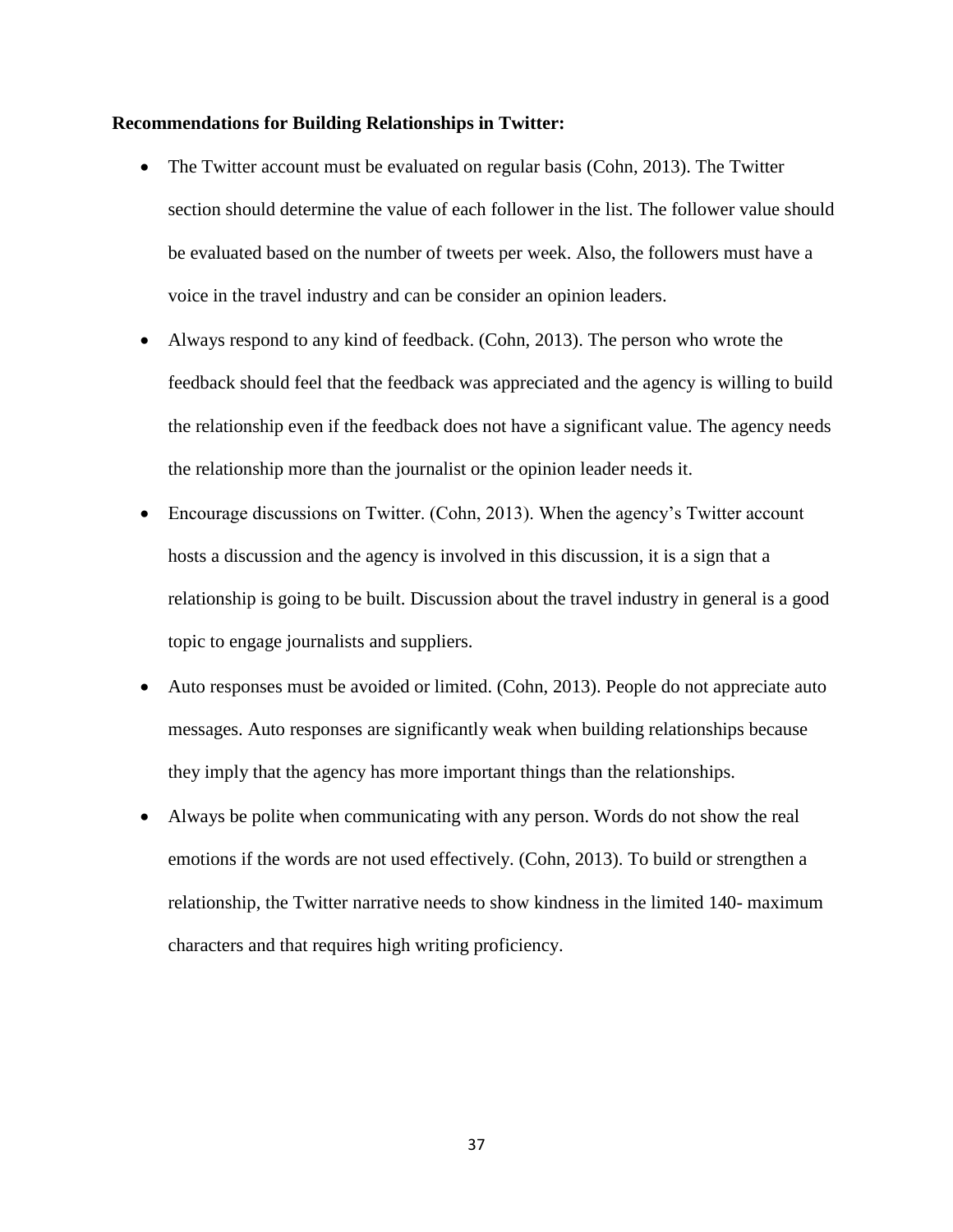# **The Facebook Section:**

The Facebook section should focus on building the agency's credibility and image by delivering messages clearly. Special offers, coupons, and new travel services must be all launched on the agency's Facebook page.



*Figure 4.* The organizational structure for the Facebook section.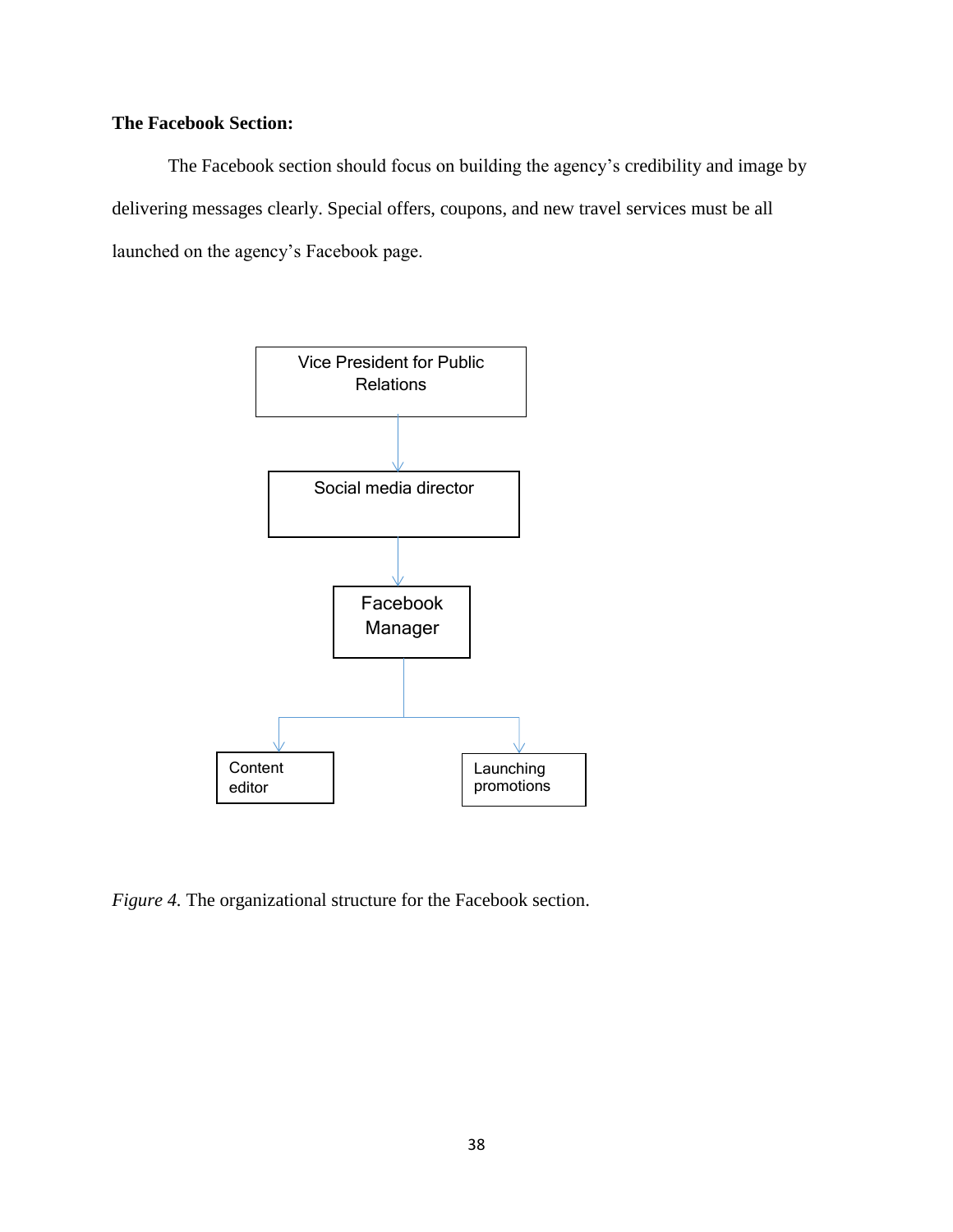#### **Recommendations for Using Facebook:**

- The goal is not to have a large number of fans rather it is to have a dialogue with fans. (Johnson, 2011). The Facebook section should engage the customers in a dialogue, not only respond to the post. Therefore, the response should be written in a way that encourage the customers to reply.
- The agency must encourage the customer who had previous business to "like" the agency's page and through them the Facebook page will grow and thus the agency's name shines. (Johnson, 2011)
- Avoid only giving news about the company's products and services. The Facebook section must give the target audience inside guidelines and information to show small details about the company's activities. (Johnson, 2011). Posts about tips, ideas and experiences from former customers will be a great approach to brand the travel agency's name and give it a unique position.
- Posting on regular basis is an important factor. (Johnson, 2011). Having a scheduled posting policy could be helpful to keep growing the agency's name. The agency must have at least two posts a week.
- The Facebook section should assign a day for the agency's CEO to post and respond to the customers. This will help increase the page's credibility. (Johnson, 2011)
- When launching promotions on the Facebook page, they should not be regular deals. (Johnson, 2011). Only great deals should be launched on the Facebook page, such as free tickets to a football game when booking a trip or multiple passes to museums only when booking on Facebook. In other words, the Facebook deals should be exclusive on Facebook only.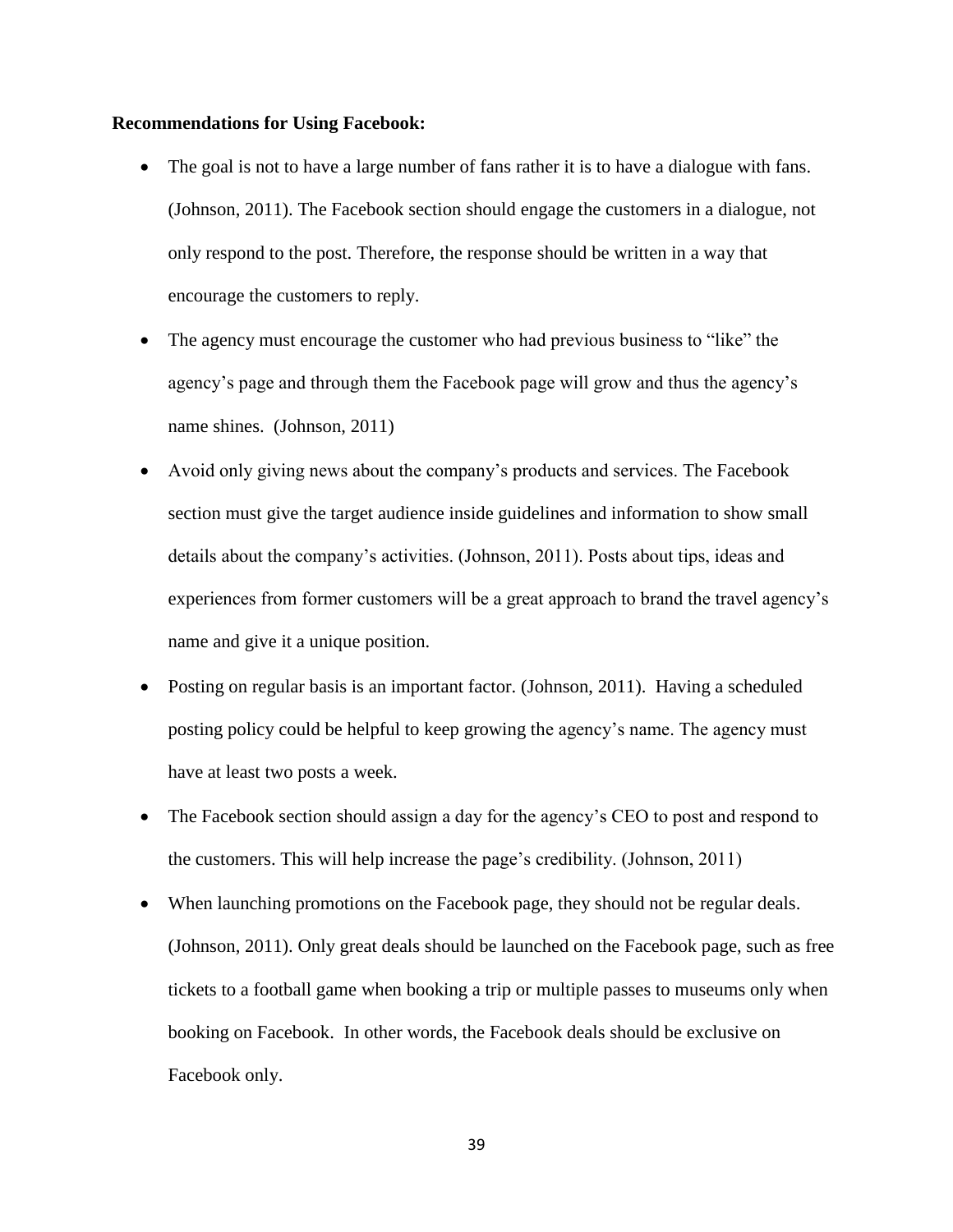# **The YouTube Section:**

The YouTube section focused on showing the fun side of the agency. The section should create a channel on YouTube and produce videos that highlight the agency's activities in an entertaining way, for example, a video about a contest that the agency organized on one of its trips, a hiking adventure, a sailing trip, etc.



*Figure 5.* The organizational structure for the YouTube section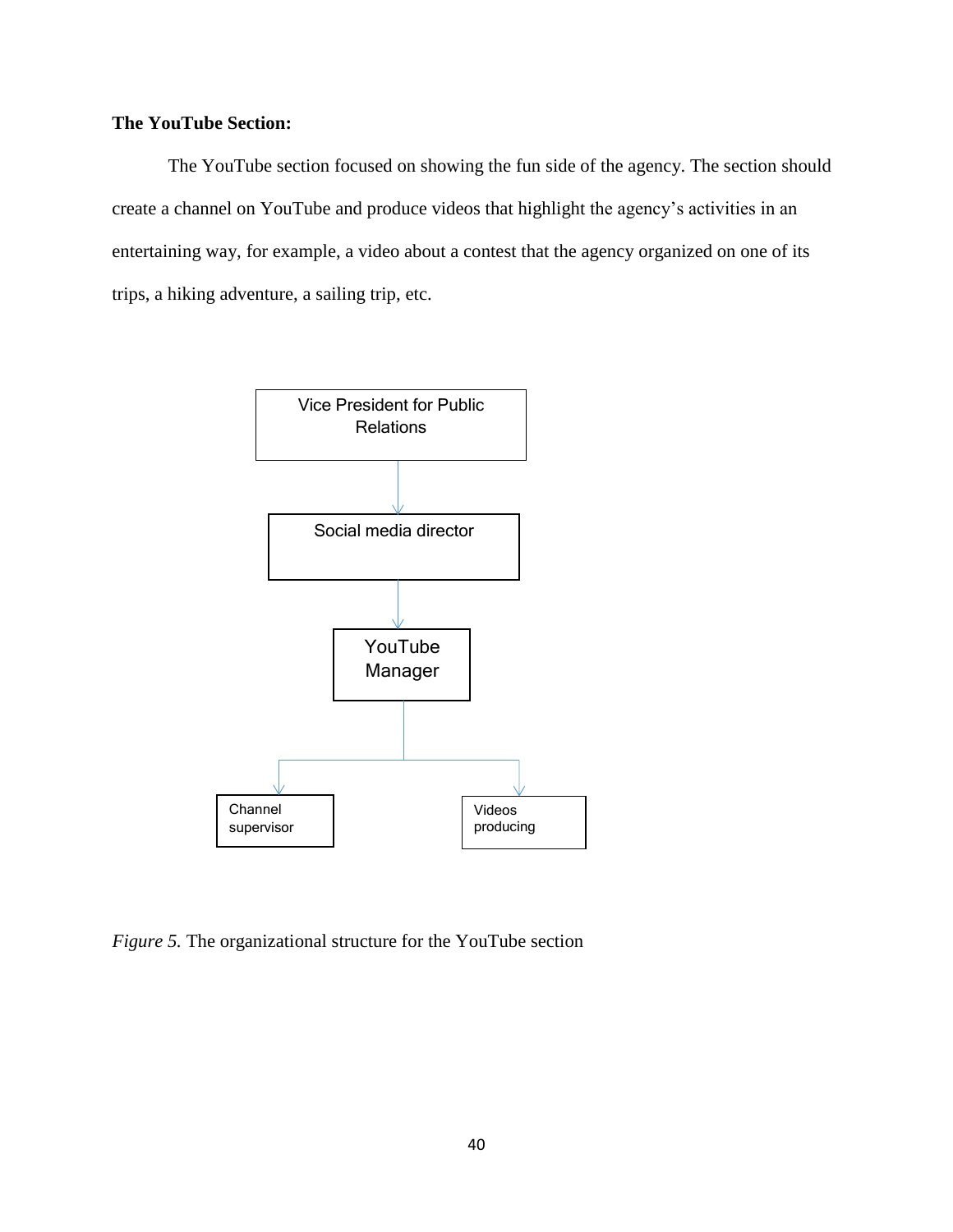### **Recommendations for Managing the Agency's YouTube Channel:**

- The agency must make the YouTube channel a point that leads to other social media platforms by creating a short entertaining video that includes also links to the Facebook page, Twitter account and the agency's blog. (Pindoriya, 2012).
- Produce interviews with customers during their vacations and upload them on the channel. Let the customers express their experiences in purchasing the agency's services. The interviews must be about how much fun they had without giving the impression that it is a commercial video.
- Uploading videos that show the agency's employees in their offices. Interviewing them is a great way to highlight the effort that the employees are putting into serving the customers.
- In the case the agency has community relations activities such as, honoring talented children in various fields and supporting small businesses, etc, it is important to tape and upload those videos to the agency's channel.
- Short orientation videos that illustrate the agency's services are a great way to create awareness among publics.
- Make the videos searchable by writing a good title in order to ease the search for the video. (Pindoriya, 2012). Using keywords in the tag section when uploading a video is important to make the video findable especially with the search engines.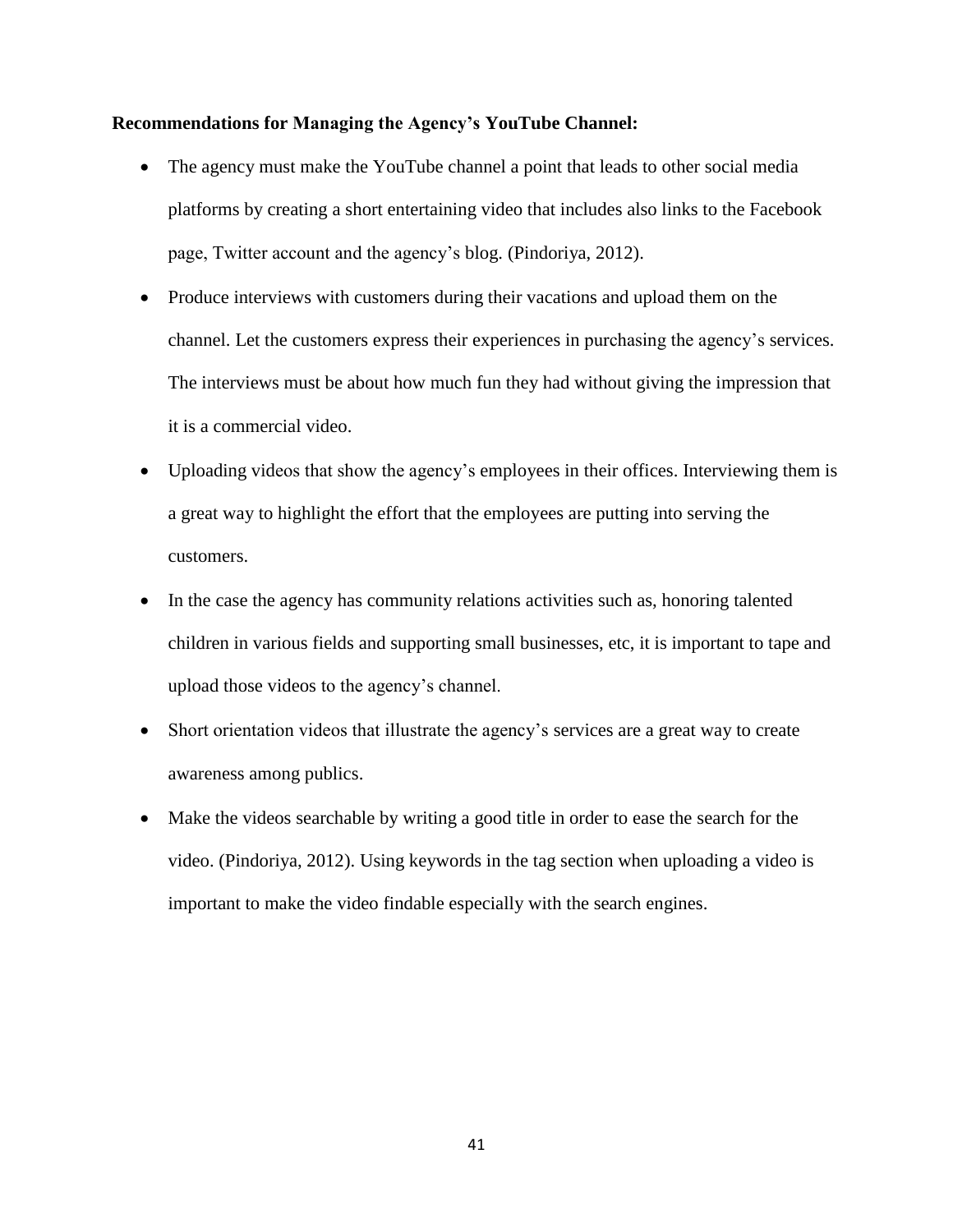# **The Blog section:**

The blog section focused on presenting the agency's philosophy and emphasize the goals and objectives of the agency. The section should depend on the agency's mission statement, view and core values as a guidelines for the blog's content. For example, the agency's charity events, ethics and compliance programs, etc.



*Figure 6.* The organizational structure for Blog section.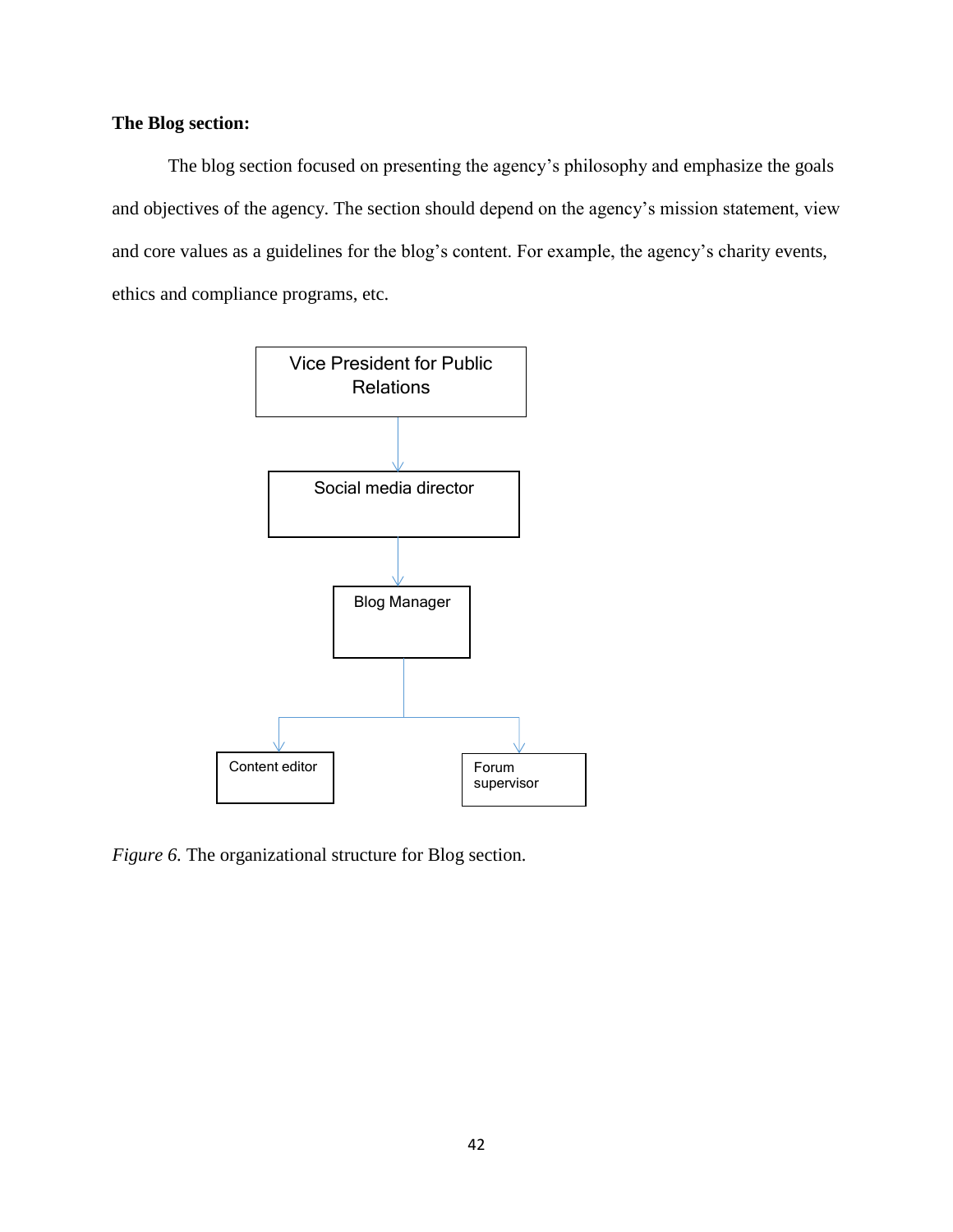### **Recommendations for Expressing the Agency's Philosophy in the Blog:**

- The blog section could use the mission statement of the agency as a guideline for the blog's posts. The mission statement should concisely present the organization's goals and objectives. Therefore, the philosophy ought to amplify what the mission statement is about. (Spiro, 2010)
- The agency's code of ethics must be clearly addressed in the blog. The code of ethics sort out particular conditions and behaviors. (Spiro, 2010) Therefore, the blog could extensively express the importance of the code of ethics to the agency's practice and may have a section in the blog that illustrate case studies about ethical issue and how the agency dealt with them.
- The agency's CEO must have a monthly post that focus on the agency's values and culture. The blog will gain credibility from having the highest level in the agency's participating in the blog.
- The blog should be the platform for any kind of community relations that the agency did or planned to do. The blog could publicize the community events with pictures and press releases.
- Discussions about the agency's philosophy could be held on the blog's forum in order to have the customers' view toward it and thus evaluate the customers' satisfaction.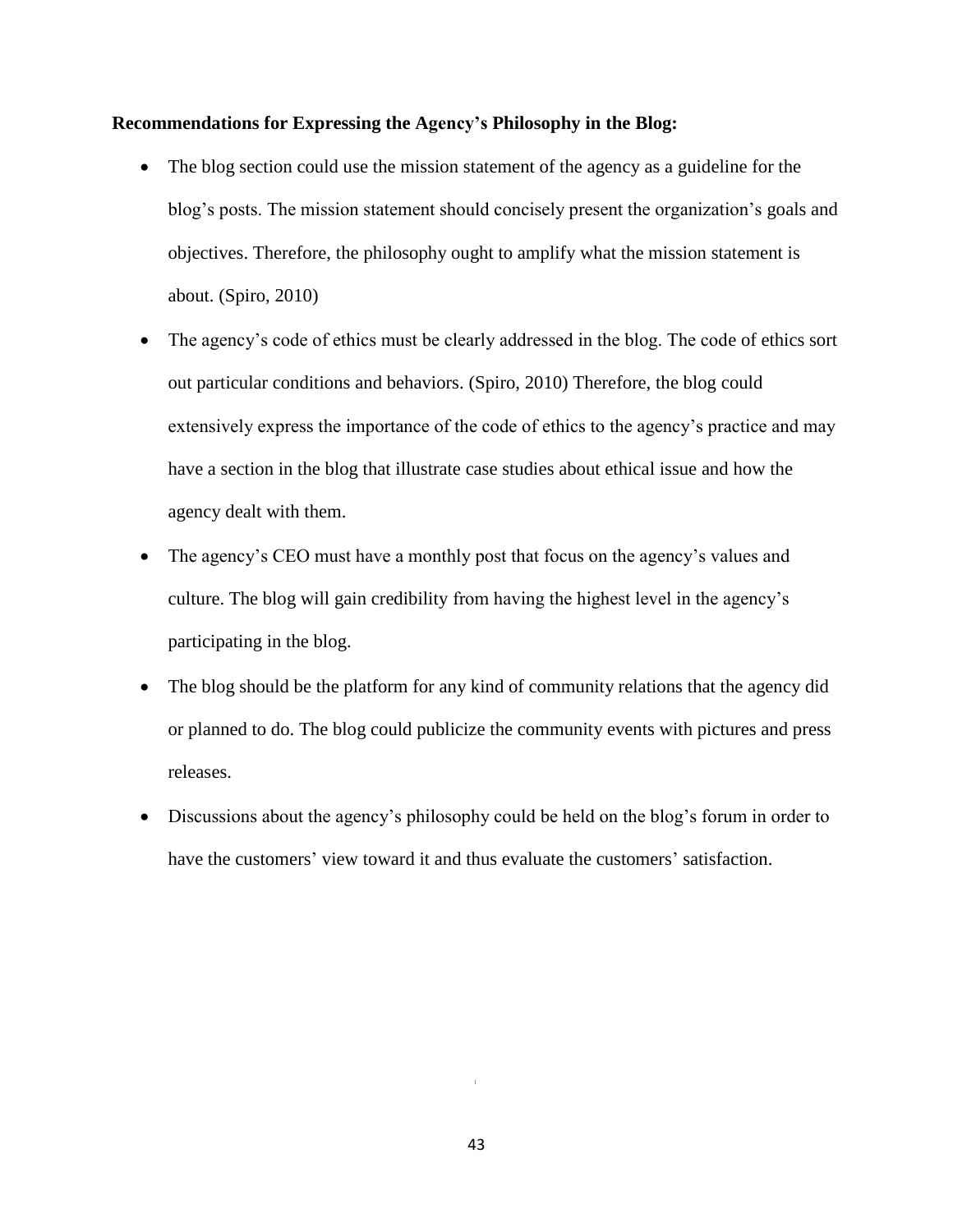### CHAPTER V

### SUMMARY /CONCLUSIONS/IMPLICATIONS FOR FUTURE RESEARCH

Overall, the researcher designed this project so that a travel agency will be able to help the public relations department to have a variety of ways to reach people, also so that the travel agency will have an elaborate social media system that divide the work by specialty. The literature review provided at the beginning of this project shows that public relations is an important factor in the travel industry regardless of the fact that there are few academic research in this regard, also, the literature indicated that social media is used in the travel/tourism industry, however, it was used in a limed level and focus mostly on one or two tools. Although the researcher feels that he has developed a social media unit that benefits any travel agency, there are several things he could change.

The first thing that the researcher would consider changing would be to try to name a travel agency and implement the designed social media unit in it. However, it was difficult to find a travel agency that was willing to give an access to its work and be fully cooperative in all the project's steps.

Another thing that the researcher would do in this project is to add two of the newest social media platforms which are: Google Plus and Keek. Since they are both new, the researcher did not find enough research or even online articles to demonstrate the usage of them in business. The researcher believes that Google Plus and Keek will play a critical role due to the special features that they have. Google Plus has the functions of You Tube and Facebook and it is progressing rapidly. Keek could be consider the video version on Twitter, and what make it special is that the videos is short, no more than 36 seconds long.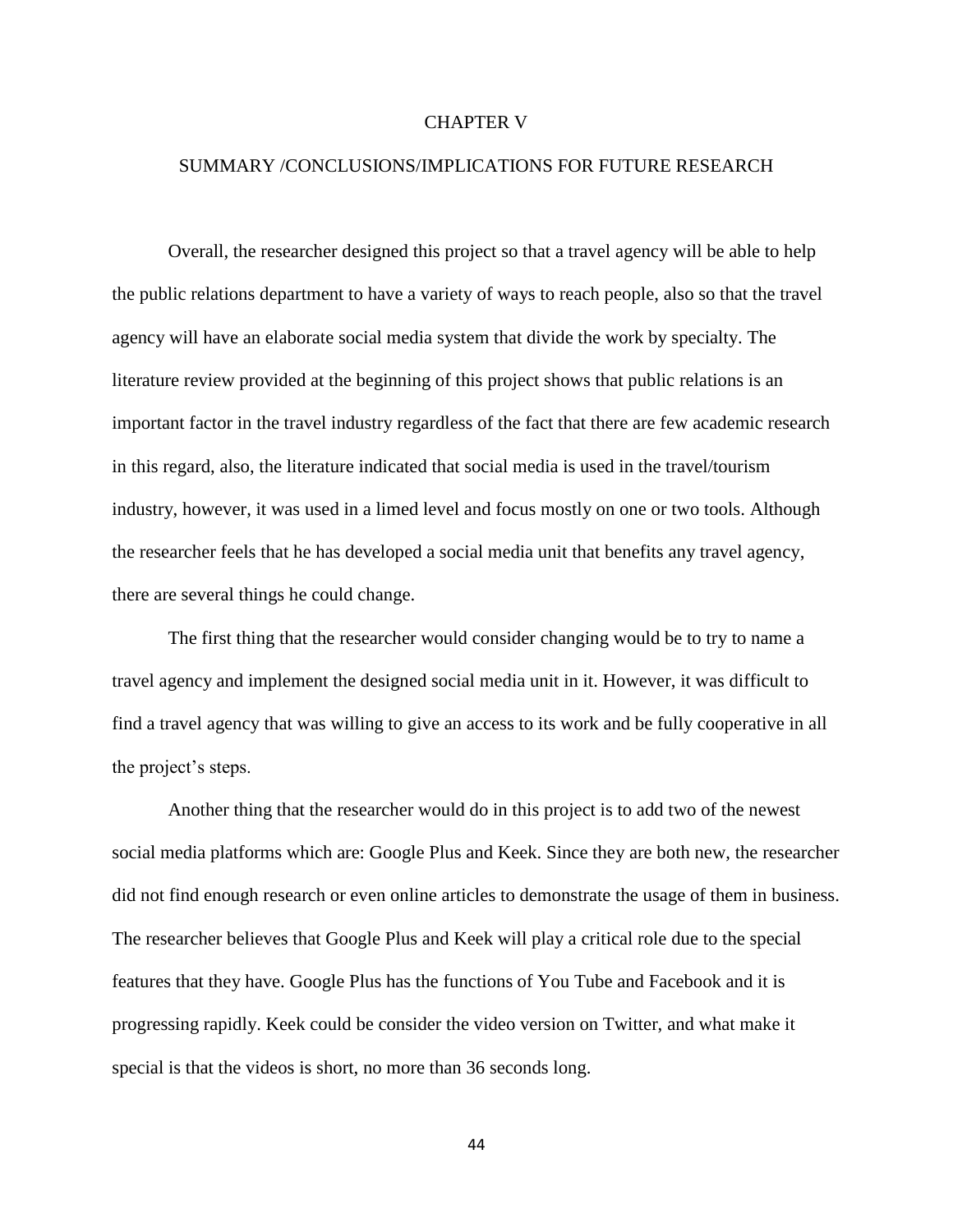The researcher also would consider adding to the literature review a section about travelers' behavior and link it to social media to gain a better understanding about what social media tool would be more effective in dealing with any kind of situation. The researcher also would be more specific in explaining the travel activities that the social media unit should apply to make the designed unit tied to the travel industry instead of being general in some parts.

As far as a theoretical framework, the researcher would suggest the agenda setting theory as a mass communication theory to be used in future studies in regard to social media and travel industry. The agenda setting theory is an applicable mass communications theory to highlight the power that media have on the order of priorities and how public relations could use social media to serve the travel agency's interest by impacting the public opinion and the order of priority.

Finally, conducting research about social media organizational structure was not an easy task. What the researcher found was that there is scant research on this topic. Social media as a separate organizational department or unit was yet to be studied scholarly. Another point that the researcher noted was that social media is usually related to the marketing department more than public relations, a thing that made it even harder to use social media as public relations tactic.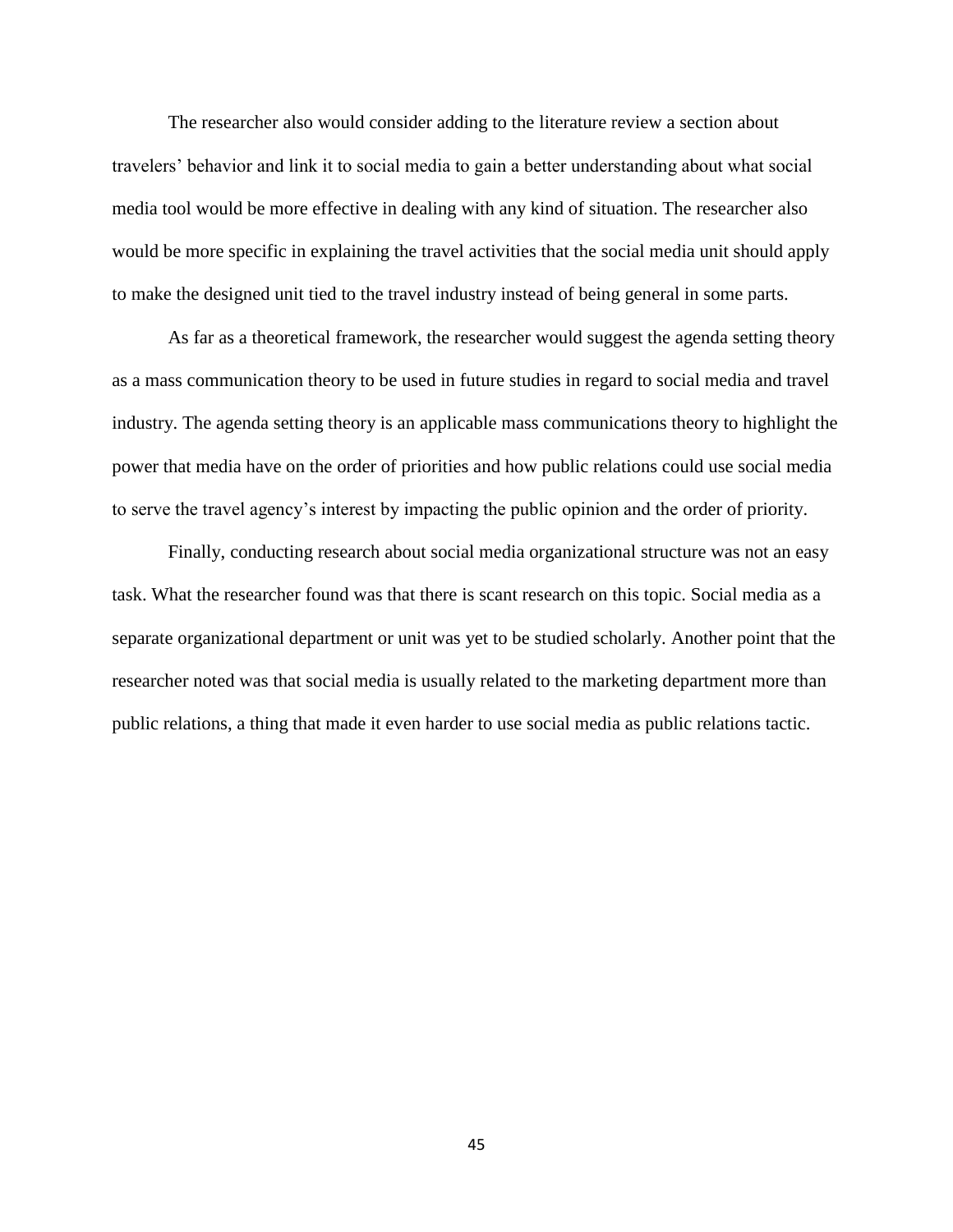### CHAPTER VI

### OUTSIDE RRVIEWS OF THE PROJECT

STUDENT: Abdullah Sindi DEGREE: Master of Arts MAJOR: Public Relations June 2, 2013. Evaluation by Mohsen Al-Eissa Attn: Dr. Becky McDonald Dear Dr. McDonald:

I have been involved within the travel and tourism industry for six years here in Saudi Arabia. I have a bachelor's degree in Marketing and a diploma in Hospitality from King Abdulaziz University. I had a position at Fadaaq Travel & Tourism Agency, in Jeddah, Saudi Arabia, as a travel service consultant and travel coordinator. I worked in the communications department for a year and I gained lots of experience in public relations in the tourism industry. I have known Mr. Abdullah Sindi during his work in the Ministry of Hajj (Pilgrimage) and I used to work with him for Fadaaq Travel & Tourism Agency at which we organized trips for pilgrims to Saudi Arabia.

Overall, the project is very well thought out. I find it easy to follow. Abdullah tried to cover many aspects of public relations in the designed unit. The five sections of the social media unit were richly informative and well varied. The project also looks more practical than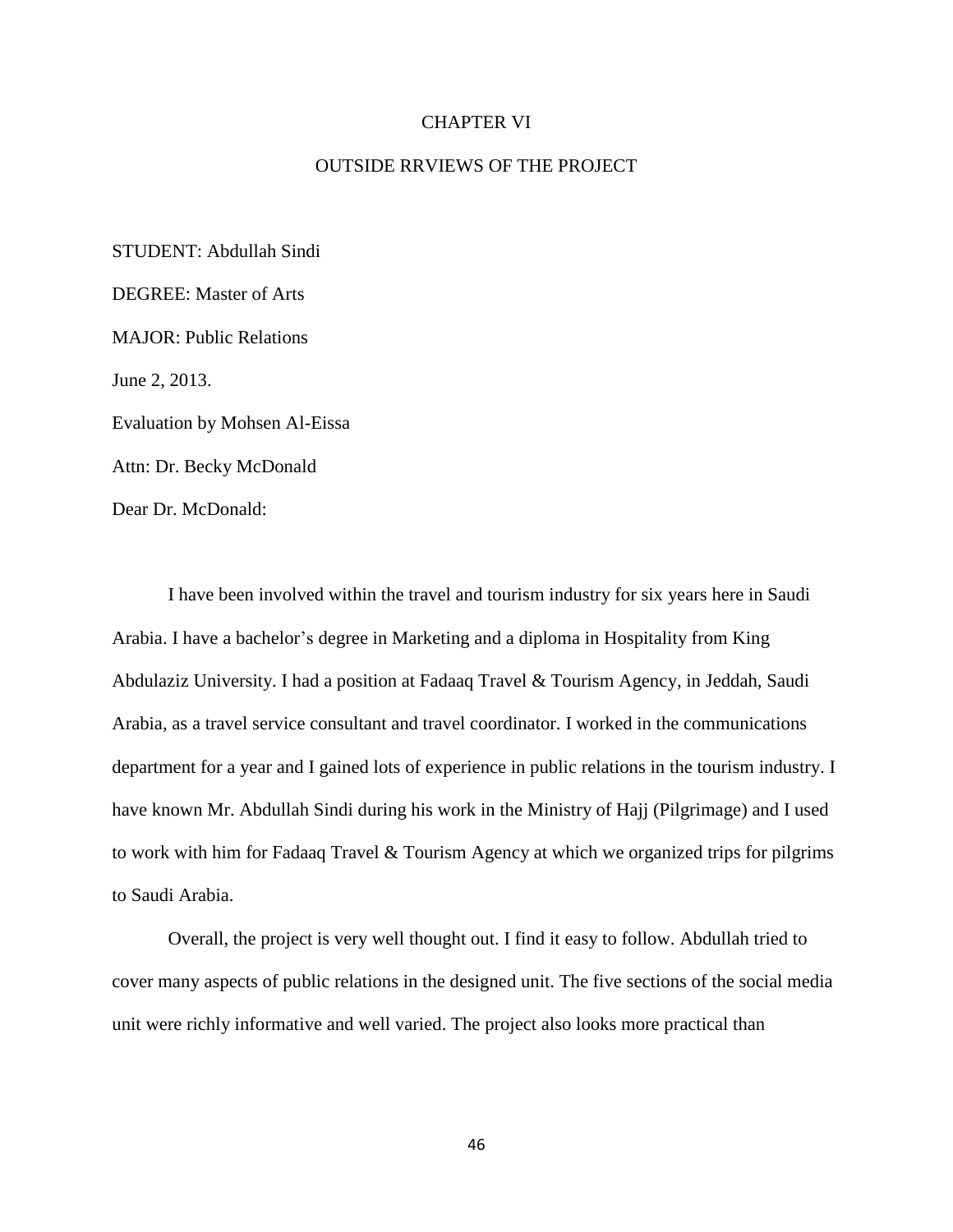academic because Abdullah has used many practical online sources from travel agencies and added his perception to what they did. Thus, I feel he designed a solid social media unit.

However, I suggest that Abdullah could make the structure in the unit less strict and more flexible because that would help the social media employees' interaction with each other. From my own experience, strict structures are not helpful when a crisis strikes an agency. Although, I admit that having a strict structure has many benefits since the unit is in the establishment phase.

As a marketing person, I think the marketing department should have a significant role in the social media unit. The social media unit should not be fully linked to the public relations department without having any influence from the marketing department, especially when promoting services. The marketing department could use social media very effectively. However, in the way that this project was designed, the marketing department will not have any chance to play its role.

The quality of the project provides an accurate view of the relationship between public relations and social media as it applies to the tourism industry. It was smart that the project was not designed to be applied in one country because from my experience the travel agencies activities do not differ that much from country to country. They differs only in the purpose of the trip to the particular country.

The methodology section was so informative and helpful since it provided a wide view about social media practices in the tourism organization. However, I believe that it would be better if the cases studied were all centered on travel agencies rather than tourism organizations. By focusing on studies regarding travel agencies, the analysis would be more precise and relevant to the subject matter.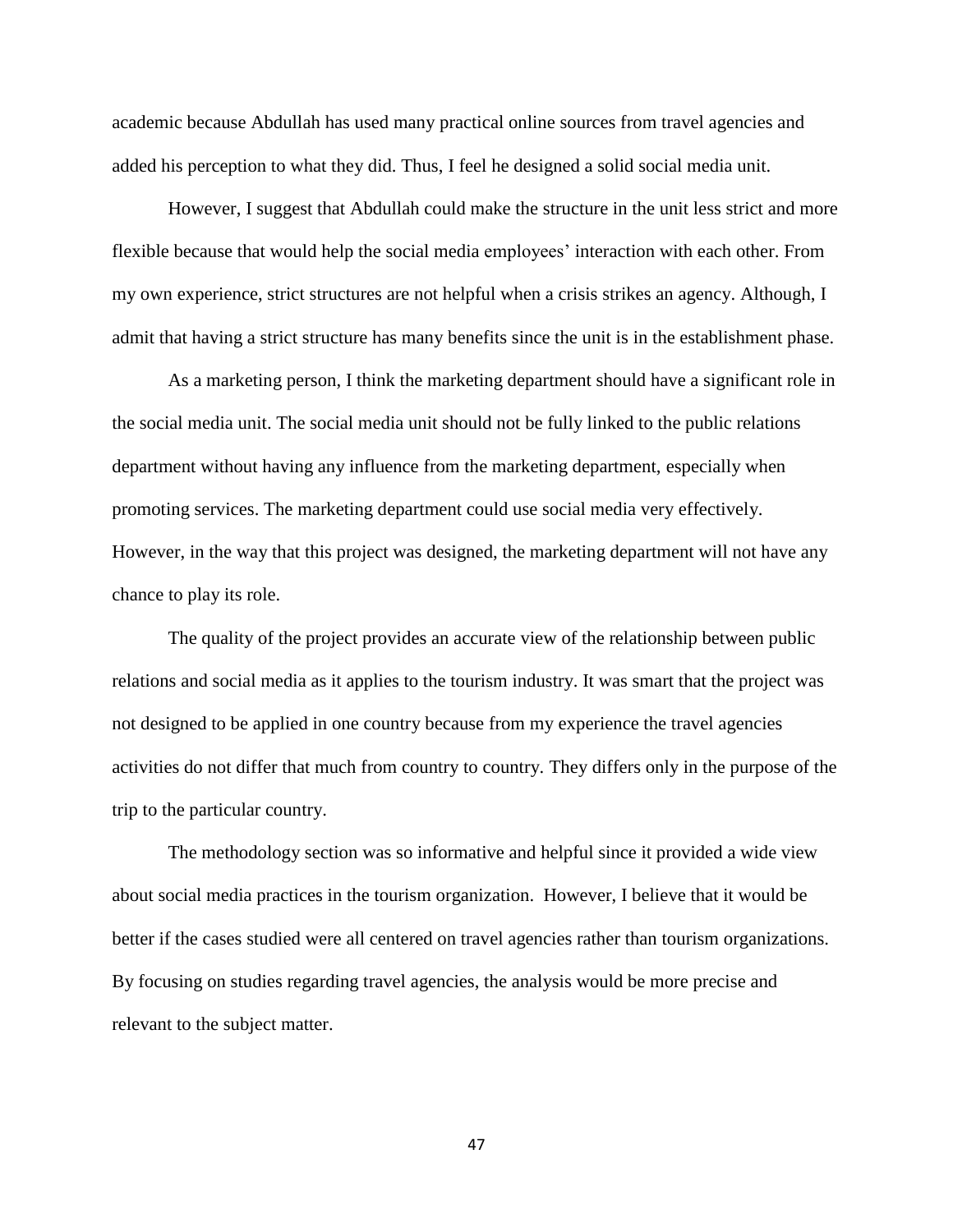In terms of depth and coverage, I think this project was good in most of the parts but it could be improved by linking all the social media practices and activities involved into the travel industry so it will be relevant to what could be done in a travel agency.

After all, designing a social media unit is a creative idea, although I think it was difficult to manage since it is new to the travel industry. But I believe that what made it creative and unique.

Mohsen Al-Eissa Travel Coordinator Fadaaq Travel & Tourism Agency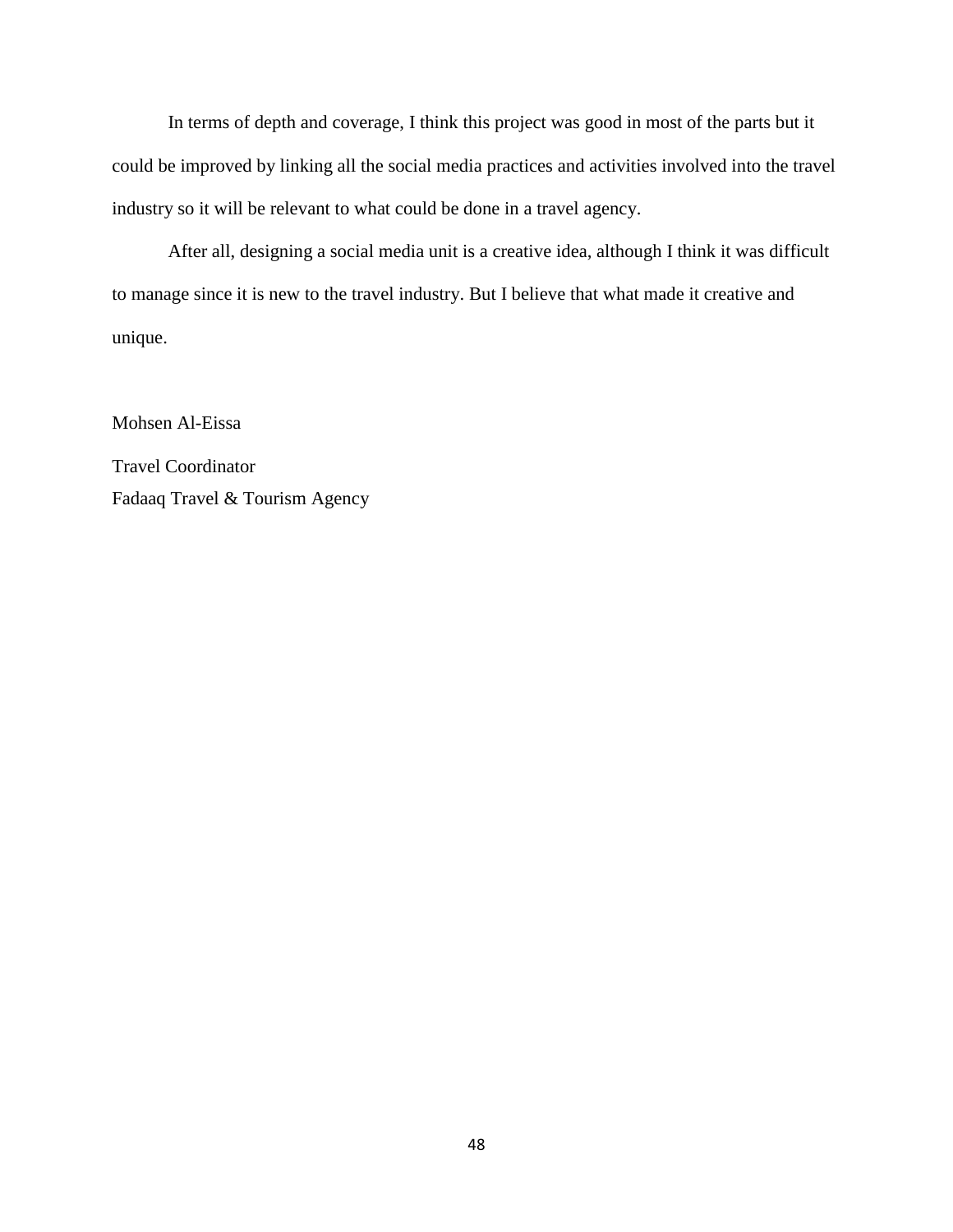An evaluation of the creative project entitled *designing a social media unit in a travel agency* by the student Abdullah Sindi.

Master of Arts- Public relations

June 3, 2013.

Dr. McDonald:

My name is Ahmed Ali and I earned a bachelor's degree in mass communications from Cairo University, Egypt. I have been working in the tourism industry for ten years, eight years in Cairo for Hello Egypt Tours, and two years here for Fadaaq Travel & Tourism Agency, in Jeddah, Saudi Arabia. I am currently the assistant manager of the communications department in the agency and I have worked with social media continuously during the past two years. I have not personally met Abdullah Sindi but my coworker Mr. Mohsen Al-Eissa asked me if I was willing to evaluate this research project as part of the completion of Abdullah's master's degree from Ball State University. Abdullah, then, contacted me by email and gave me the details and I was happy to read and evaluate this research project.

This project attempted to cover many concepts of public relations that could be used in the travel industry. Having five sections in the unit would enable each section to implement a variety of activities that help the agency build a strong relationship with the customers. I think, however, Abdullah could make some rearrangements in the structures of those sections. For example, I suggest that he put all the sections tools (Facebook, Twitter, YouTube and the Blog) in one section. By doing so, investigating those tools would be focused. Furthermore, he could name it *the Tools/Platforms Section*. Thus, it will be only two sections in the unit, one for research and the other is for the tools. From my experience using Internet in the agency should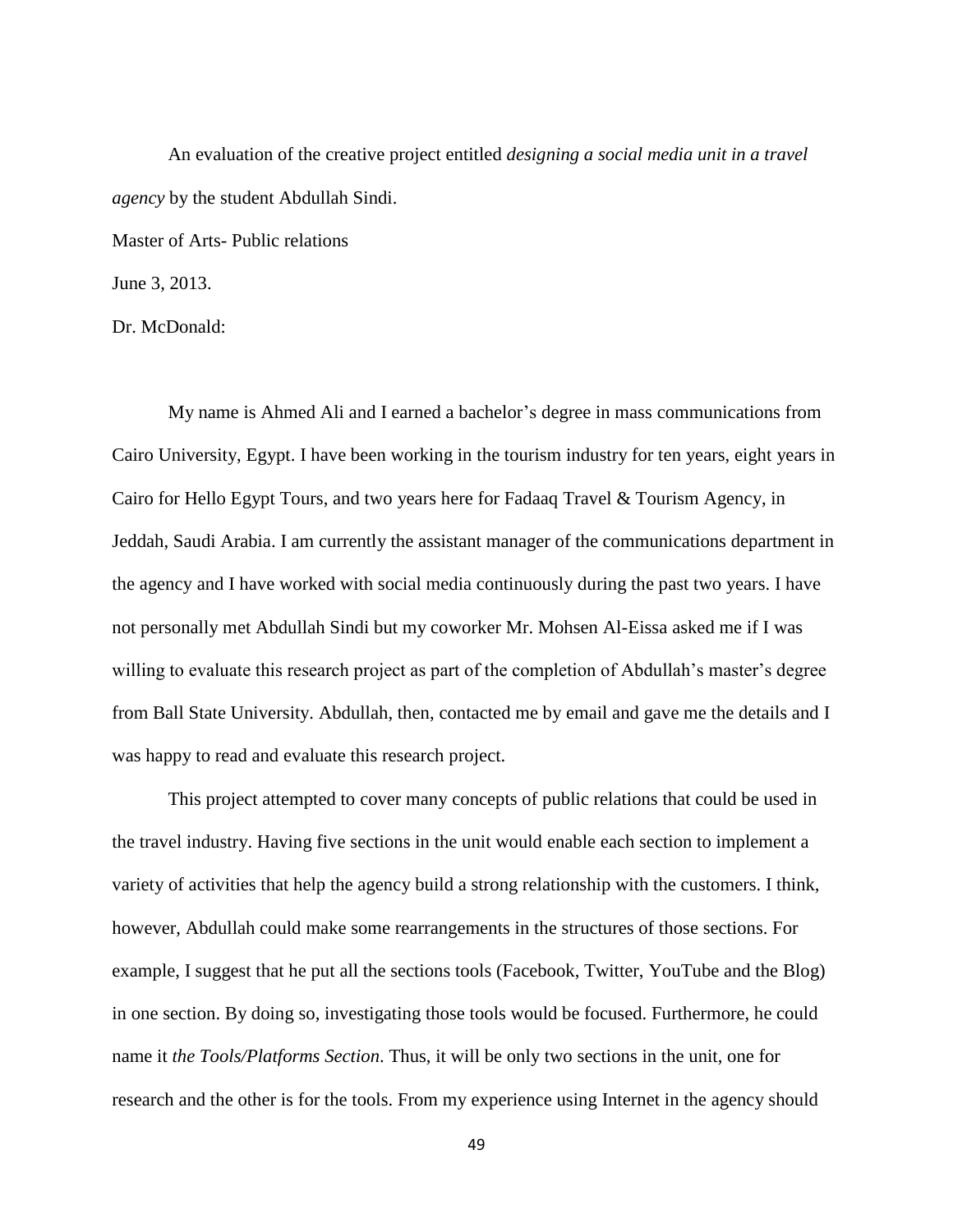have one voice that represent the agency, dividing the platforms' work to more than one section might lead to have contradictory messages. But I think Abdullah made it more than one section in order to be creative so he can meet the project goal.

Abdullah had a great approach in the methodology chapter when he studied four tourismbased organizations so he will be able to understand how they used social media in their communications strategy. However, I believe that he should have studied at least one travel agency from his home country (Saudi Arabia). Saudi Arabia is a fast growing country in tourism especially in the religious tourism to the Holy Places.

In the summary chapter, Abdullah stated that he would like to be specific in explaining the travel activities that the social media unit should apply. I argue here that the project was broad in some parts. I would suggest that Abdullah should be more specific in explaining how the platforms are exactly used in depth and in detail.

I believe the literature review covered a lot of concepts of public relations, tourism and social media. However, I think it should be shortened. This project is significantly practical so it should not expand in reviewing academic research. What I really liked about the literature review is that Abdullah used many business sources, and he did not rely on theoretical frameworks too much, the thing that made it enjoyable for me to read.

Finally, I think the project is valuable to the public relations field and the tourism industry. The effort that Abdullah made is so clear and highly appreciated. And I believe that the designed unit could be applied and considered as a standard for social media departments/units. Thank you,

### Ahmed Ali

Assistant Manager of the Communications Department in Fadaaq Travel & Tourism Agency.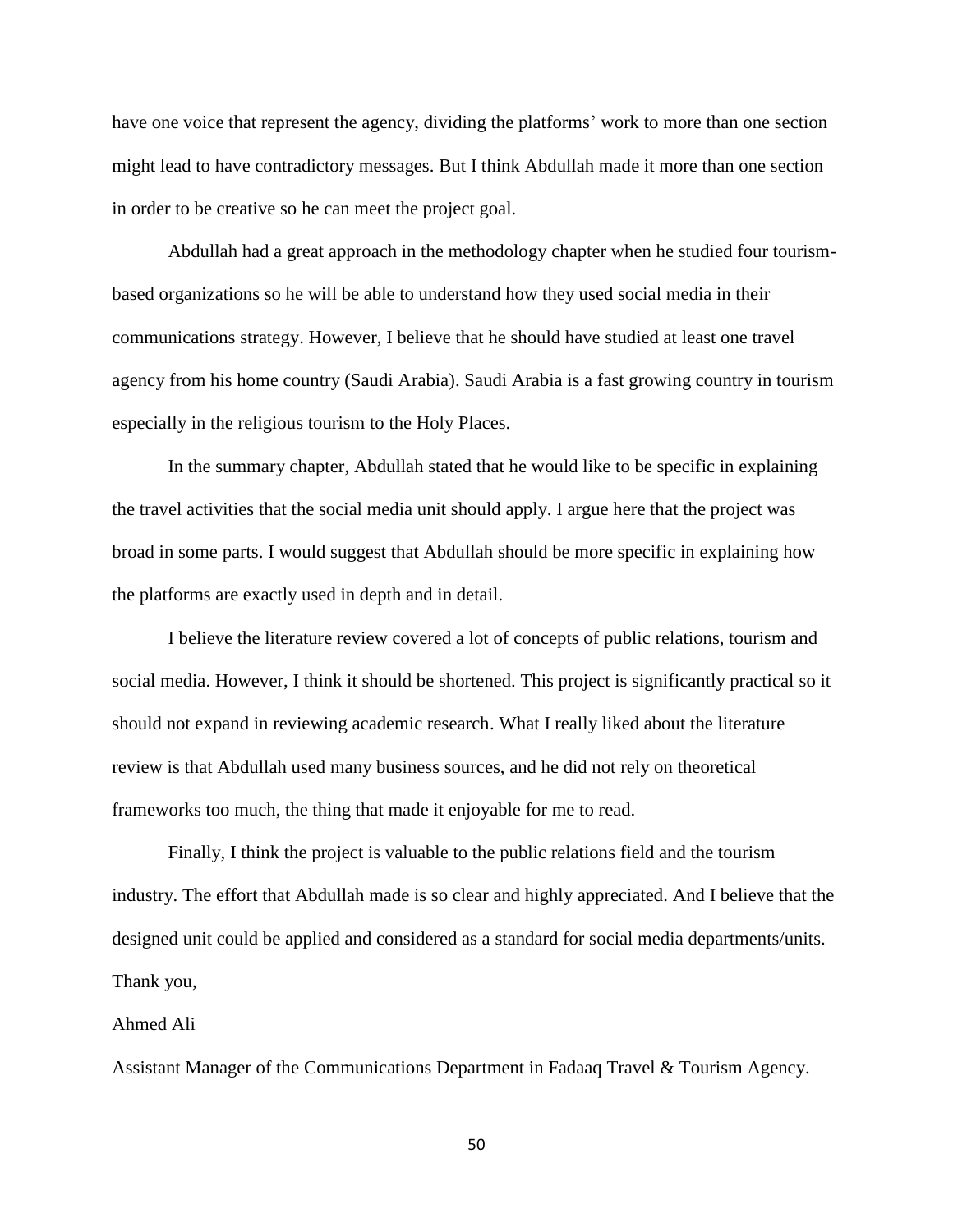### BIBLIOGRAPHY

- Acharya, A. (2011). Briefly examine the merits and demerits of different types of organisation that are found in modern enterprises. *Preservearticles.com.* Retrieved from [http://www.preservearticles.com/201101143292/briefly-examine-the-merits-and](http://www.preservearticles.com/201101143292/briefly-examine-the-merits-and-demerits-of-different-types-of-organisation-that-are-found-in-modern-enterprises.html)[demerits-of-different-types-of-organisation-that-are-found-in-modern-enterprises.html](http://www.preservearticles.com/201101143292/briefly-examine-the-merits-and-demerits-of-different-types-of-organisation-that-are-found-in-modern-enterprises.html)
- Bennett, S. (2012, June 27). The impact of social media on travel and tourism. *Mediabistro.com.* Retrieved from [http://www.mediabistro.com/alltwitter/social-media-travel](http://www.mediabistro.com/alltwitter/social-media-travel-hospitality_b24679)hospitality b24679
- Boyd, D. M., & Ellison, N. B. (2007). Social network sites: Definition, history, and scholarship. *Journal of Computer-Mediated Communication*, *13*, (1), 210–230.
- Brooks, R. (2004). *Rules for successful tourism marketing*. Paper presentation at the Center for Community Economic Development, Madison, WI.
- Cohn, M. (2013, January 8). Effective use of twitter to build relationships. *Business2community.com*. Retrieved from [http://www.business2community.com/twitter/effective-use-of-twitter-to-build](http://www.business2community.com/twitter/effective-use-of-twitter-to-build-relationships-0371192)[relationships-0371192](http://www.business2community.com/twitter/effective-use-of-twitter-to-build-relationships-0371192)
- CIPR social media panel. (2011). CIPR social media best practice guide. In CIPR. *Cipr.co.uk.* Retrieved from [http://www.cipr.co.uk/sites/default/files/CIPR\\_social\\_media \\_best](http://www.cipr.co.uk/sites/default/files/CIPR_social_media%20_best%20_practice%20_guidance%20_2011_1_0.pdf)  practice guidance  $2011 \t1 0.pdf$
- Dand, M. (2010, March 24). Four simple steps to setting up a social media department. *Marketingmystic.wordpress.com*. Retrieved from [http://marketingmystic.wordpress.com/2010/03/24/4-simple-steps-to-setting-up-a-social](http://marketingmystic.wordpress.com/2010/03/24/4-simple-steps-to-setting-up-a-social-media-department/)[media-department/](http://marketingmystic.wordpress.com/2010/03/24/4-simple-steps-to-setting-up-a-social-media-department/)
- Destinations Analysts. (2010, March). Louisiana office of tourism social media effectiveness study. *Crt.state.la.us.* Retrieved from [http://www.crt.state.la.us/tourism/research/Documents/2009-](http://www.crt.state.la.us/tourism/research/Documents/2009-10/LouisianaTourismSocialMediaEffectiveness.pdf) [10/LouisianaTourismSocialMediaEffectiveness.pdf](http://www.crt.state.la.us/tourism/research/Documents/2009-10/LouisianaTourismSocialMediaEffectiveness.pdf)
- Eyrich, N., Padman, M. L., & Sweetser, K. D. (2008). PR practitioners' use of social media tools and communication technology. *Public Relations Review*, *34*(4), 412-414.
- Falkowl, S. (2011). Social media strategy [White paper]. *Falkowinc.com.* Retrieved from [http://falkowinc.com/wp-content/uploads/2010/06/Social-Media-Strategy-Module-](http://falkowinc.com/wp-content/uploads/2010/06/Social-Media-Strategy-Module-Whitepaper.pdf)[Whitepaper.pdf](http://falkowinc.com/wp-content/uploads/2010/06/Social-Media-Strategy-Module-Whitepaper.pdf)

Fernando, A. (2011). Doing PR in the era of social media. *Communication World, 28*(3), 10-12.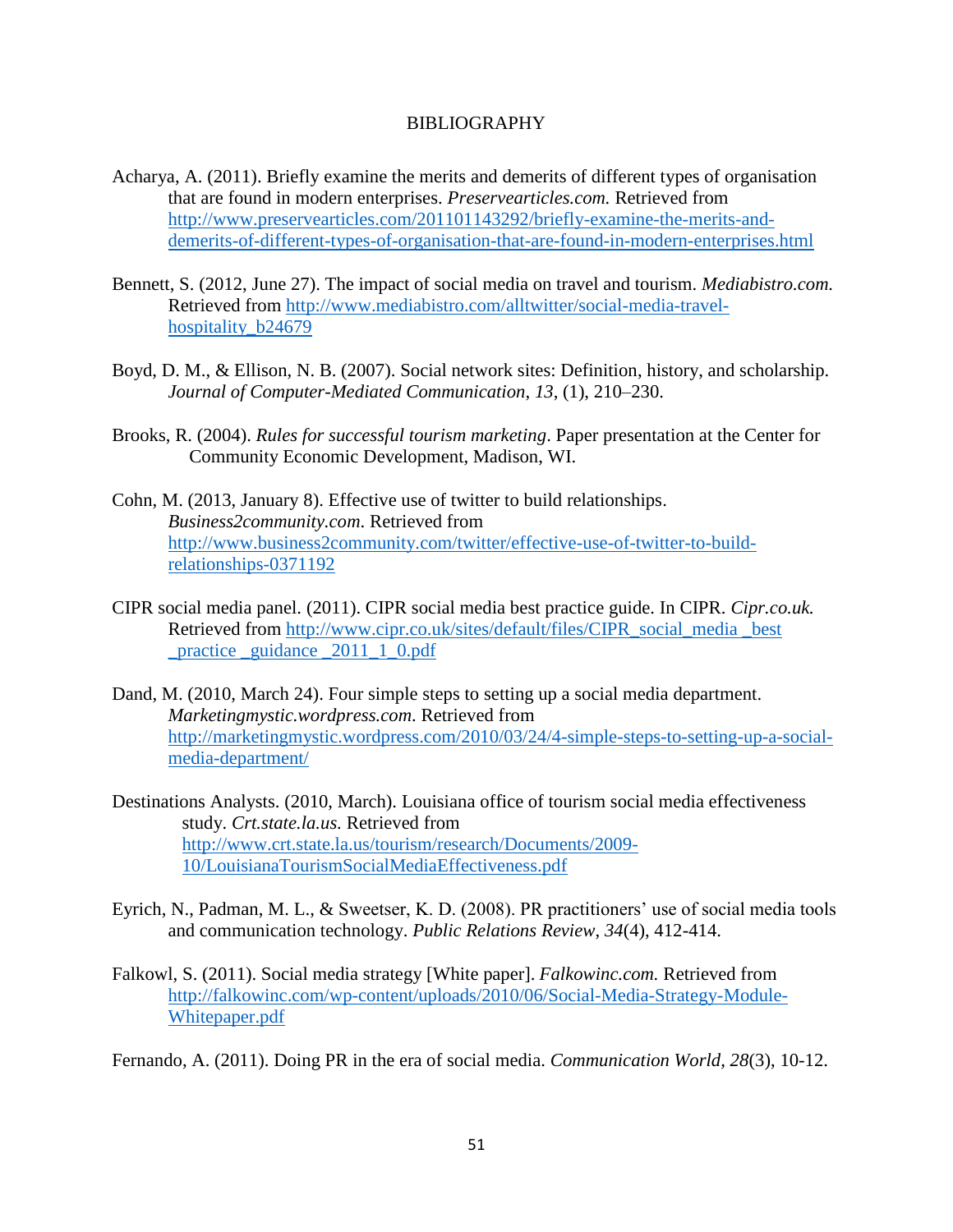Goodwin, S. (2013, January 4). Six reasons PR pros should manage social media. *Prdaily.com.* Retrieved from http://www.prdaily.com/Main/Articles/6\_reasons\_PR\_pros\_should\_manage\_social\_medi a\_\_13488.aspx

Gonzalez, A. L. (2012). Use data from your social media campaigns to calculate return on investment. *Primary Care Optometry News*, *17*(7),

- Grimes-Viort, B. (2010, February 9). Social media manager job description. *Blaisegv.com.* Retrieved from<http://blaisegv.com/about/>
- Gupta, A. (2009, September 20). Functional vs. divisional structure. *Practical-management.com.* Retrieved from http://www.practical-management.com/Organization-Development/Functional-Vs-Divisional-Structure.html
- Huertas, A. (2008). Public relations and tourism: Fighting for the role of public relations in tourism. *Public Relations Review*, *34*(4), 406-408.
- Jana. (2011, February 16). Social media in the tourism industry. *Socialmedialogue.com.* Retrieved from [http://www.socialmedialogue.com/social-media-in-the-tourism](http://www.socialmedialogue.com/social-media-in-the-tourism-industry/441/)[industry/441/](http://www.socialmedialogue.com/social-media-in-the-tourism-industry/441/)
- Jenkin, H. Ministry of Economic Development, the Tourism Strategy Group. (2010). *The impact of social networking mediums on the decision making process of tourists: A case study of stray ltd and spaceships New Zealand ltd.* The University of Waikato.
- Johnson, E. (2011, June 9). How to build your brand with Facebook. *Success.com.* Retrieved from<http://www.success.com/articles/print/1425>
- Kang, D., & Mastin, T. (2008). How cultural difference affects international tourism public relations websites: A comparative analysis using Hofstede's cultural dimensions. *Public Relations Review*, *34*(1), 54-56.
- Kietzmann, J., Hermkens, K., McCarthy, I., & Silvestre, B. (2011). Social media? Get serious! Understanding the functional building blocks of social media. *Business Horizons*, *54*(3), 241–251.
- L'Etang, J., Falkheimer, J., & Lugo, J. (2007). Public relations and tourism: Critical reflections and a research agenda. *Public Relations Review*, *33*(1), 68-76.
- Matthews, L. (2010). Social media and the evolution of corporate communications. *The Elon Journal of Undergraduate Research in Communications, 1*(1), 17-23.
- McLennan, A., & Howell, G. (2010). Social networks and the challenge for public relations. *Asia Pacific Public Relations Journal, 11*(1),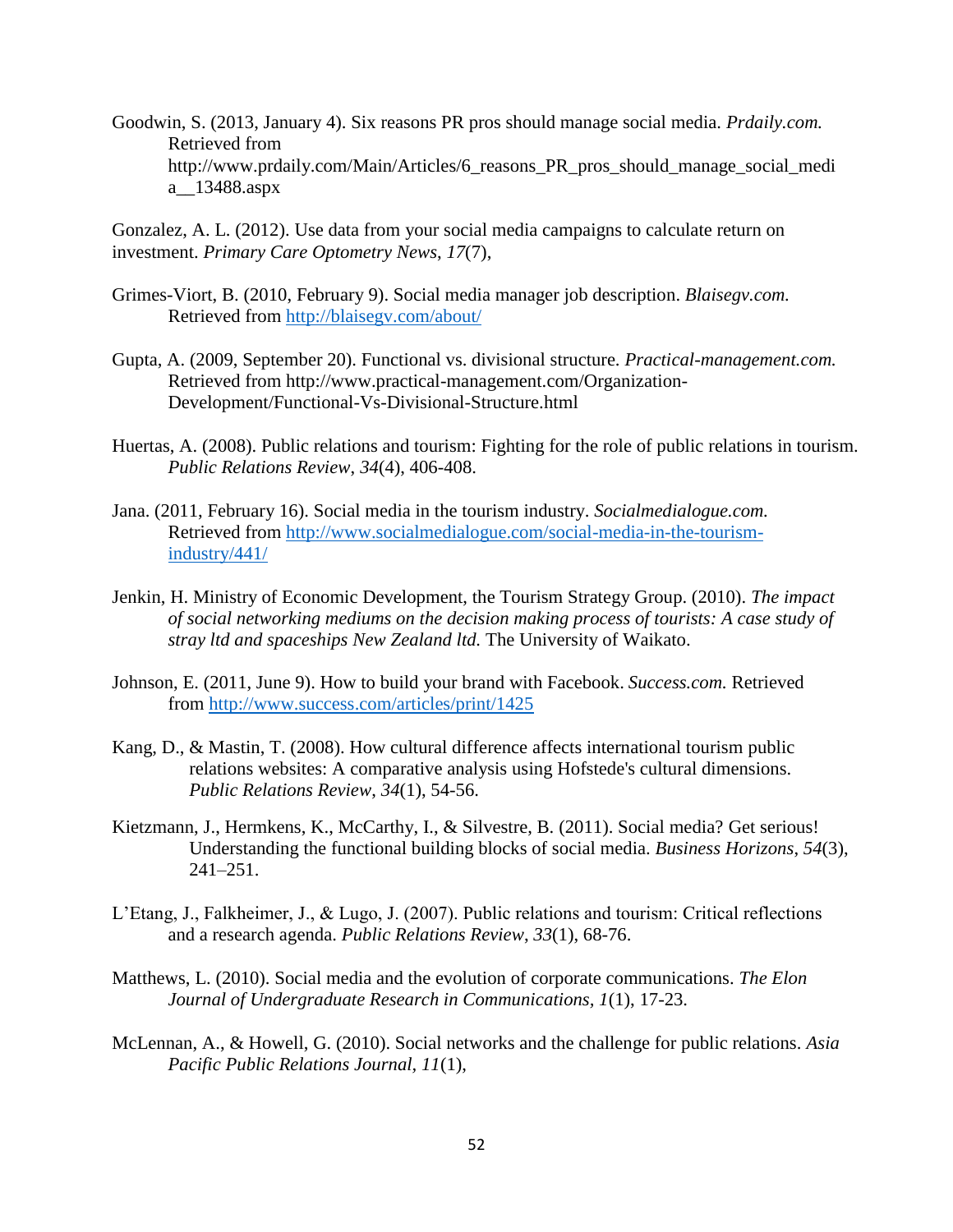- Milano, R., Baggio, R., & Piattelli, R. (2011, January). *The effects of online social media on tourism websites*. Paper presentation at the18th International Conference on Information Technology and Travel & Tourism, Innsbruck, Austria.
- Park, J. & Oh, I. (2012). A case study of social media marketing by travel agency: The salience of social media marketing in the tourism industry. *International Journal of Tourism Sciences*, *12*(1), 93-106.
- Pindoriya, V. (2012, December 1). 8 effective ways to use YouTube for business. *Socialmediatoday.com.* Retrieved from [http://socialmediatoday.com/sendible/1044831/8](http://socialmediatoday.com/sendible/1044831/8-effective-ways-use-youtube-business) [effective-ways-use-youtube-business](http://socialmediatoday.com/sendible/1044831/8-effective-ways-use-youtube-business)
- Sallot, L. M. (2005). Travel and Tourism Public Relations. In R. L. Heath (Ed.), *Encyclopedia of Public Relations* (Vol. 2, pp. 861-863). Thousand Oaks, CA: Sage Reference.
- Seiple, P. (2010). How to leverage social media for public relations success: using social media to generate media coverage and improve brand sentiment. HubSpot. *Hubspot.com.* Retrieved from [http://www.hubspot.com/Portals/53/docs/hubspot\\_social\\_media\\_pr\\_ebook.pdf](http://www.hubspot.com/Portals/53/docs/hubspot_social_media_pr_ebook.pdf)
- Siegchrist, G. (2012, May 7). The YouTube connection. *Desktopvideo.about.com.* Retrieved from<http://desktopvideo.about.com/b/2012/05/07/the-youtube-connection.htm>
- Sood, S., Kattiyapornpong, U., & Miller, K. (2011.). *Online social networks and travel behaviour: Social network usage by travellers to Australia*. Paper presented at the International Academy of Culture, Tourism and Hospitality Research Serves, Sydney, *Australia*
- Somesso. (2010). Grand Geneva Resort: Executing a strategic social media program by comet branding. *Somesso.com.* Retrieved from <http://www.somesso.com/casestudies/executing-a-strategic-social-media-program>
- Spiro, J. (2010, March 18). How to create a company philosophy. *Inc.com.* Retrieved from <http://www.inc.com/guides/create-a-company-philosophy.html>
- Wiggins, D. (2011, January 29). Interview by T Warren [Web Based Recording]. 3 keys to tourism PR success. *Travelbusinesssuccess.com.* Retrieved from [http://www.travelbusinesssuccess.com/3-keys-to-tourism-pr-success-tourism-marketing](http://www.travelbusinesssuccess.com/3-keys-to-tourism-pr-success-tourism-marketing-tv-2/)[tv-2/](http://www.travelbusinesssuccess.com/3-keys-to-tourism-pr-success-tourism-marketing-tv-2/)